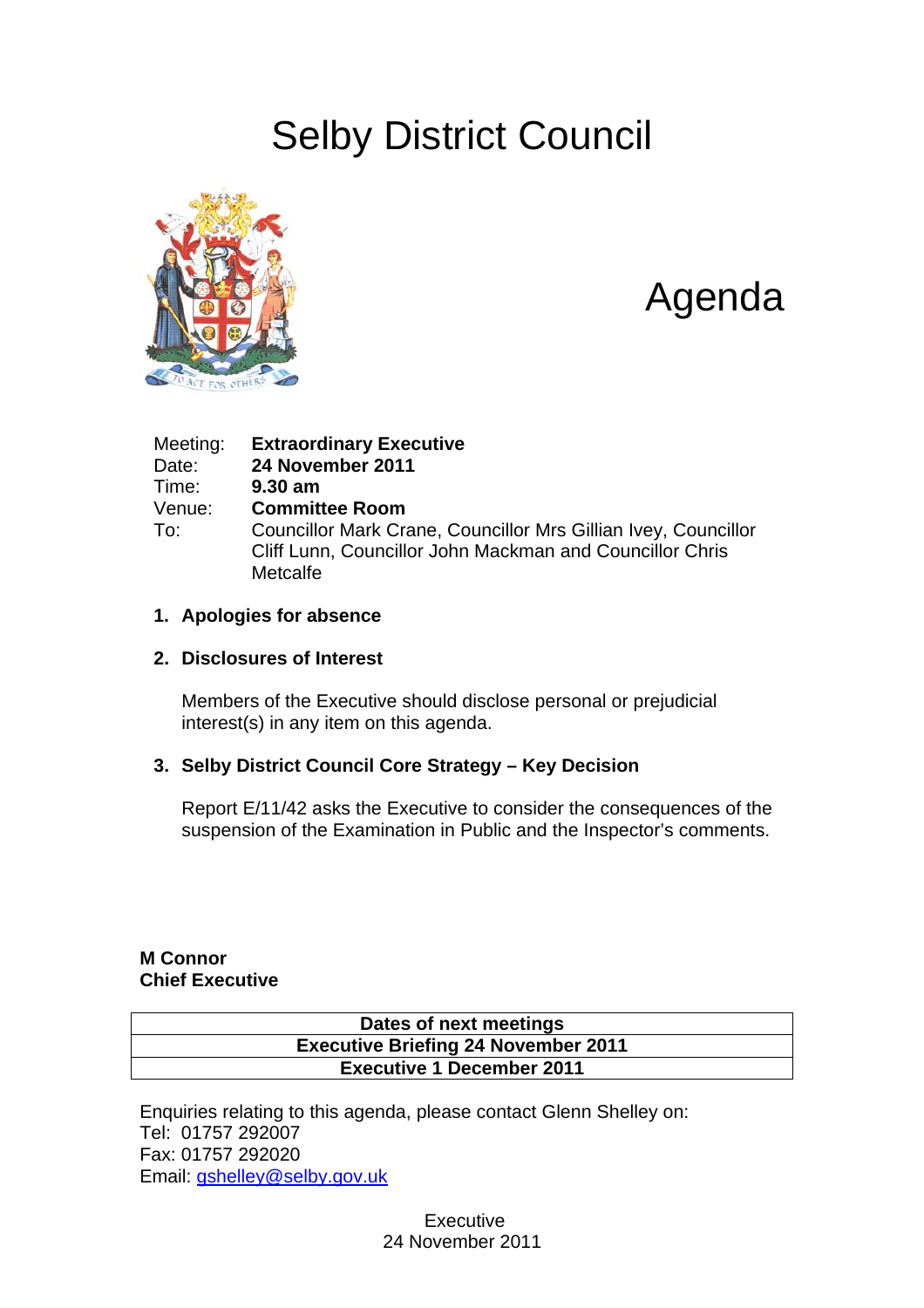# Selby District Council

# REPORT

**Reference: E/11/42** 

**Public – Item 3** 



| To:                      | <b>The Executive Meeting</b>           |
|--------------------------|----------------------------------------|
| Date:                    | 24 November 2011                       |
| <b>Status:</b>           | <b>Key Decision</b>                    |
| <b>Report Published:</b> | 18 November 2011                       |
| Author:                  | <b>Helen Gregory, Policy Officer</b>   |
| <b>Executive Member:</b> | <b>Councillor John Mackman</b>         |
| <b>Lead Officer:</b>     | <b>Mark Steward, Managing Director</b> |

### **Title: Local Development Framework, Core Strategy Consequences of EIP Suspension and Next Steps**

#### **Summary:**

This report sets out the Inspector's concerns regarding the 'soundness' of the Selby District Core Strategy from the Examination in Public (EIP) which took place in September. It highlights the key issues and officer responses to those concerns, setting out the further work which is being undertaken. As a result of the further work it identifies some initial findings and considers potential implications/options relating to proposed policy changes. Councillors are requested to consider in principle changes to the Core Strategy and detailed policy wording. Further information is also provided about what practical steps need to be taken to progress the Core Strategy to meet the published timetable for further public consultation, publication, submission, the reconvened EIP and envisaged adoption in 2012 in accordance with the planning law and policy framework.

#### **Recommendations:**

- **i. Note the report**
- **ii. Approve the in-principle approach for considering proposed changes to the Core Strategy**
- **iii. Delegate to officers to develop more detailed policy proposals and Proposed Changes to the Core Strategy for approval by the Executive**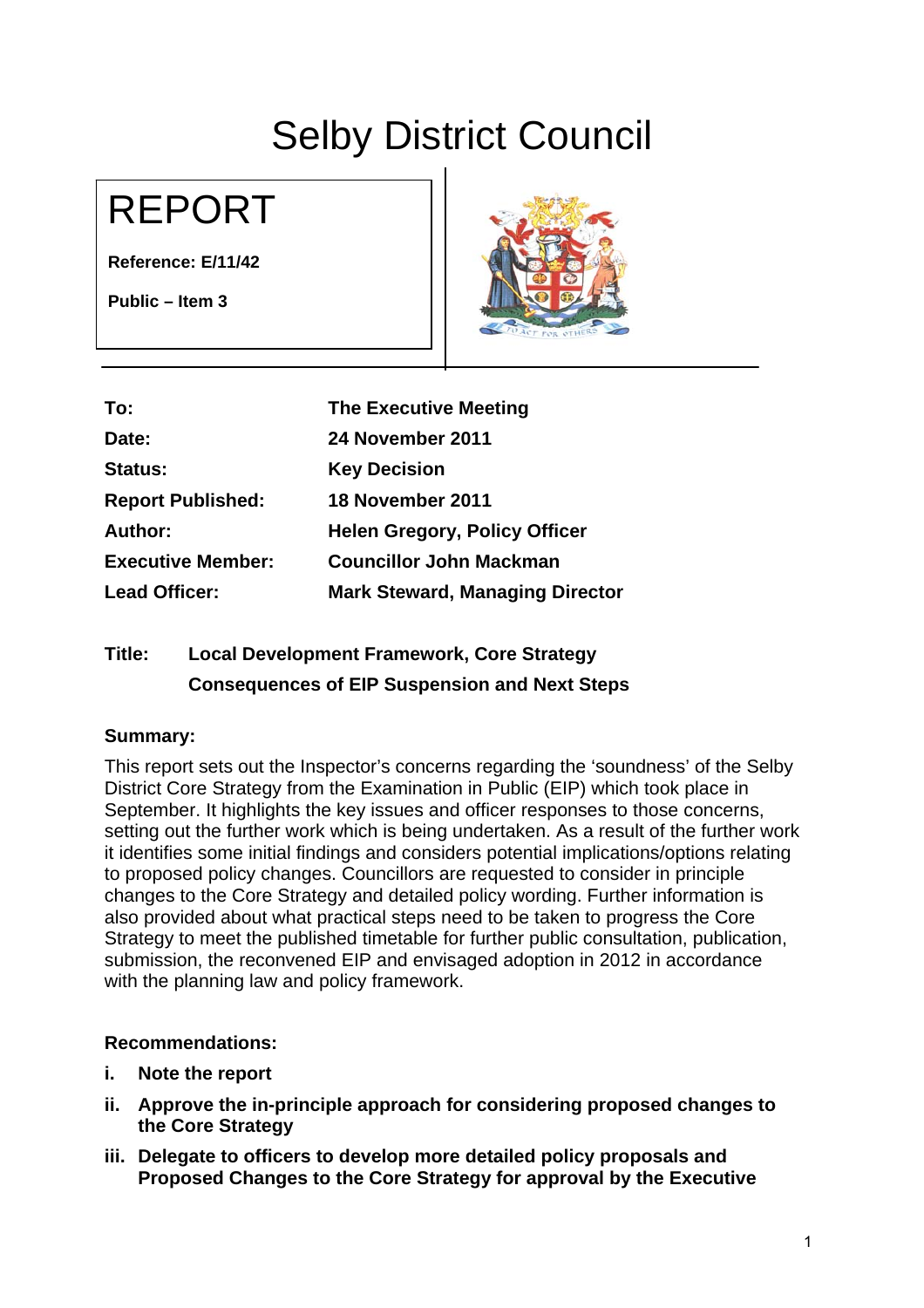**Member for Place Shaping in consultation with Access Selby Managing Director.** 

- **iv. Approve consultation arrangements and approval for Publication and Submission of the Proposed Changes to the Secretary of State in accordance with the prescribed Regulations**
- **v. Delegate to officers to make necessary arrangements for reconvened EIP in Spring next year, the date to be confirmed.**

#### **Reasons for recommendations:**

Implementation of the statutory development plan for the proper planning of the Selby District.

#### **1. Purpose of the Report**

- 1.1 To inform members about:
	- a) the suspension of the EIP into the Selby District Core Strategy (SDCS) and the revised timetable;
	- b) the key issues raised by the independent Inspector;
	- c) current work on the evidence to deal with the concerns and implications; and
	- d) the key options / decisions which need to be made for proposed changes to the submitted SDCS

#### **2. Background**

- 2.1 Subject to a few outstanding matters (see below), the Selby District Core Strategy (SDCS) examination into the other "Matters and Issues" identified by the Inspector has been completed.
- 2.2 However, during the EIP, the Inspector identified two main matters on which he considers the SDCS is unsound; Green Belt and growth at Tadcaster. The Inspector has also identified a significant risk of unsoundness regarding the overall scale of housing development.
- 2.3 The Inspector requested the Council to consider their position. Three options were suggested by the Inspector:
	- Allow the Inspector to conclude the EIP and write his report.
	- Withdraw the Core Strategy.
	- Request a suspension of the EIP to allow the Council to submit additional information
- 2.4 The Council requested that the examination be suspended to allow further work to be carried out to address the acknowledged deficiencies in the Core Strategy and the Inspector agreed to this request. His decision is set out in a letter - a copy of which is available on the Council's Website EIP page.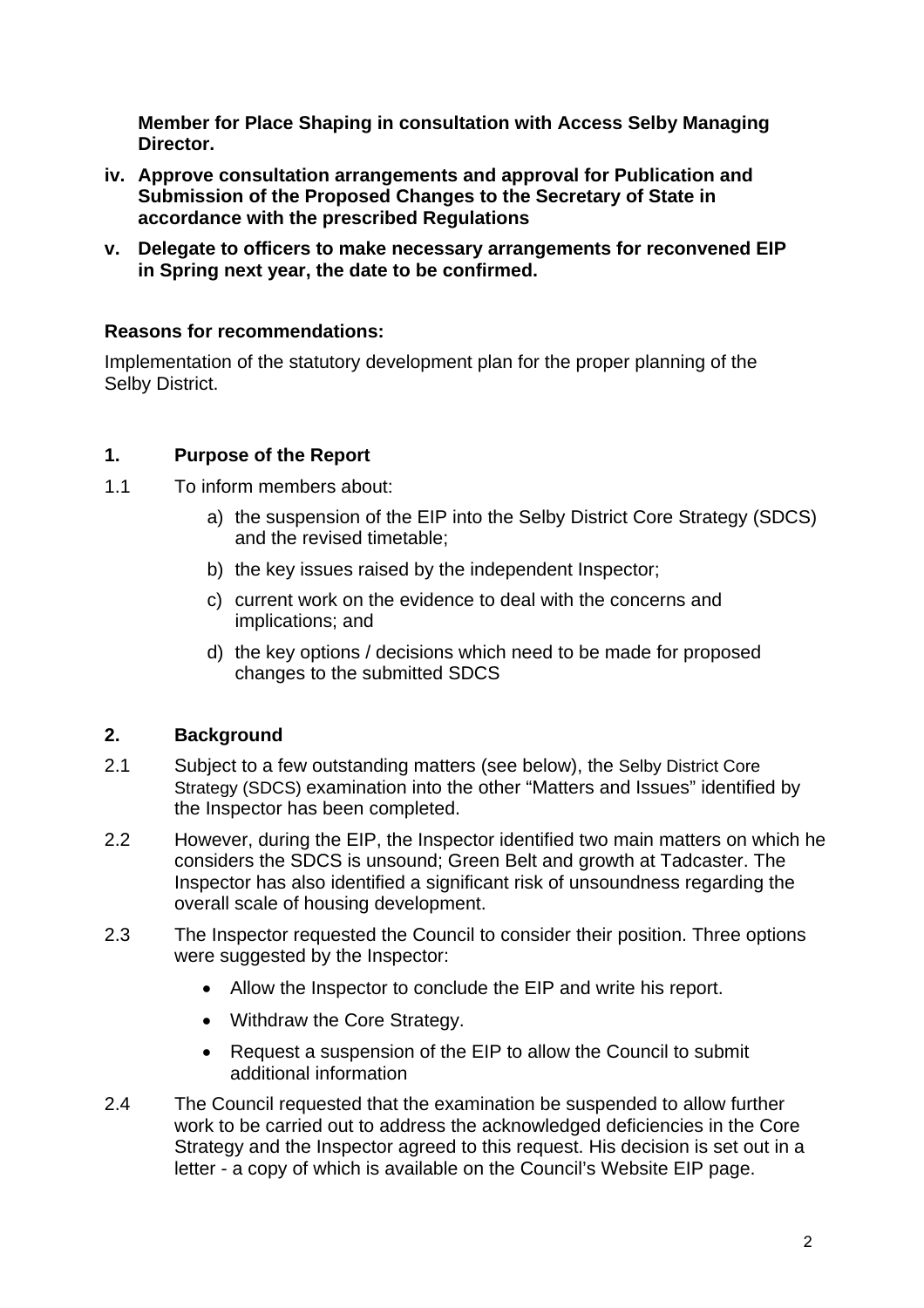- 2.5 The Inspector's Ruling set out the following three topics to be addressed at a reconvened EIP:
	- (i) The overall scale of housing development over the plan period;
	- (ii) The scale of housing and employment development proposed for Tadcaster and the implications for the Green Belt;
	- (iii) The strategic approach to Green Belt releases
- 2.6 It is important to stress that the decision to grant a suspension does not in any way imply that the plan will ultimately be found sound. The Inspector wishes the Council to keep him fully informed of progress during the suspension and he reserves the right to review the suspension decision if progress is not being made or further suspensions are requested.
- 2.7 The Inspector has also stated that "it is important that the Council is alive to the consequences of this review. If, upon further investigation, it is apparent to the authority that the changes to the SDCS occasioned by the housing numbers review (or any other matter) do go to the heart of the strategy and necessitate a fundamental re-write, it should be prepared to fully re-evaluate and withdraw the plan immediately".

#### **3. a) the suspension of the EIP and revised timetable**

- 3.1 The revised timetable proposed by the Council on the last day of the EIP, and subsequently agreed by the Inspector is attached in Appendix 1 (along with a note of the meetings which will take place).
- 3.2 The Council's revised timetable suggests that the hearings will resume in April 2012. It demonstrates that the processes of further consultation and Sustainability Appraisal are included within the suspension period.
- 3.3 The Inspector wishes the Council to keep him fully informed of progress during the suspension and he reserves the right to review the suspension decision if progress is not being made or further suspensions are requested.
- 3.4 It should be noted that this timetable is extremely tight. There is a considerable amount of further evidence base work which is ongoing and the options are also being subjected to Sustainability Appraisal in accordance with the regulations.
- 3.5 There are many other tasks as well as practical and administrative steps that also being undertaken. For example identifying the SDLP policies which may be superseded, whether there are any consequential effects on the rest of the Core Strategy, creating an addendum to the Regulation 30 (Consultation) Statements. These are described in more detail in Appendix 2.
- 3.6 Once the changes have been presented to Full Council on the 13 December 2011 for consideration, and subject to any comments or amendments, the changes to the Core Strategy will be published in January 2012. Then other parties have the opportunity to make representations on the 'tests of soundness' prescribed in PPS12 (Planning Policy Statement 12 Local Spatial Planning). Following the 6 weeks consultation on the Publication version, the changes will be Submitted to the secretary of state and the reconvened EIP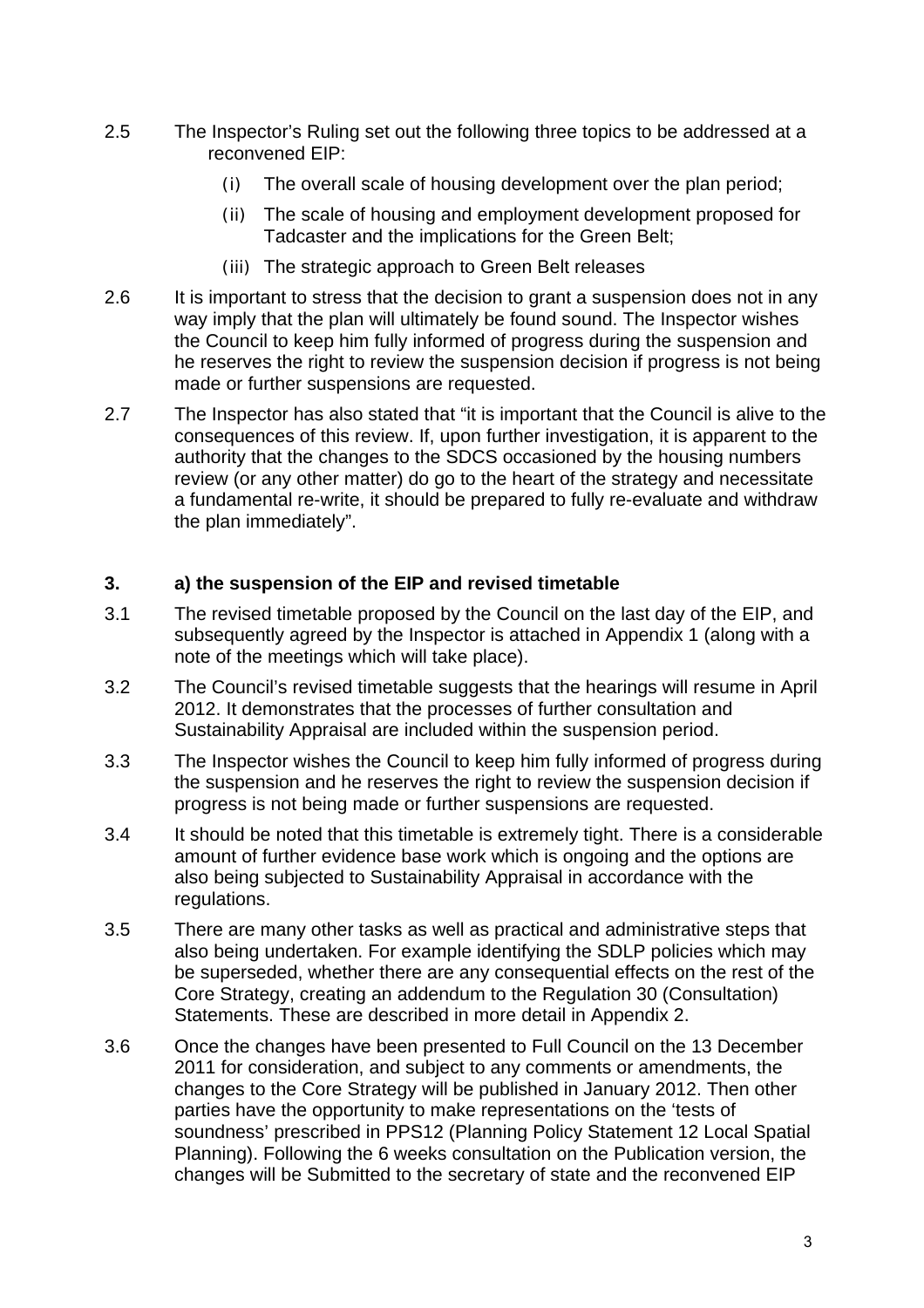organised.

3.7 As with the current Core Strategy, once the changes have been presented to Full Council for consideration, they are then formally Published and there is not another opportunity for the Council to make changes. The Submitted Changes will be considered at the EIP alongside the representations that will be made by other parties.

#### *Further Changes*

- 3.8 As is common practice, between the time that the Core Strategy was published and the Core Strategy was examined at the EIP hearings, the Council published four separate sets of "Proposed Editorial Changes and Minor Amendments" which were produced for various reasons but included responding to representations by other parties and in the light of issues raised by the Inspector during the debate at the EIP itself.
- 3.9 There was insufficient time at the additional hearing session on Friday 30 September to address the four published Proposed Editorial Changes and Minor Amendments prepared by the Council, though some matters were covered during earlier sessions. Because it was difficult to keep track of changes which are incorporated into the four schedules the Council has now prepared a Composite document which lists, in plan order, all the proposed minor changes, allocated unique reference number to each and also identifies any changes which might be regarded by some participants as more than just minor changes (in that they may change the scope or meaning of a policy).
- 3.10 Inevitably as part of the further work currently being undertaken to address areas of potential unsoundness, the Council will wish to publish further changes. Participants will have the opportunity to comment on all the Council's proposed changes in the consultation exercise to be carried out in early 2012. Where necessary, any discussion on these changes will take place when the hearings resume in Spring 2012. However the Inspector envisages that the reconvened EIP will only relate to the three outstanding issues referred to in his decision letter and the other issues that have already been heard at the EIP will not be revisited. This approach does present some inherent conflicts; but it will be for the Inspector to decide to what extent issues relating to the published proposed changes on matters which have already been considered will be debated again at the reconvened EIP.

#### *Inspector's Report and Adoption*

3.11 The Inspector will complete his report following the reconvened EIP. Under current regulations this is a binding report on the Council. However, if the Localism Act is enacted in the meantime, this would remove the binding nature of his report. If non-binding (as with the SDLP Inspector's Report), the Council will receive the report and decide whether to accept some or all his recommendations. (See also Section 8 below regarding other implications of national policy changes).

#### **4. b) Key issues at the EIP**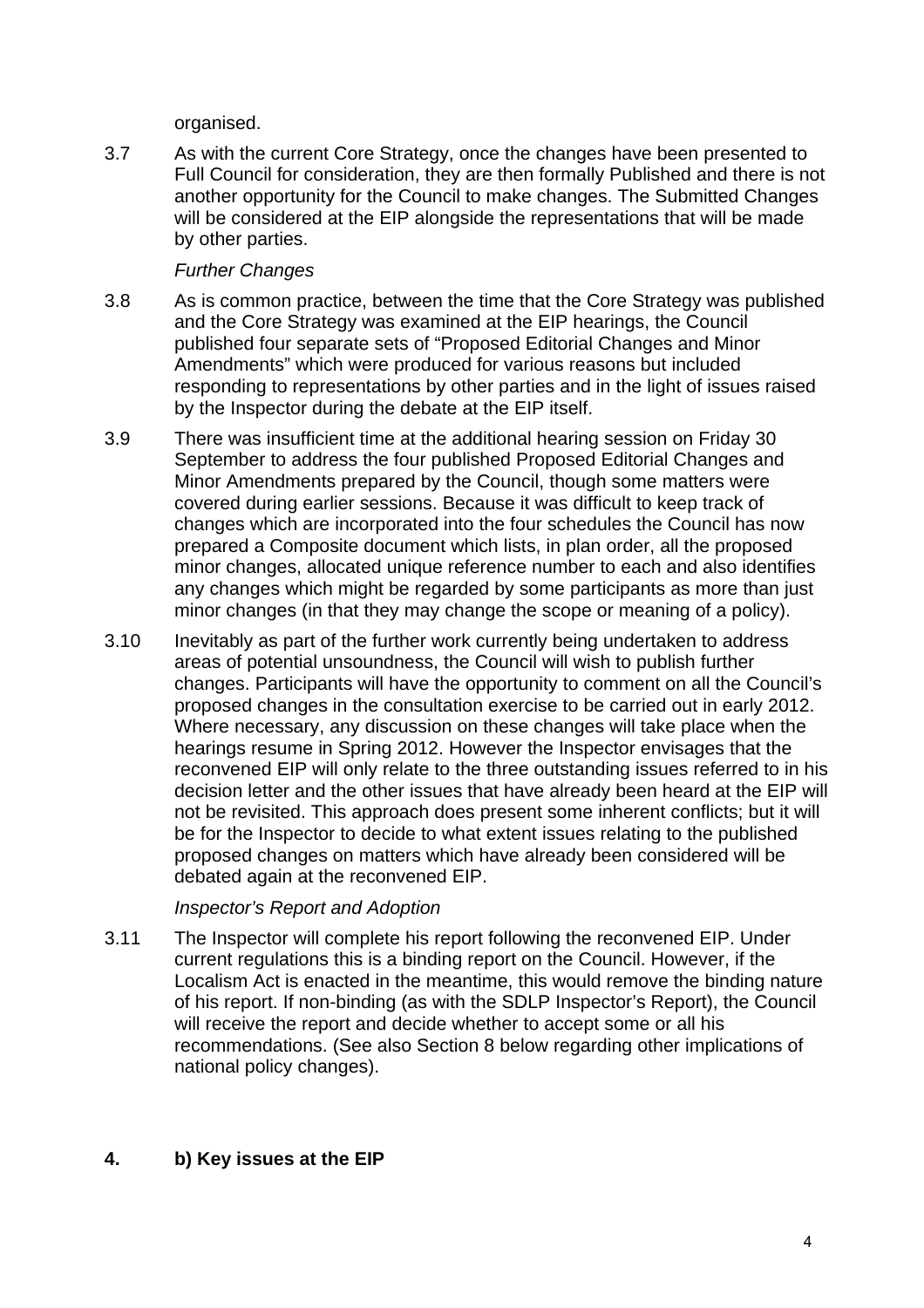#### **Scale and Distribution of housing**

- 4.1 When considering the overall quantum of housing development over the plan period, the Inspector considers the following matters should be taken into account:
	- the latest Department of Communities and Local Government (CLG) trend-based household projections which suggest a significant increase above the Regional Spatial Strategy (RSS) target of 440 dwellings per annum for the District;
	- the statement in policy H2 of the RSS that a partial review of housing growth should be completed by 2011, coupled with the RSS EIP Panel's finding that there was insufficient evidence to recommend housing figures for the 2021-2026 period;
	- the findings of the latest Strategic Housing Market Assessment (SDC, SHMA, 2009) and the evidence about how this should be interpreted; and
	- the evidence at the hearings about migration levels, commuting patterns and so on.
- 4.2 The Inspector also highlights that significant national policy changes (for example the NPPF if published), or changes to the local evidence base; as an example, the forthcoming North Yorkshire Strategic Housing Market Assessment may provide up-to-date evidence which has a bearing on the overall scale of housing development.
- 4.3 The Inspector has given a clear indication that he considers there is a strong body of evidence that points to a current level of need significantly above the RSS target of 440 dwellings per annum.
- 4.4 The Inspector has also concluded that the Council's case for relying on the RSS figure is not sufficiently robust and the Council should reconsider the overall housing target in the light of the most up-to-date evidence. If the Council intends to rely on a housing requirement which is significantly below one which is derived from the latest evidence, it will need to provide cogent justification for so doing, or face the significant risk that the Inspector will find the Core Strategy unsound.
- 4.5 The Inspector considers that the consequences of this further work for the SDCS are not clear:
	- If the Council decides to stick with the RSS target (or thereabouts) then there would be no change to the strategy; however, unless there is compelling evidence to support the RSS figure in the face of more up-todate indicators of need, the authority faces the risk of the SDCS being found unsound.
	- If, on the other hand, the Council decides to increase the overall housing requirement to more closely reflect recent projections, the change could have significant implications for the strategy as a whole. It is not possible to anticipate whether such changes could be assimilated without undermining the principles which govern the scale and distribution of development in the SDCS. This could mean the SDCS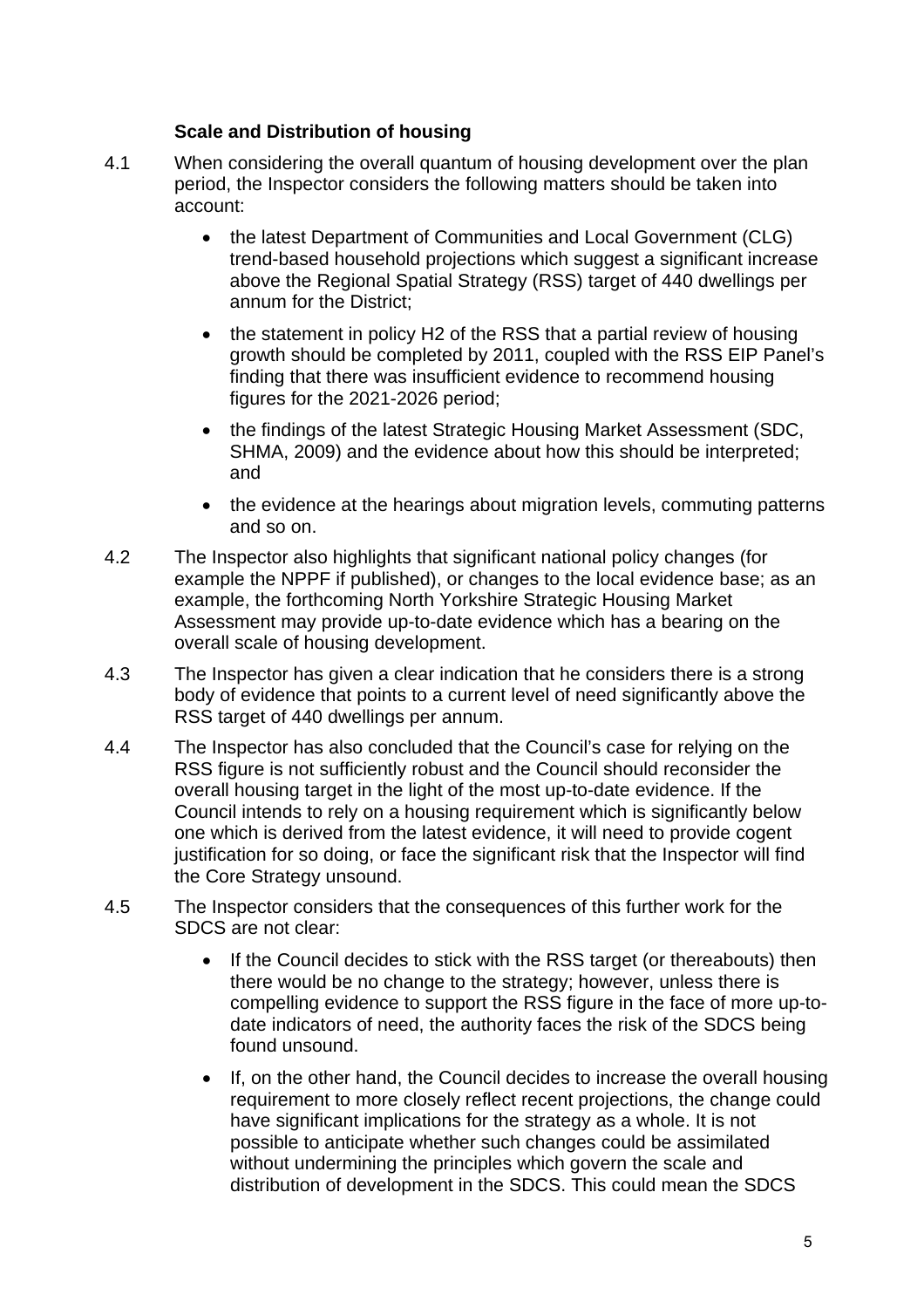may have to be re-evaluated and withdrawn or it could be found unsound.

#### *Officer comment*

*4.6 The Inspector refers to the most up to date evidence identifying much higher requirements (as put forward by objectors such as house builders and land owners at the EIP). However, it is not as straight forward as just choosing the latest figures; more analysis needs to be done to determine which is the most robust evidence. There was already debate at the EIP regarding the reliability of the various date based population and household projections in predicting the best growth scenarios for the District. This is a complex area and is discussed in more detail below (under housing paper).* 

#### **Land availability particularly at Tadcaster**

#### *Land Availability*

- 4.7 The Inspector considers that from evidence given at the hearings by agents of landowners in Tadcaster, it is clear that the Council cannot deliver the housing and employment land that it argues is necessary to meet Tadcaster's needs without releasing land from the Green Belt.
- 4.8 The Inspector considers that "given the substantial amount of non-Green Belt land around the perimeter of the town which is suitable for development, the fact that only one site (meeting about a third of the stated need) is to be released by the landowners is highly unusual."

#### *Implications for the Green Belt*

- 4.9 The Inspector states that the Council's response, as set out in its Position Statement submitted during the EIP (document SDC/6), is to say that a review of the Green Belt at Tadcaster is necessary if the settlement is to meet the level of development allocated to it. If this position is sustained (see below), the use of Green Belt land for such purposes would be a significant change in the nature of the land to be identified for development. However, the SDCS does recognise that localised Green Belt reviews may be necessary in locations where there are difficulties in accommodating the scale of growth required. In these circumstances, and because the role of Tadcaster as a local service centre would remain the same, it is at least arguable that such a change to the SDCS would not fundamentally undermine the overall strategy.
- 4.10 But, notwithstanding the above conclusion, the Inspector highlights concerns about whether the scale of growth proposed for Tadcaster is fully supported by the evidence.
- 4.11 The Inspector considers that the need to take land out of the Green Belt throws this matter into much sharper focus, for the 'exceptional circumstances' test (as set out in PPG2 Green Belts) is unlikely to be met unless there is both:
	- (i) a compelling case for the level of growth proposed for Tadcaster, and
	- (ii) it can be shown that land elsewhere (such as at Sherburn-in-Elmet) would be 'significantly less sustainable' (the phrase at paragraph 2.62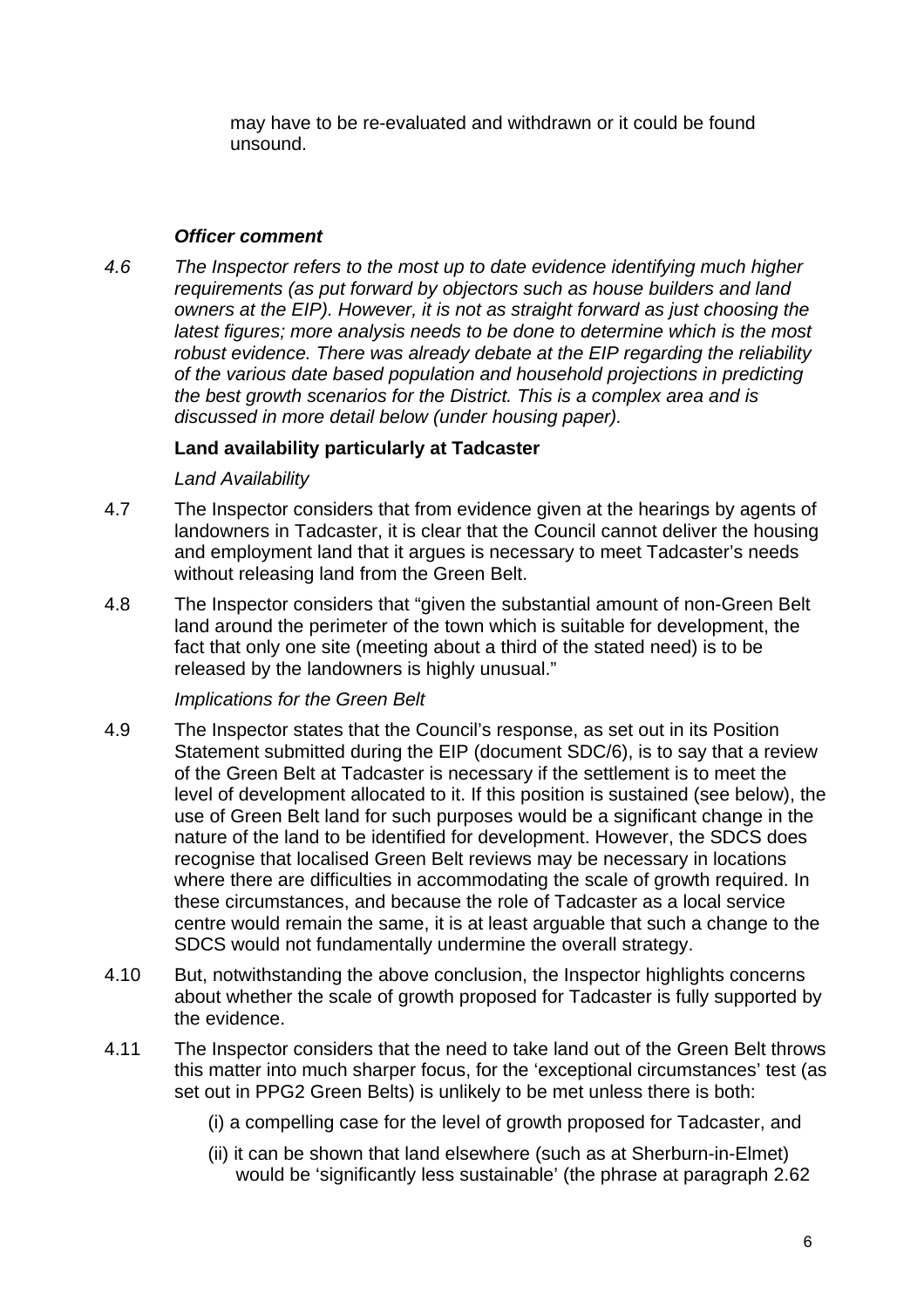of the RSS).

- 4.12 The Inspector is clear that it is therefore not sufficient to simply say that because there is insufficient land available outside the Green Belt around Tadcaster to meet the identified scale of growth, Green Belt releases are justified. Alternative options, such as accommodating at least part of that growth elsewhere, should be investigated to determine whether the taking of Green Belt land could be obviated or reduced. If, having carried out this exercise, the alternative options are shown to be significantly less sustainable than development at Tadcaster, then the exceptional circumstances test may be met. Of course, other considerations will also have to be taken into account.
- 4.13 In the Inspector's view, the correct approach would be to establish the principles governing Green Belt boundary reviews and then to apply these to Tadcaster as part of the process of determining the appropriate level of growth for the town.

#### *Level of Growth in Tadcaster*

- 4.14 The Inspector considers that the Council seems to have pre-empted this process in its Position Statement by stating that the level of growth allocated to Tadcaster should not change. Unless it can provide evidence to substantiate this position, based on proper recognition of the importance of the Green Belt as set out above, it risks a finding of unsoundness.
- 4.15 It is not possible to predict the outcome of such a reappraisal. Nevertheless, it seems appropriate to consider the consequences of the Council deciding, for Green Belt and/or other reasons, that a lesser amount of development should be directed to Tadcaster than is currently proposed.
- 4.16 The Inspector takes the view that a suitable redistribution of part of the housing requirement would not alter the basic principles in the SDCS approach, which include protection of the Green Belt and the provision of housing in sustainable locations, and is unlikely to fundamentally change the overall strategy.

#### *Officer Comments*

- *4.17 The evidence presented at the EIP by landowners in Tadcaster put beyond doubt that the majority of sites identified in the Council's 2008 Strategic Housing Land Availability Assessment (SHLAA) would not be available during the lifetime of the plan (at least up to 2026). The un-deliverability of housing at the level proposed in the Core Strategy makes that element unsound. The Council submitted a response to the EIP suggesting that because the new evidence meant that land within development limits was not available to meet the established and appropriate level of housing for the town then this was 'exceptional circumstances' for altering the Green belt boundaries.*
- *4.18 Since then, in the light of the Inspector's written views (outlined above) it is clear that the Council must assess:* 
	- *whether the level of housing in Tadcaster put forward in the Core Strategy is in fact the correct amount*
	- • *whether that development can be delivered on non-green belt land in Tadcaster*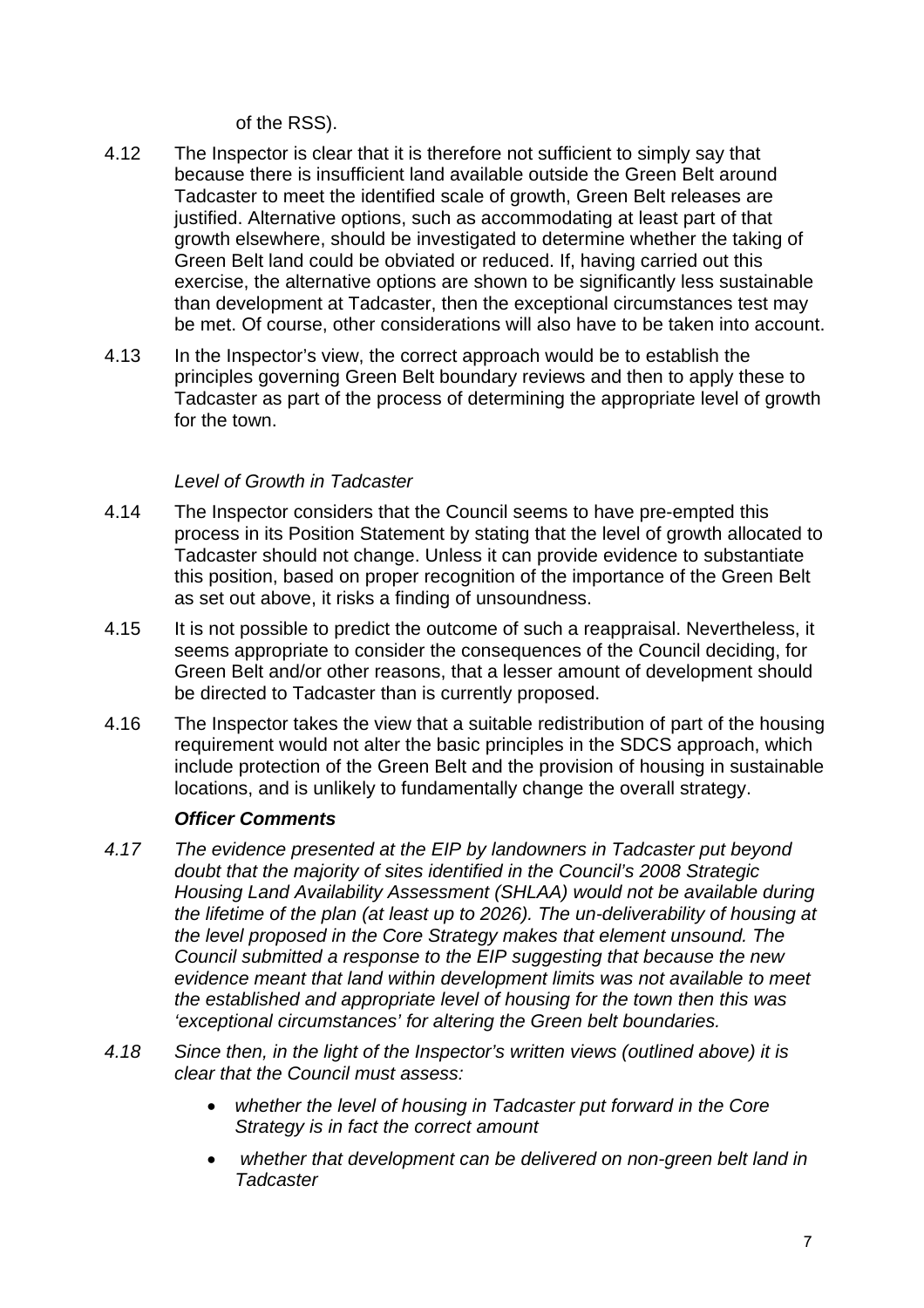- *If not, whether it is sustainable to re-distribute some of the requirement elsewhere*
- *Whether any change goes to the heart of the strategy*
- *4.19 In deciding the best course of action the evidence base must be robust and the relative sustainability of the various options need assessing. These issues are considered in more detail below (in Sections 5 and 6).*

#### **Green Belt**

- 4.20 The Inspector establishes that the concern about the SDCS approach to the Green Belt is not that boundary reviews and land releases might be required, for that much is clear from the text at paragraph 4.39 and is supported by Regional Spatial Strategy (RS) policy YH9. Instead, the Inspector believes that the plan fails to give guidance about the considerations to be taken into account when deciding whether Green Belt releases can be justified, and fails to mention the important 'exceptional circumstances' test required by PPG2.
- 4.21 The Inspector's view is that the over-arching strategy for the District should establish the principles that will govern any Green Belt boundary reviews that are deemed necessary at the Site Allocations DPD (SADPD) stage.
- 4.22 The Inspector's view is that such an amendment would not represent a major change in the strategy, but would constitute the elaboration which is necessary to ensure that the SDCS is consistent with national and regional policy and can properly fulfil its strategic role.
- 4.23 However, there are potential implications for the green belt at Tadcaster because of the inextricable links to the land availability and scale of development there (which was outlined above).

#### *Officer Comments*

*4.24 It is clear that the Core Strategy should include a Green Belt policy rather than merely referring to the possibility of a review only within the text. The inclusion of a strategic policy to protect the general extent of the Green Belt and to set out under what circumstances a review would be triggered, and abiding by what rules is currently being drafted (draft policy to follow). The detailed issues of developing a PPG2 compliant policy in the light of local circumstances is covered below (in Sections 5 and 6).* 

#### **5 c) Up to date evidence and implications/options**

#### **Overall housing numbers**

- 5.1 The Inspector was clear (see above) that he was unconvinced by the evidence put forward by the Council that it remains appropriate to rely on the RSS housing requirement figures for the District, without testing whether circumstances have changed in the intervening period, especially in the light of more recent population and household projections suggesting a much higher level of housing growth.
- 5.2 The Council has therefore commissioned Arup Consultants to produce a Housing Paper. The purpose of this paper is to consider the level of population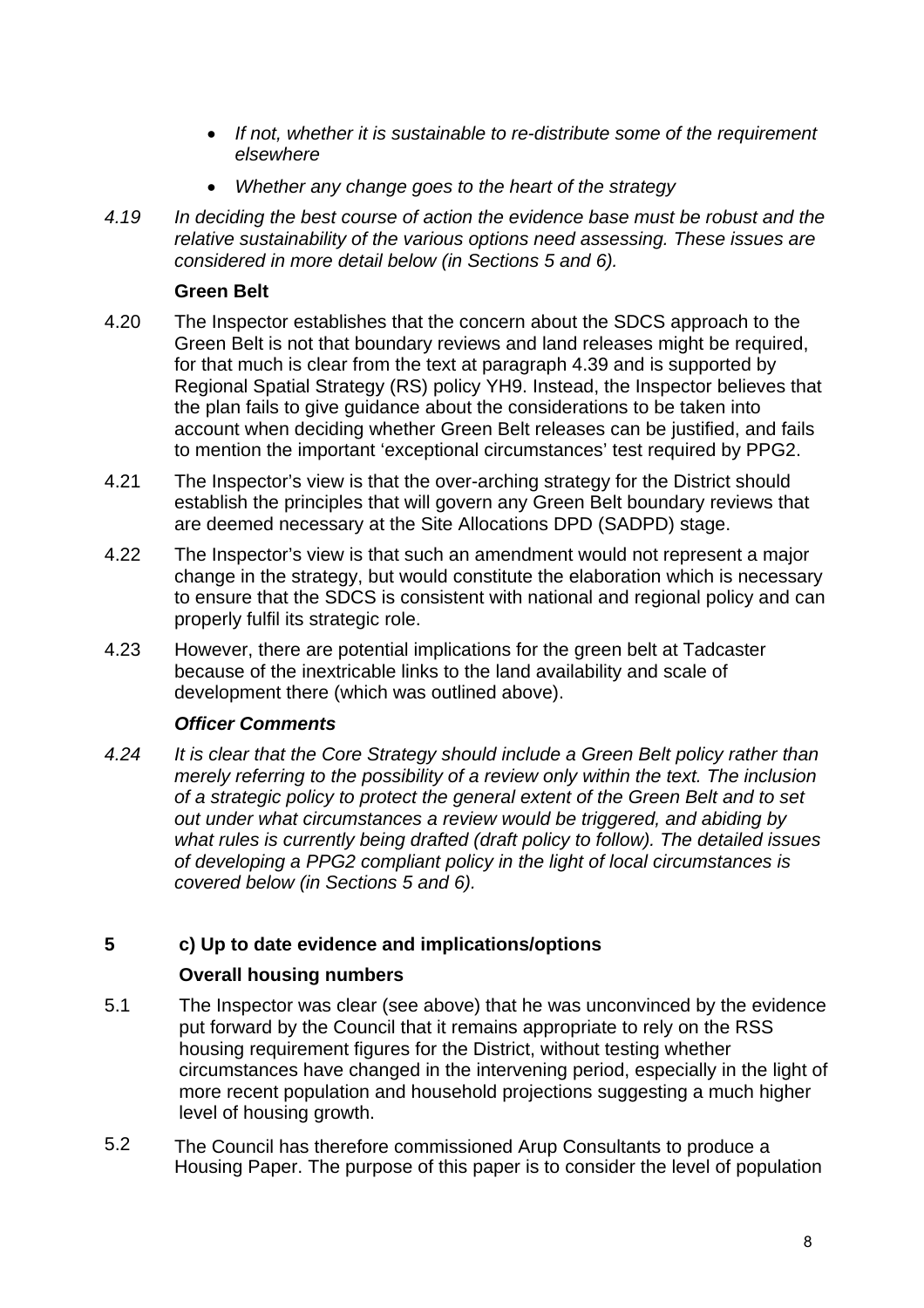<span id="page-9-0"></span>and household growth that should form the basis of future housing provision in Selby District area. Key related questions for this assessment are:

- Are RSS figures still appropriate for Selby? Is there sufficient sound robust evidence to defend the approach of relying on RSS figures?
- How has the recession and public sector cuts (or other factors) altered the outlook to 2026? What is the effect of the recession on the RSS estimates and on population and household projections?
- What levels of growth should Selby be seeking to accommodate?
- Should growth be phased?
- What are the consequences of alternative housing provision for Selby District?
- The delivery issues associated with residential development in Tadcaster
- 5.3 The scope of the work includes a review of:
	- The evidence base for the Yorkshire and Humber Plan (RSS).
	- The latest evidence in terms of population and household projections (from 2003, 2004 and 2008) including the components of these in terms of natural increase, domestic and international migration.
	- Selby District SHMA 2009

-

- North Yorkshire SHMA 20[1](#page-9-0)1<sup>1</sup>
- The effect of the recession on both the Yorkshire and Humber Plan estimates and on population and household projections (since all sources, including official sources, still predate the recession).
- The observed effect of trends in the housing market in terms of housing completions, house prices, affordability and housing capacity.
- The effect of the economy on future household and population growth and change.
- Relationships and cross-boundary issues with adjoining authorities, especially Leeds and York.
- Implications of the governments agenda for 'Planning for Growth' and the emerging National Planning Policy Framework (NPPF).
- 5.5 Appendix 3 of this report provides a Summary of the Main Conclusions by the consultant which includes an analysis of the different housing requirement figures presented by the various data sources.
- 5.6 It is recommended that 450 dwellings per year or annum (dpa) over the plan period is the most robust figure to use. This compares to 440 dpa set out in the Regional Spatial Strategy (RSS).
- 5.7 The final Housing paper will provide more detailed analysis of the factors which have been taken into account in recommending the 2004 based CLG household projections as the most appropriate as the basis for determining the

<sup>1</sup> It is envisaged that the NYSHMA will be published on 12 December 2011 following consideration at the Strategic Housing Board meeting.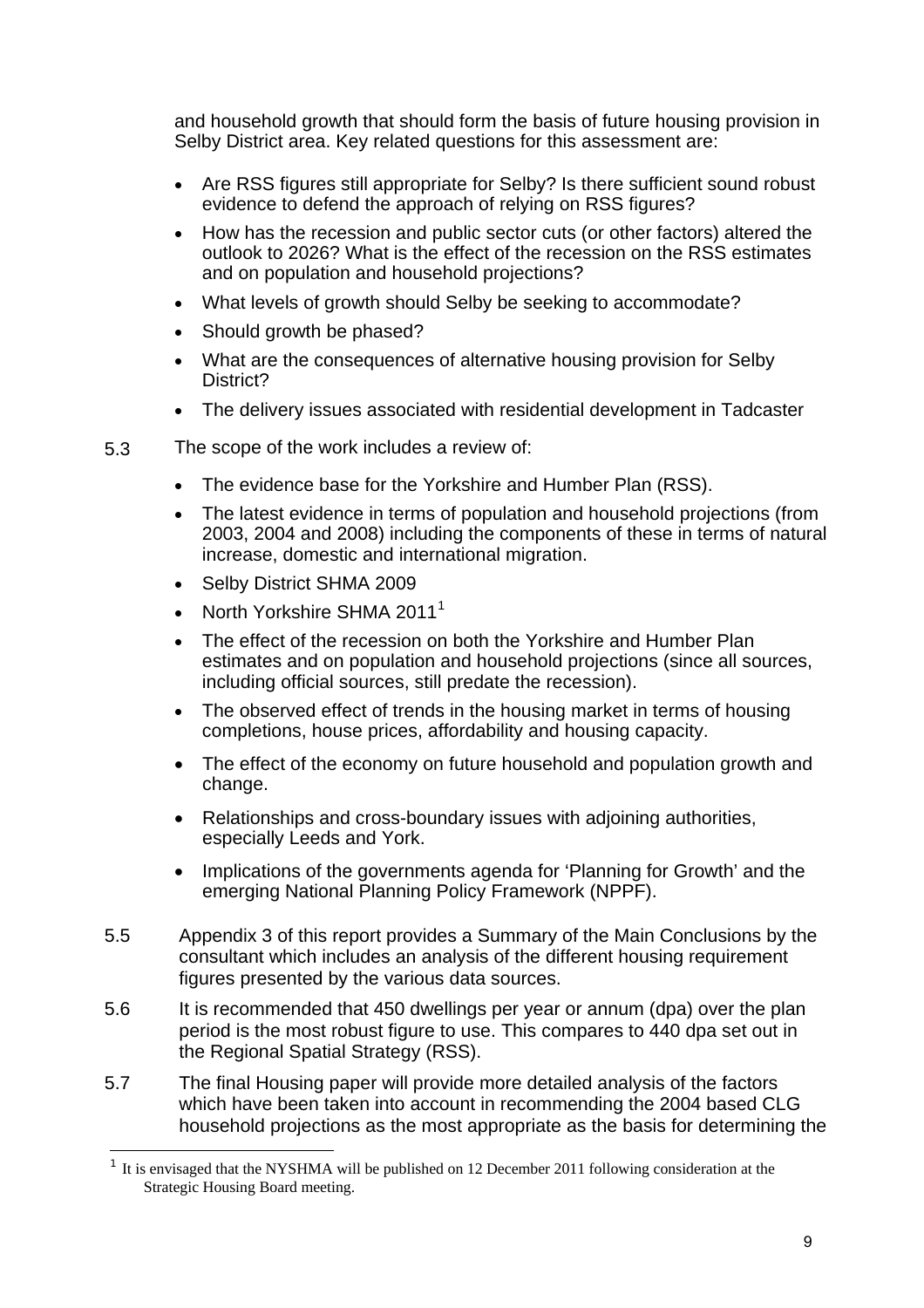housing requirement for the Core Strategy at 450 dpa.

- <span id="page-10-0"></span>5.8 The plan period for the Core Strategy will run from 2012 to 2027 (15 years from the date of adoption). The base date for the latest 'commitments' from planning permissions is 2011. So, over the 16 years from 2011 to end of the plan period of 2027, this means an increase in the overall housing requirement of 600 dwellings from 6600 dw (440 dw x 16yrs)<sup>[2](#page-10-0)</sup> to 7200 dw (450 dw x 16 yrs).
- 5.9 In his Decision Letter, the Core Strategy EIP Inspector envisaged a potential substantial increase in housing numbers when more recent housing projections were taken into account. However, as outlined in the main report, the Inspector is also keen that the most robust evidence is used.
- 5.10 The Brief for the Arup Housing Paper was to review all the available data sources and assess which would be the most robust – not which one would provide the lowest figure nor to find ways of justifying the RSS figure. The study started from a blank sheet and looked at what would be the most appropriate figure for Selby District over the plan period. The housing requirement figure must also be deliverable and so the study considers other factors. The Inspector was clear that proposals must be deliverable to be considered sound.

#### **Distribution between the settlement hierarchy**

- 5.11 It is not suggested that there is a change to the preferred strategy set out in the Core Strategy (and as outlined in the Council's Written Statement No.7 for the EIP). That is; the Core Strategy aims to balance sustainability considerations and concentrate growth in Selby, satisfying locally identified housing need, while reflecting physical and other constraints.
- 5.12 The Core Strategy (Section 5) sets out how the affordable housing need identified from the  $SHMA<sup>3</sup>$  $SHMA<sup>3</sup>$  $SHMA<sup>3</sup>$  2009 was one of the factors to be taken into account as an appropriate starting point for determining the split of development between the hierarchy of settlements in the District. The Housing Paper $<sup>4</sup>$  $<sup>4</sup>$  $<sup>4</sup>$  confirmed that this was a robust approach.</sup>
- 5.13 The combined DSV housing requirement distributes affordable housing more broadly across the key rural settlements. However, in this respect the proportion of development proposed for the Designated Service Villages is less than their corresponding proportion of affordable housing need, as this would not be compatible with the broader sustainability objectives of the Strategy. The Strategy therefore recognises that a significant element of affordable housing need will be met in Selby.
- 5.14 The scale of development promoted in Tadcaster and Sherburn in Elmet is broadly proportionate to the proportion of identified affordable housing need. The Councils SHMA (CD 24) suggests that approximately 11% of District wide affordable need originates in Sherburn in Elmet, and approximately 7% in

j

 $2$  The current Core Strategy period was also 16 years from  $2010 - 2016$  because the latest information then was at 2010 and the expected date of adoption was 2011

<sup>&</sup>lt;sup>3</sup> Selby District Strategic Housing Market Assessment, by Arc4 for SDC, 2009

<sup>&</sup>lt;sup>4</sup> Arup for SDDC, November 2011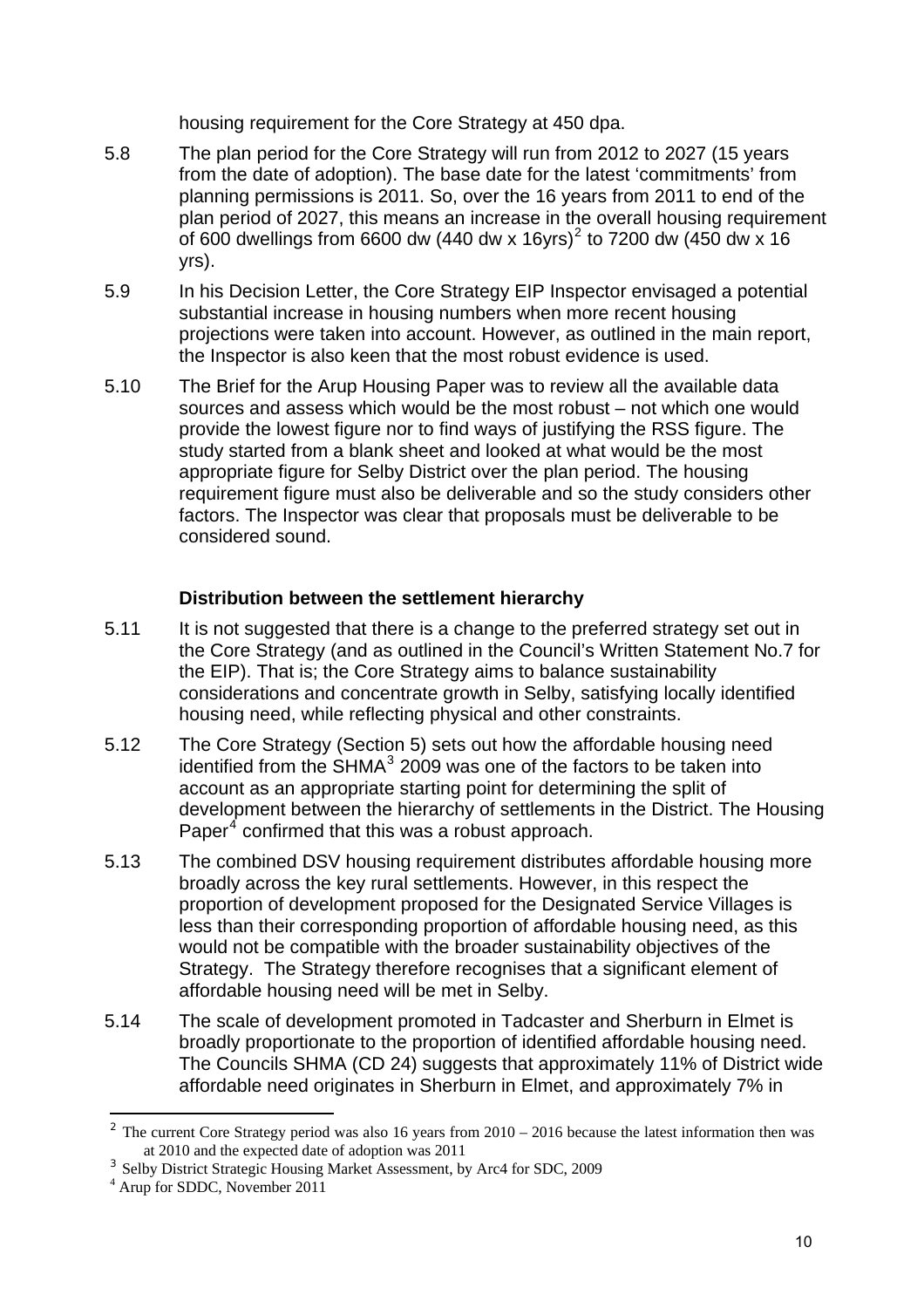Tadcaster, including identified affordable need in the 'northern sub-area' owing to the absence of Designated Service Villages in the sub-area and limited of development opportunities in surrounding villages. There are limited opportunities for new housing (scale and nature of settlements) in the DSVs of Appleton Roebuck, Ulleskelf and Church Fenton and this is compounded by the geographical remoteness of the northern sub-area (partly due to the configuration of the river here which makes access tortuous). The scale of envisaged growth in the DSVs here will not cater for affordable need and as such Tadcaster should also provide for meeting the needs of the rest of the Northern Sub-area.

- 5.15 This is not the case for Sherburn in Elmet as the Western Sub-Area contains more DSVs which by their location, nature and scale could reasonably be expected to cater for the identified need in that Sub-area.
- 5.16 As such the proposed split between the two Local Service Centres would be as shown in Table 1 based on affordable housing need in the SHMA.

| (gross figures)   | <b>Dwellings</b> | %    |
|-------------------|------------------|------|
|                   |                  |      |
|                   |                  |      |
| Tadcaster         | 16               | 3.9  |
| Northern sub-area | 13               | 3.2  |
|                   | 29               | 7.1  |
|                   |                  |      |
|                   |                  |      |
| Sherburn          | 43               | 10.5 |
|                   |                  |      |

#### **Table 1 Distribution based on Affordable Housing Needs identified in the SHMA**

Source SHMA 2009, Table D19

5.17 Using the split for LSCs from the above analysis and assuming the existing amount in Selby as the Principal Town (from the previous strategy in CP2 of 51% which would cater for affordable housing needs from other settlements) remains the same, the proportion for other lower order settlements can be calculated. See Table 2.

| Table 2           |      |
|-------------------|------|
| (gross figures)   | $\%$ |
| Selby             | 51   |
| Tadcaster         |      |
| Sherburn          | 11   |
| Other settlements | 31   |
|                   |      |
| Total             |      |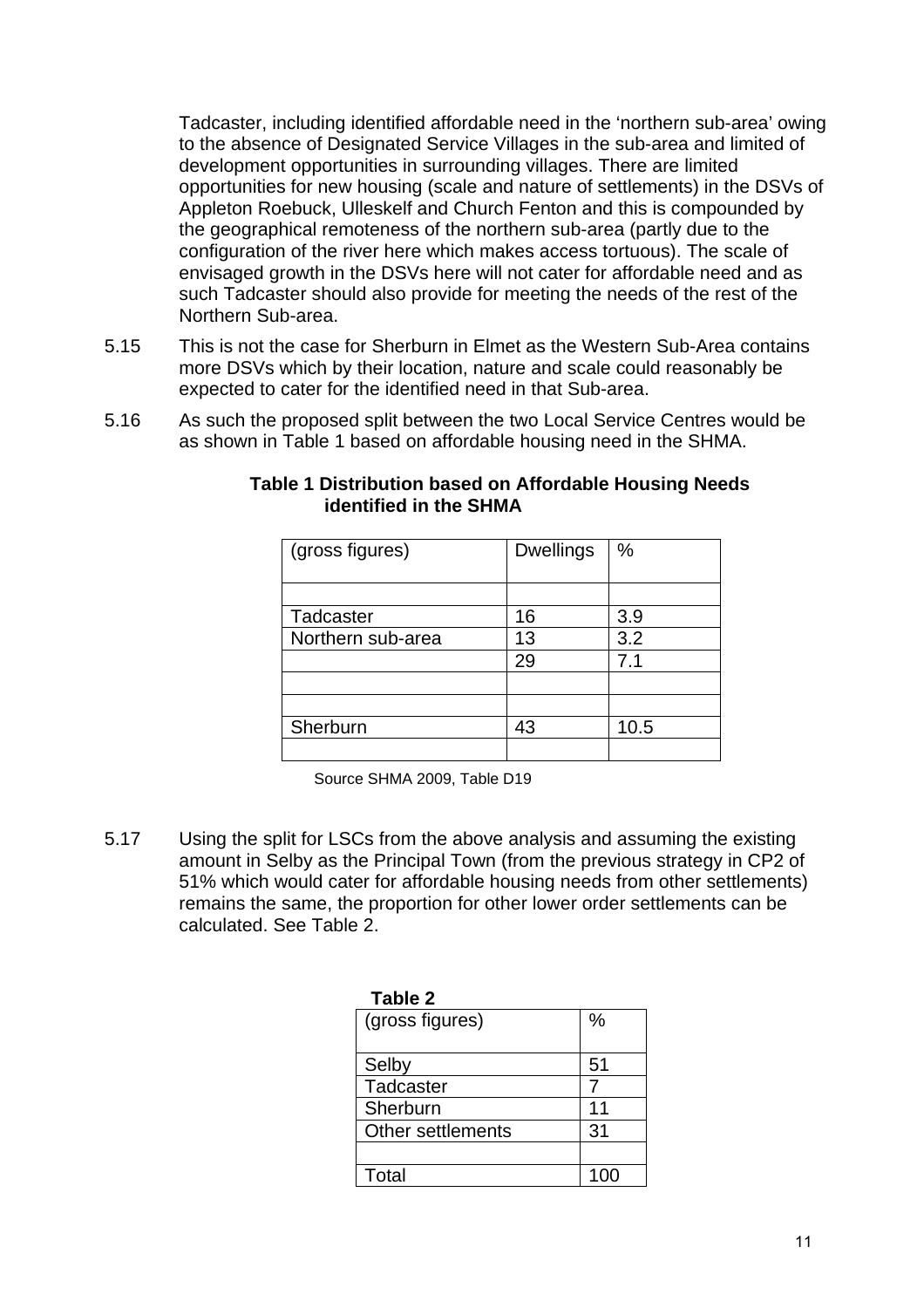- 5.18 However the 'other settlements' need differentiating between Designated Service Villages (DSVs) and Secondary Villages (SVs). It is not appropriate to allocate sites for development in SVs because it would be contrary to RSS and be unsustainable. However the contribution SVs are already making by what's already committed through planning permissions for 'windfalls' can be taken into account.
- 5.19 The proposed revised scale and distribution is set out below at Table 3. The actual figures will be rounded for the proposed revised policy in line with the Inspector's views that CP2 should be strategic and not concerned with precise numbers of dwellings (as with the already published minor amendment).

|                                   | $\frac{9}{6}$  | <b>Minimum</b><br>require't<br>16 yrs total<br>2011-2027 | dpa | <b>Existing</b><br><b>PPs</b><br>31.03.11* | <b>New</b><br><b>Allocations</b><br>needed<br>(dw) | % of new<br><b>allocations</b> |
|-----------------------------------|----------------|----------------------------------------------------------|-----|--------------------------------------------|----------------------------------------------------|--------------------------------|
| Selby**                           | 51             | 3672                                                     | 230 | 1145                                       | 2527                                               | 47                             |
| Sherburn                          | 11             | 792                                                      | 50  | 74                                         | 718                                                | 13                             |
| Tadcaster                         | $\overline{7}$ | 504                                                      | 32  | 140                                        | 364                                                | $\overline{7}$                 |
| Designated<br>Service<br>Villages | 29             | 2062                                                     | 129 | 286                                        | 1776                                               | 33                             |
| Secondary<br>Villages***          | $\overline{2}$ | 170                                                      | 11  | 170                                        | $\overline{\phantom{0}}$                           |                                |
|                                   |                |                                                          |     |                                            |                                                    |                                |
| <b>Total</b>                      | 100            | 7200***                                                  | 452 | 1815                                       | 5385                                               | 100                            |

#### **Table 3**

Commitments have been reduced by 10% to allow for non-delivery.

Corresponds with the Contiguous Selby Urban Area and does not include the adjacent villages of Barlby, Osgodby, Brayton and Thorpe Willoughby.

Contribution from existing commitments only.

\*\*\*\* Target Land Supply Provision (450 dwellings per annum x 16 years)

*Comparison to Submission Core Strategy* 

5.20 Although the proportions are amended between the two LSCs in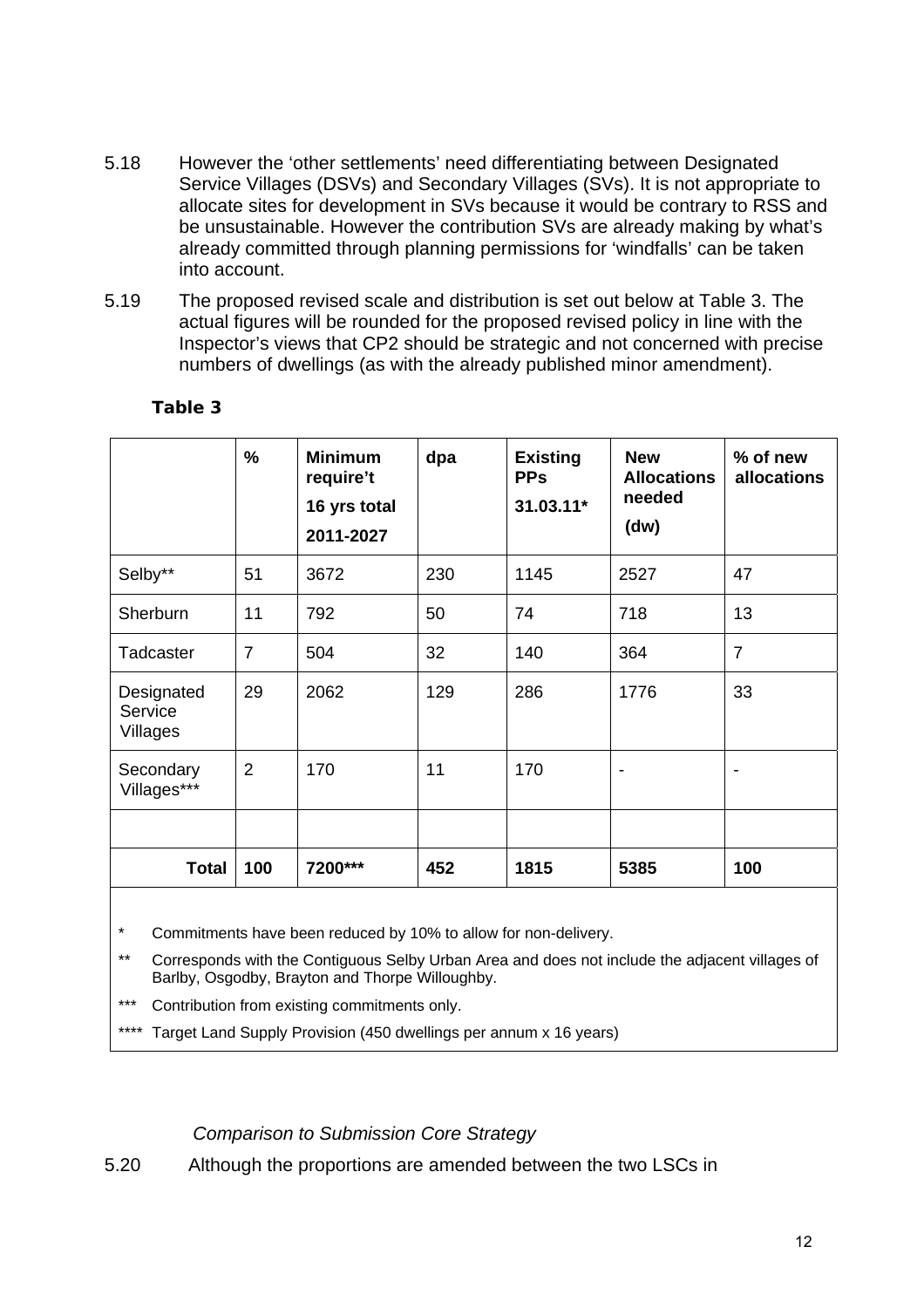comparison to the submission Core Strategy (the Core Strategy CP2 uses 9% and 9%, compared to 7% and 11% here), the combined figure for the LSCs remains the same at 18%.

- 5.21 The Submission Draft Core Strategy altered the balance between the two LSCs to that indicated by the SHMA. The proportion of development allocated to Sherburn in Elmet was less than that suggested through the Strategic Housing Market Assessment, in recognition of the scale of recent development and current permissions (which include provision for significant numbers of affordable properties catering for short-term need). It is also considered desirable not to exacerbate high levels of commuting, particularly to Leeds. (Para 5.17 of the Core Strategy).
- 5.22 In Tadcaster the scale of development proposed reflected the fact that only limited opportunities have been available over some considerable time, combined with the need to increase the vitality of the town and its centre through additional housing growth (para 5.18 of the Core Strategy).
- 5.23 There was debate at the EIP about whether that was an appropriate approach. Although that policy was well-intentioned, it has to be accepted that it is difficult to demonstrate with hard evidence the figures presented. As such it is now proposed to simply reflect the evidence in the SHMA as set out at Table 1 above.
- 5.24 As such there is no change to the overarching strategy for distributing the housing development to the most sustainable locations (same proportion going to the LSCs) although the actual figures have varied. The key issue then is whether the new overall housing figure and the proposed alteration to the distribution can be accommodated within the existing strategy.
- 5.25 For example, the figure for new allocations in Sherburn in Elmet has increased from 500 dwellings to 718 dw and Tadcaster has reduced from 460 dw to 364 dw.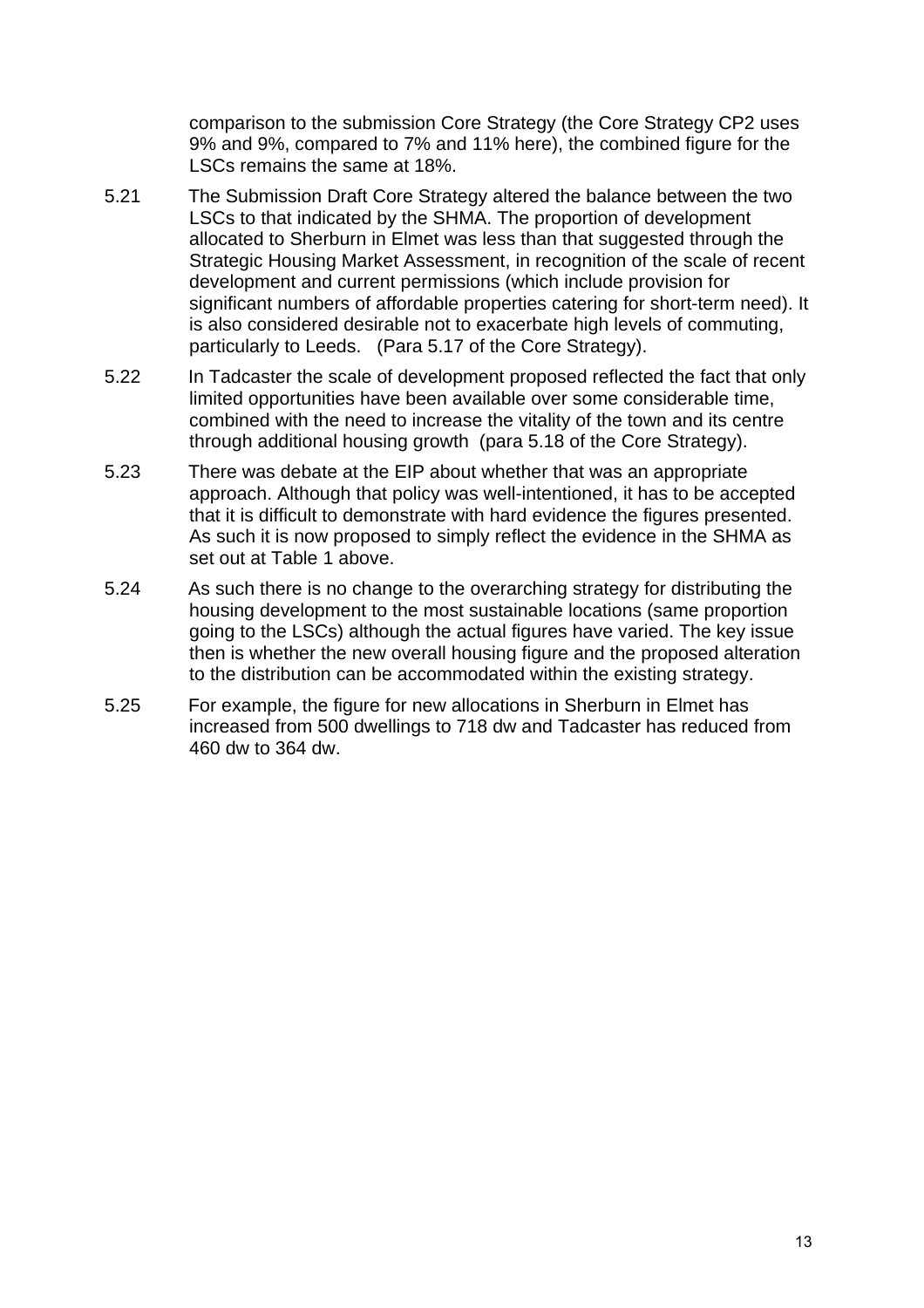|                                   | <b>Overall</b><br><b>Requirement</b><br><b>Current</b><br>$\%$ | <b>Overall</b><br><b>Requirement</b><br><b>New</b><br>$\%$ | <b>Current CP2</b><br><b>New</b><br><b>Allocations</b> | <b>Proposed</b><br><b>New</b><br><b>Allocations</b> | <b>Difference</b> |
|-----------------------------------|----------------------------------------------------------------|------------------------------------------------------------|--------------------------------------------------------|-----------------------------------------------------|-------------------|
| Selby                             | 51                                                             | 51                                                         | 2336                                                   | 2527                                                | $+191$            |
| Sherburn                          | 9                                                              | 11                                                         | 498                                                    | 718                                                 | $+220$            |
| Tadcaster                         | 9                                                              | 7                                                          | 457                                                    | 364                                                 | $-93$             |
| Designated<br>Service<br>Villages | 28                                                             | 29                                                         | 1573                                                   | 1776                                                | $+203$            |
| Secondary<br>Villages             | 3                                                              | 2                                                          | $\mathbf 0$                                            | 0                                                   | 0                 |

#### **Table 4 Comparative Change to Housing Requirement by Settlement Hierarchy**

**6. Can the revised figures be accommodated within the existing strategy hierarchy of settlements? (Deliverability issues)** 

#### **SHLAA 2011 – overall land supply and deliverability**

- 6.1 The production of a SHLAA is required by national policy on housing (PPS3) to ensure that land availability is not a constraint on the delivery of more homes. Local Planning Authorities have to identify enough land to ensure the continuous delivery of new homes in their area over the next 15 years.
- 6.2 The SHLAA is a technical document that examines the extent to which land and sites are available, developable and deliverable over time. It is not a policy document. The SHLAA is a key tool in the development of housing policies and proposals. The primary role of the SHLAA is to: -
	- Identify sites with potential for housing
	- Assess their housing potential, and
	- Assess when they are likely to be developed
- 6.3 The current SHLAA was undertaken in 2008 and completed in 2009. There had always been the expectation and intention that the information would be updated annually. In common with other local planning authorities there have not been the resources to achieve that. Notwithstanding this, the Council's case at the EIP was that the SHLAA fulfilled its role and provided a robust evidence base for Core Strategy purposes.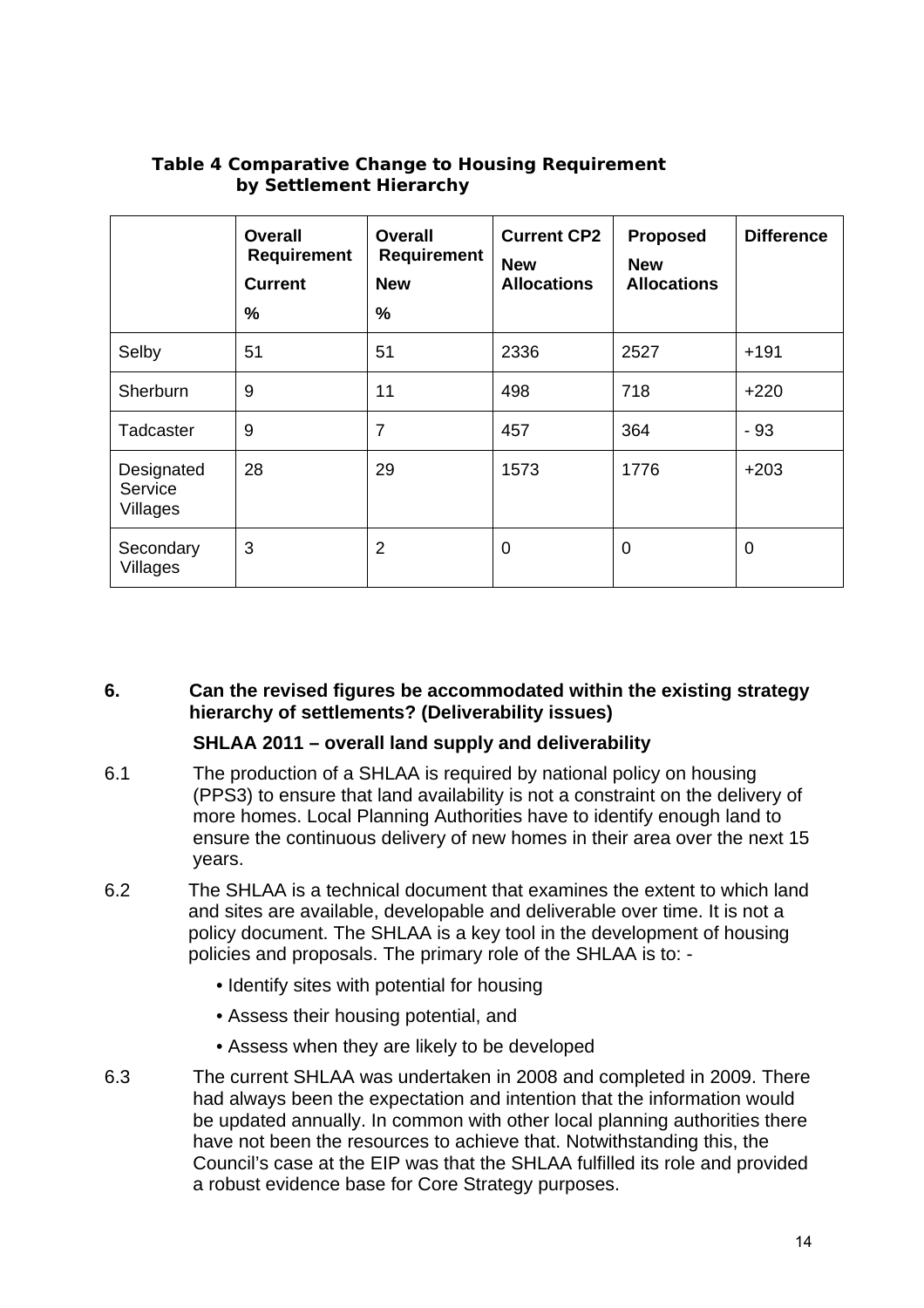- 6.4 However, for the following reasons it is now essential that the update should be done as soon as possible:
	- new evidence presented during the EIP regarding landowners' intentions / land availability at Tadcaster
	- a significant amount of new sites have been put forward by landowners through the Site Allocations DPD work, and
	- the need to base decisions on overall scale and distribution of housing on the most up-to-date information
- 6.5 Since the EIP was adjourned, the Council has already made significant progress in updating the SHLAA. The Methodology has been reviewed and a Stakeholder Working Group taken place to consider any potential changes to the process. In general the method remains the same with some minor tweaks to ensure it takes account of the latest government guidance.
- 6.6 The Council has contacted everyone on its Local Development Framework database and the SHLAA mailing list to ensure all interested parties are involved. The Council has written to owners / agents of the Phase 2 SDLP sites. These have now been 'released' and it is important that we understand the land owners' intentions when analysis of the potential housing land supply over the plan period is finalised.
- 6.7 All new sites identified through the Site Allocations DPD process so far have already added to the database. In addition to the latest consultation (including a call for sites) on the Site Allocations DPD with a cut off date of the 2 December, a general 'call-for-sites' was published on the Council's website with a cut off date of 15 November for the SHLAA, in order to indentify any further opportunities. These are currently being added and assessed.
- 6.8 The analysis of sites and consultation with the Stakeholder Working Group and key utility / service providers is yet to be completed. This will be necessary to determine the amount and location of suitable land potentially available to deliver housing in the various time periods (0-5, 6-10, 11-15 years).
- 6.9 This information is needed to be able to make decisions on whether the overall scale and distribution of housing proposed (as a result of the Housing Paper analysis referred to above) is deliverable in general terms.
- 6.10 The final detailed figures will not be available until December. However, information from the previous SHLAA is summarised in Appendix 4 which demonstrates a substantial amount of potential capacity over the plan period of approximately 18000 dwellings.
- 6.11 The main point is whether there is enough land available at Tadcaster (even for the proposed reduced figure there). More detailed analysis has been undertaken in that settlement based on the information provided at the EIP. Attached as Appendix 5 are the Tadcaster Updated SHLAA Results.
- 6.12 There was conflicting evidence put forward by the landowners of sites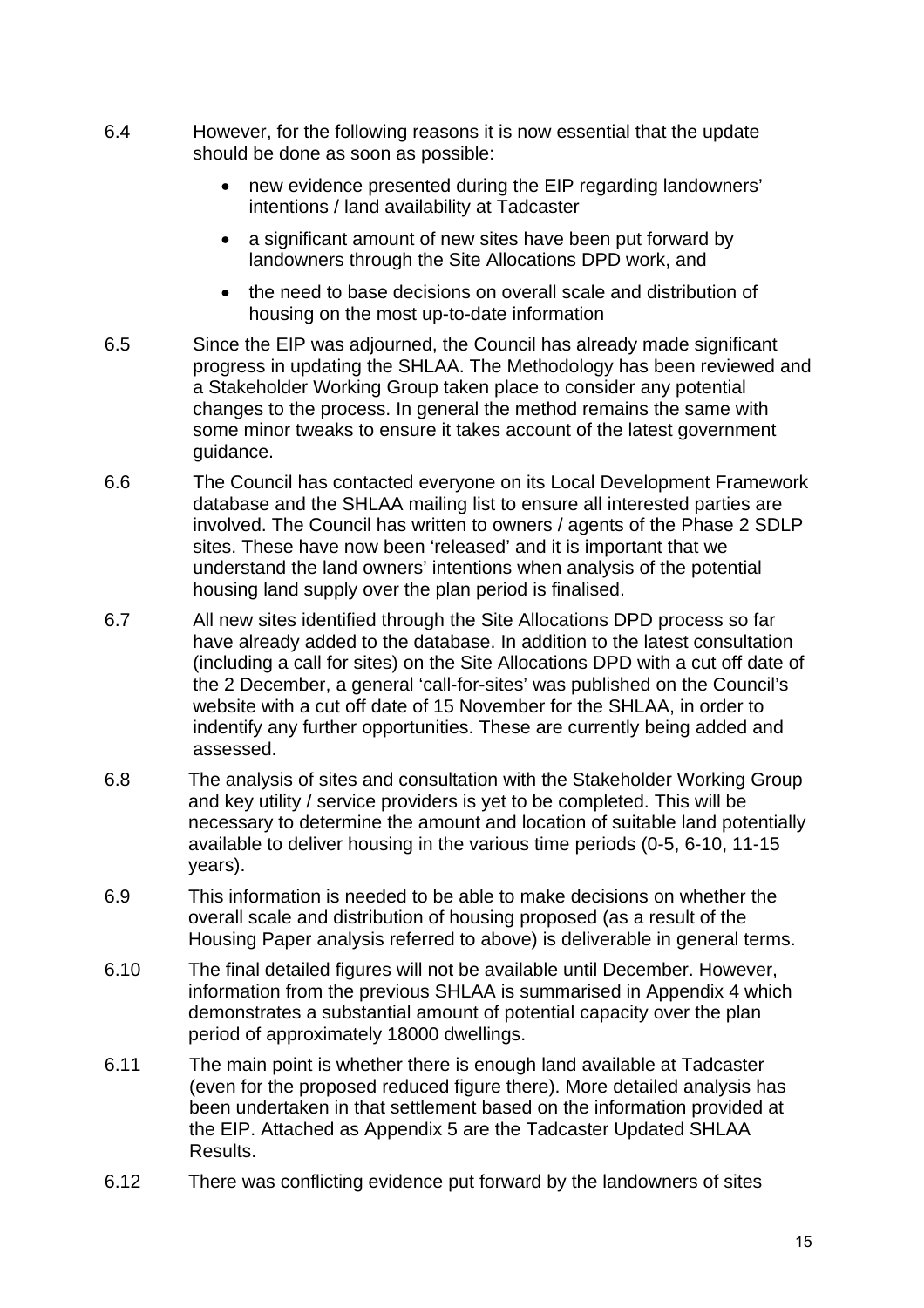PHS/73/005 and PHS/73/010 which present a different figure. They suggest that the two sites combined could deliver 250 dw, whereas the SHLAA assessment puts the figure at only 131 dwellings.

- 6.13 This evidence is however rejected because the whole of site 010 is not developable due to flood risk issues and that the 250 dw on 2.11 hectares equates to 118 dwellings per hectare which is considered unreasonable.
- 6.14 From our information it is clear that capacity on sites (using 35 dwellings per hectare in the SHLAA) which are known to be available within the plan period is only 149 dw compared to the approximately 364 dw required (see Table 3 above) in Tadcaster; creating a shortfall of about 215 dw.

#### **Testing Capacity**

- 6.15 In addition to identifying a land supply through the SHLAA it is also key that the capacity of settlements to accommodate additional development is tested in terms of services and infrastructure. This was undertaken in developing the submission Core Strategy through its stages by liaising with service providers such as Yorkshire Water, Environment Agency and Highways Authorities. The Infrastructure Development Plan (IDP) has developed through this process too and work is ongoing with the Site Allocations DPD.
- 6.16 Because the overall scale of development has increased it will be important to check with stakeholders that these changes can be accommodated. This work will be undertaken as part of the SHLAA and updating the IDP (which will need to be submitted with any changes to the Core Strategy). Consultations and meetings with stakeholders are already planned.

#### **7. What are options for delivering the housing requirement?**

- 7.1 Appendix 6 outlines the options and implications of accommodating the shortfall of 215 dwellings required compared to land available from the 2008 SHLAA.
- 7.2 The available options in order are:

Plan A - Accommodate the 200 in Tadcaster by:

- 1a Identifying further sites in Tadcaster on non-Green Belt land through the current SHLAA update or
- 1b Work with landowners / last resort CPO to bring existing sites forward or
- 1c Establish exceptional circumstances for a Green Belt review if the alternative is sites on non-green belt land are significantly less sustainable

PLAN B – Reduce Tadcaster figure by 200 and relocate the numbers to (in preference order):

1. Selby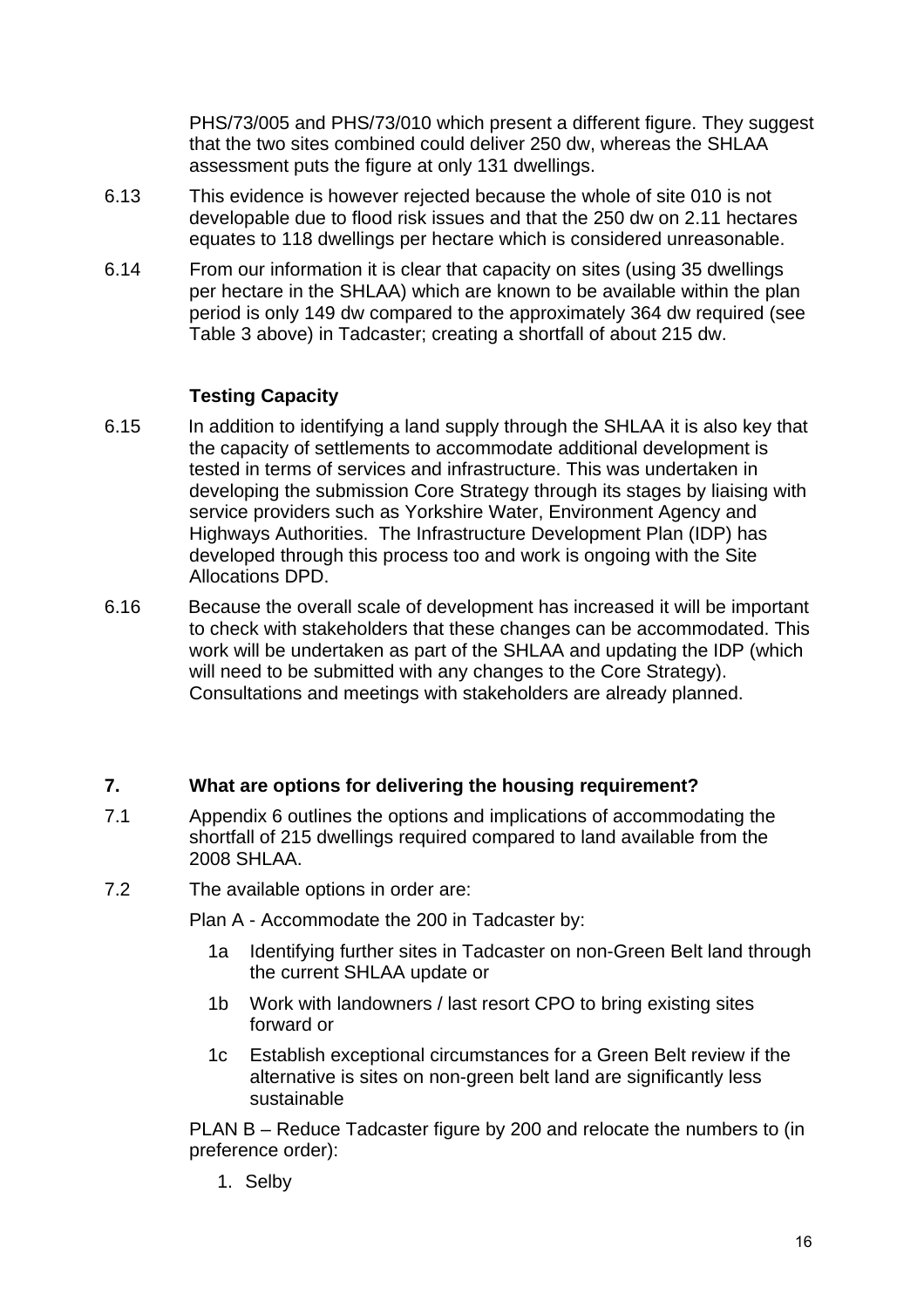- 2. Shared between Selby and Sherburn in Elmet
- 3. Sherburn in Elmet.
- 7.3 Plan A is based on the evidence and existing planning strategy that Tadcaster should accommodate its identified requirement because:
	- Tadcaster is a Local Service Centre
	- Would protect the appropriate settlement hierarchy
	- It should accommodate its own identified needs
	- Would support regeneration of the town
	- Would seek to reverse the observed decline in population in Tadcaster\*

\* *between 2002 and 2009 the Selby District population increased by 6.6%, and that of Sherburn by 2.5% but the population of Tadcaster decreased by 1.1%. (Arup 2011)* 

- 7.4 Until the SHLAA Update is further advanced, it is not possible to determine precisely whether Plan A1a is achievable.
- 7.5 Rejected options at this stage are redistributing the dwellings to lower order settlements (DSVs) because that would undermine the overall strategy.

#### **8. Other Issues for housing delivery**

#### **Planning for Increased Housing Delivery**

- 8.1 The Ministerial Statement in March this year "Planning for Growth" and the letter to all Chief Planning Officers is clear that Local planning authorities should "press ahead without delay in preparing up-to-date development plans, and should use that opportunity to be proactive in driving and supporting the growth that this country needs. They should make every effort to identify and meet the housing, business and other development needs of their areas, and respond positively to wider opportunities for growth, taking full account of relevant economic signals such as land prices."
- 8.2 The Draft NPPF emphasises the need for LPAs to establish realistic assumptions about the availability, suitability and the likely economic viability of housing land to meet the identified requirement for housing over the plan period. The NPPF specifies that LPAs identify 20% headroom in the 5-year land supply (the equivalent to requiring 6 years of land supply). It should be stressed, that this requirement for 20% headroom, relates to land supply *per se*, and does not require the overall housing numbers to increase.
- 8.3 Four tests of Soundness for Local Plans are set out within the Draft NPPF. These require Local Plans to be: *positively prepared, justified, effective* and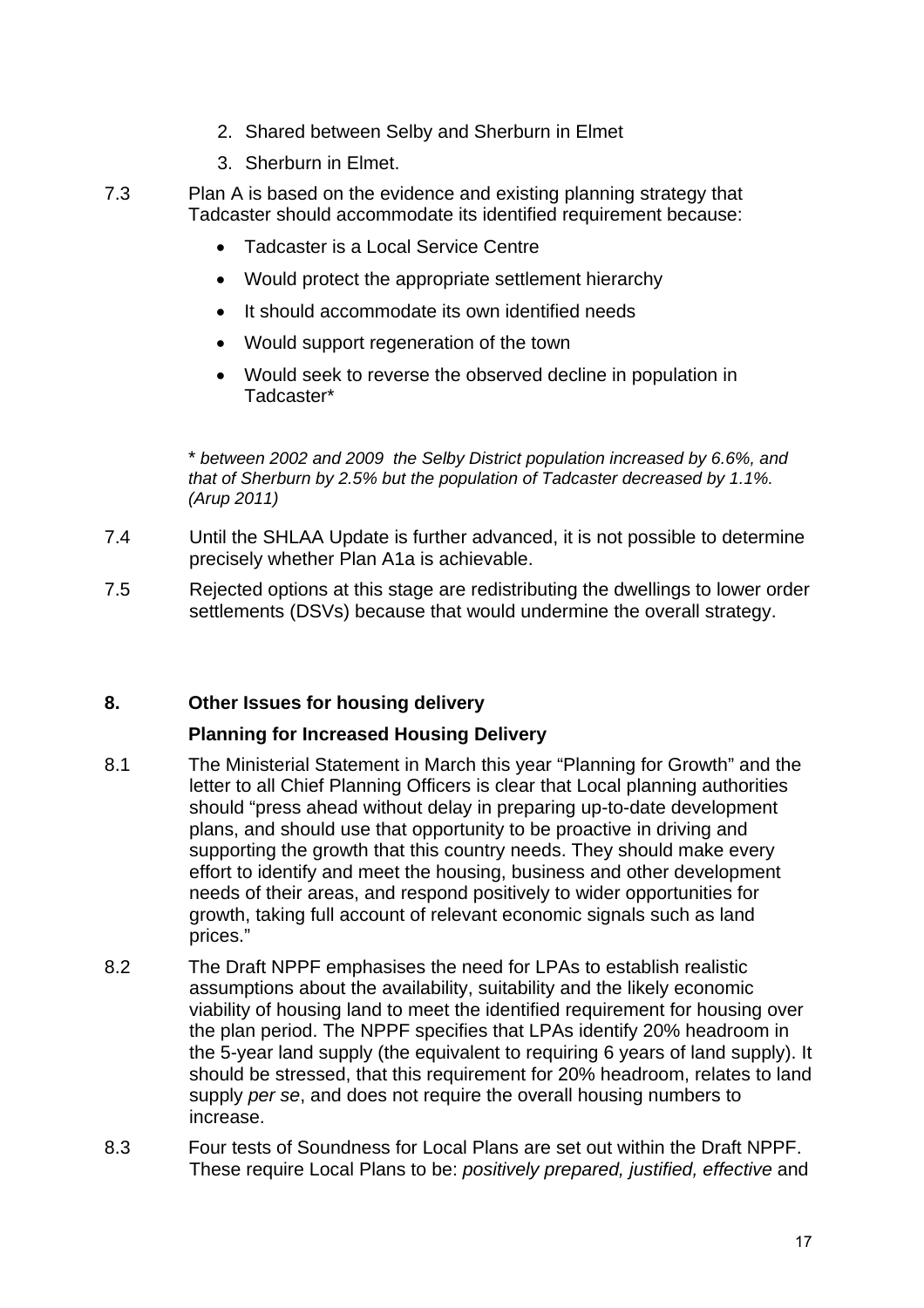*consistent with national policy.* This means that Plans need to represent the most appropriate development strategy to meet objectively assessed development needs and be deliverable over the plan period.

- 8.4 The proposed figure put forward for Selby District in the light of the Housing Paper recommends 450 dpa taking into account the considerations outlined above. However Councillors may wish to consider if it would be beneficial to make an additional allowance for extra housing development over the identified requirement of 450 dpa in the light of the sentiments expressed above (planning for growth).
- 8.5 The advantages of this approach would be:
	- o Providing flexibility and promoting additional growth with associated economic benefits
	- o More opportunities for meeting affordable housing requirements
	- o Off-set some of the pressures the District could face from adjoining authorities.
- 8.6 However it should also be borne in mind that the target should be deliverable. The work undertaken by Arup took this element into account in recommending the 450 figure. Any uplift would also have to be evidence based.

#### **Phased Housing Delivery**

- 8.7 For the reasons highlighted in the Housing Paper and the Summary (forecasted slow recovery in the early part of the plan period/deliverability), it may be appropriate to phase the target of 7200.
- 8.8 A suggested approach may be:

| $1st$ 6 years $2011 - 2017$          | 400 dpa = $2400$ dw |
|--------------------------------------|---------------------|
| 2 <sup>nd</sup> 10 years 2018 – 2027 | 480 dpa = $4800$ dw |

#### **9. Green Belt**

- 9.1 Some proposed text and new policy have been drafted (see Appendix 7 to follow)
- 9.2 The main issues of concern and the intended scope of a new green belt policy cover the following general points:
	- 1. the general extent of the green belt will be protected
	- 2. what the exceptional circumstances would be to undertake a green belt review
	- 3. whether there is a case to identify any specific locations in the District where there maybe to be a necessity to alter boundaries
	- 4. that any review will be undertaken as part of the Site Allocations DPD
	- 5. establish the broad criteria for how a review would be done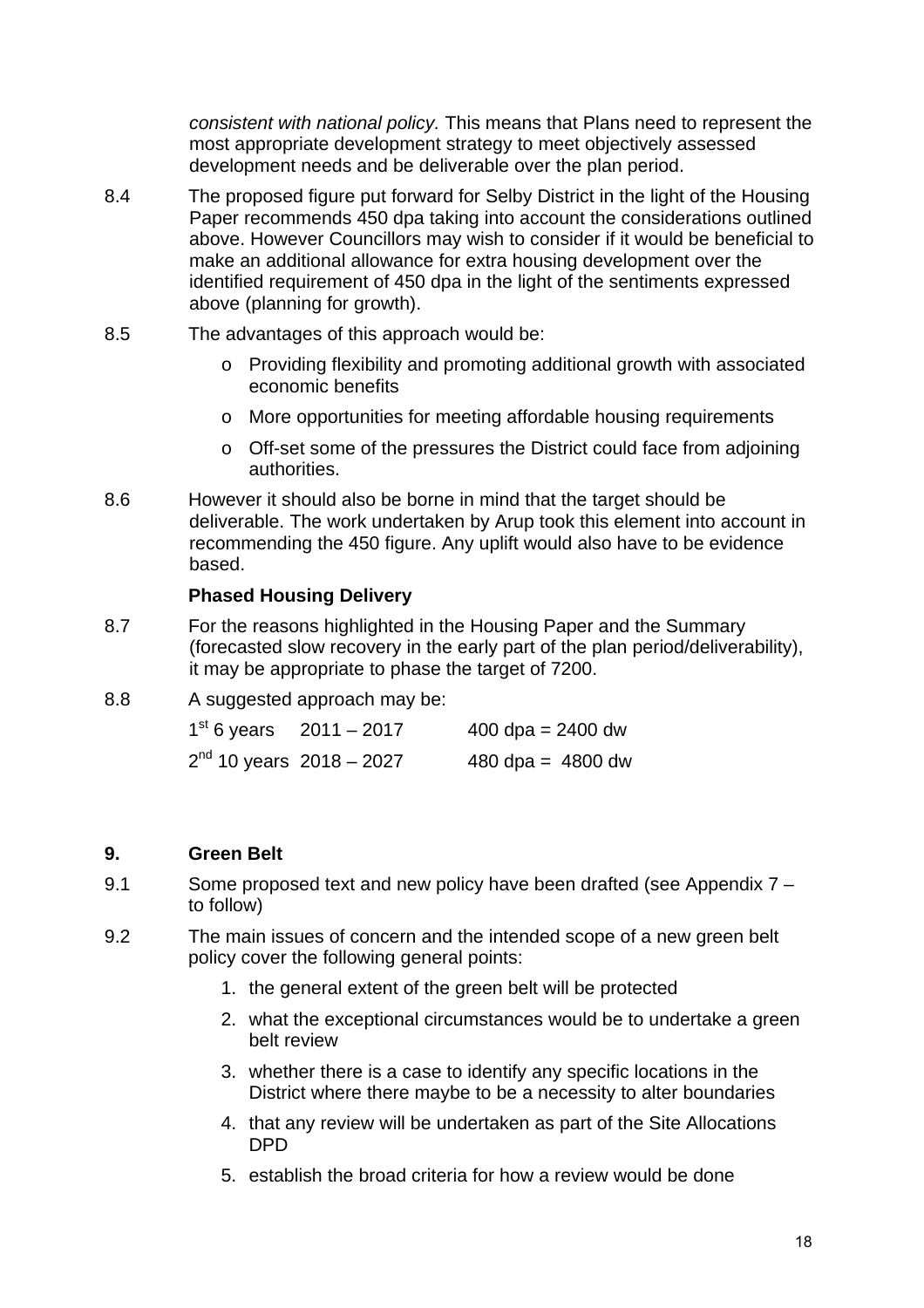6. the introduction of policy for Major developed Sites in the Green belt (which is currently covered in the saved SDLP and not in the Core Strategy).

#### **10.** *Sustainability Appraisal*

10.1 Consideration of all the evidence and assessment of the options for amending the Core Strategy will be informed by and subject to Sustainability Appraisal (SA). The Council is closely liaising with consultants who are undertaking this work on our behalf.

#### **11. Proposed Changes Required to Core Strategy**

#### *CP2 The scale and Distribution of housing*

- 11.1 This policy sets out the overall quantum and broad distribution of the housing requirement across Selby town, Sherburn in Elmet, Tadcaster, the Designated Service Villages and the Secondary Villages. Revisions to the overall numbers and alterations to the distribution between settlements need to be incorporated.
- 11.2 A revised draft Policy CP2 is produced in Appendix 8.
- 11.3 The revised policy also includes the already published minor changes to the policy for clarity; correct an anomaly; and rounding of numbers in response to the debate at the EIP and the Inspector's comments.
- 11.4 It also brings the based date forward from March 2010 to March 2011 because that is the most up-to-date information. Because PPS3 requires plans to cover at least 15 years from adoption which is expected to be in 2012 (taking it to 2027), the policy also provides for 16 years of growth from the base date. This follows the approach taken in the currently published Core Strategy.

CP3 Managing Housing Land Supply

11.5 Because the delivery of land is key to ensuring the soundness of the plan, it is proposed that Policy CP3 is amended to ensure the various options for managing the housing land supply are clear (currently the options are only included in the supporting text of the Core Strategy). The redrafted draft policy is provided in Appendix 9 (to follow).

#### **12. Other issues to be taken into account during suspension and at reconvened EIP**

- 12.1 It is possible that there will be some significant national policy changes, or changes to the local evidence base, that will have to be addressed when the examination resumes in Spring 2012.
- 12.2 For example the Localism Bill and the NPPF, both of which will have significant impact on the LDF process. The Localism Bill received royal assent on 15 November 2011.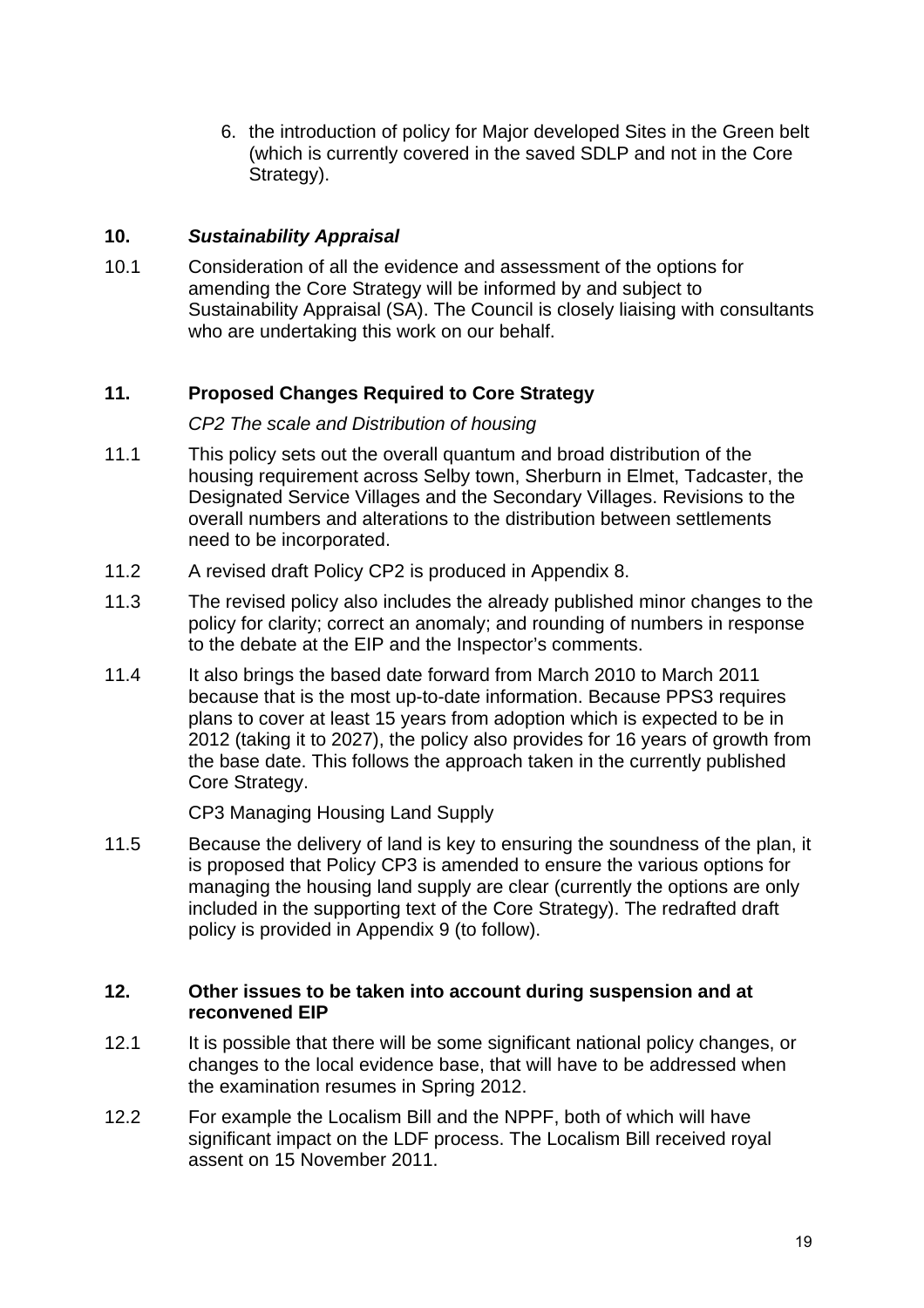- 12.3 The Act states that the Secretary of State may by order revoke the whole or part of a RSS. The Enactment Orders can affect exactly when different parts of the Act come into force. The Government does not give a cast-iron guarantee about timing but on current estimates (as of November 2011), they aim for many major measures to come into effect in April 2012. These include:
	- o The general power of competence for local authorities
	- o The community right to build
	- o Planning reforms including the changes to planning enforcement rules
	- o Reforms to social housing tenure and council housing finance
- 12.4 The Draft NPPF (National Planning Policy Framework) was published for consultation in July 2011. When finally published, this will replace the existing policy framework of the PPSs and PPGs. Again a firm date is not established but the Government has stated that it is likely to be before April 2012.
- 12.5 It is still not clear yet what the transitional arrangements will be for those LDF documents which are as well advanced as the Selby Core Strategy.
- 12.6 Whilst not having a direct bearing on the Core Strategy, it is worth noting that the delay in the Core Strategy will have a knock on effect for the timetable of subsequent LDF documents including the Site Allocations DPD and Development Management DPD. We are currently assessing the implications and impact on a revised Local development Scheme (the timetable for producing LDF documents).

#### **13. Legal/Financial Controls and other Policy matters**

#### **Legal Issues**

- 13.1 The report has been prepared following the Examination in Public and is the Council's response to the Inspector's agreement to a suspension.
- 13.2 The risk of legal challenge or Judicial Review is high which would lead to further delays and additional costs. However, it should be noted that although the risk of challenge is high, this is not an acceptance that the decision to suspend is flawed in any way or that such a challenge, if one were to materialise, would have merit.
- 13.3 The delay in progressing the Core Strategy by such a legal challenge would have implications for ensuring an up-to-date local plan for the District. The added complexity is the imminent introduction (dates not known but likely during the next 6 months) of the Localism Act and the NPPF.
- 13.4 Prior to the EIP reconvening, Full Council will need to have considered the appropriate delegations to officers regarding any decisions that may be required to be taken during the reconvened hearing.

#### **Financial Issues**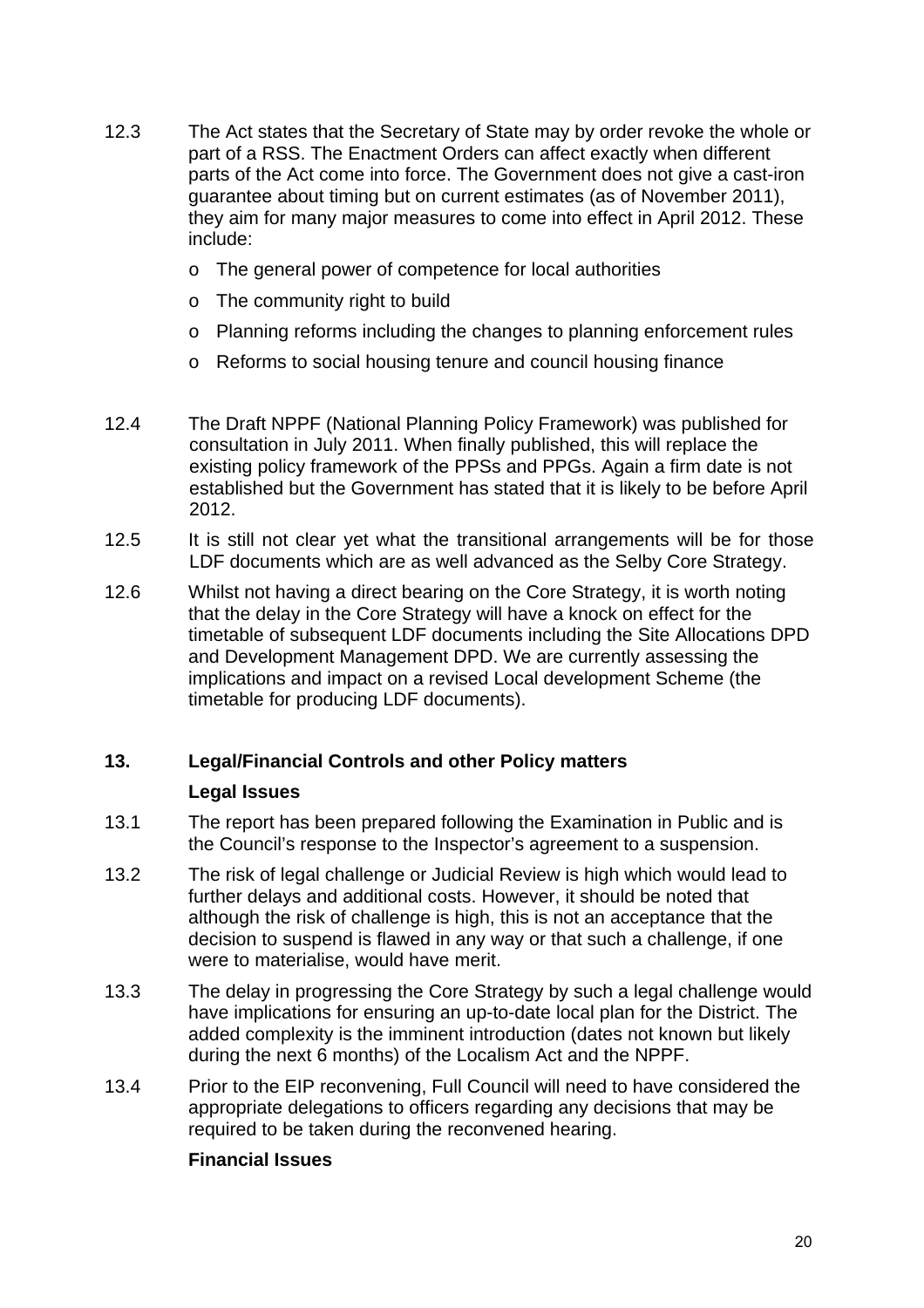- 13.5 The initial assessment indicates there would an additional cost of  $f40 -$ 50k.
- 13.6 The six-month delay necessitated by this new work and in addition the further possibility of delay due to legal challenge may have other knock on effects (as outlined in 8.2 and 9.2 above). Depending on the timing, revised content and transitional arrangements for the Localism Bill and NPPF, this may trigger the need for a wholesale review of the evidence base or rethink on how best to progress the suite of LDF documents - although the effect of this is not known at this stage.

#### **14. Conclusion**

- 14.1 The report seeks to set out the very complex issues that need to be considered to progress the Core Strategy. Clearly the emerging new evidence is the key to the process of determining the best course of action in planning terms. All available further evidence will be provided at the earliest opportunity.
- 14.2 Given the evidence provided so far, the 450 dpa target is considered a robust figure to take forward at this stage. However as outlined here, it is essential that the ongoing work on land supply, capacity continue to inform this approach.
- 14.3 The proposed revised policies for CP2 and CP3, and the new proposed Policy on Green Belt seek to ensure that the Core Strategy provides an appropriate strategic framework to deliver the plan's Vision, Aims and Objectives (Section 3 of the Core Strategy) . The policies seek to be flexible but also provide certainty over the plan period and enough guidance within which further DPD will sit.
- 14.4 The published version of the Core Strategy will go out for consultation in January alongside other key documentation which will provide the evidence base to under pin the proposal. This will include (but not exclusively):
	- o Addendum to Sustainability Appraisal
	- o Addendum to Consultation Statement
	- o Background Paper on Housing Target and Deliverability
	- o Background Paper on Green Belt
	- o Update list of SDLP policies to be replaced
	- o Schedule of Further Changes
	- o Further Core Documents (e.g. NYSHMA, Arup Housing Paper, 2011 Annual Monitoring Report)

#### **Background Documents**

Core Strategy

Submitted documents / Evidence Base for the EIP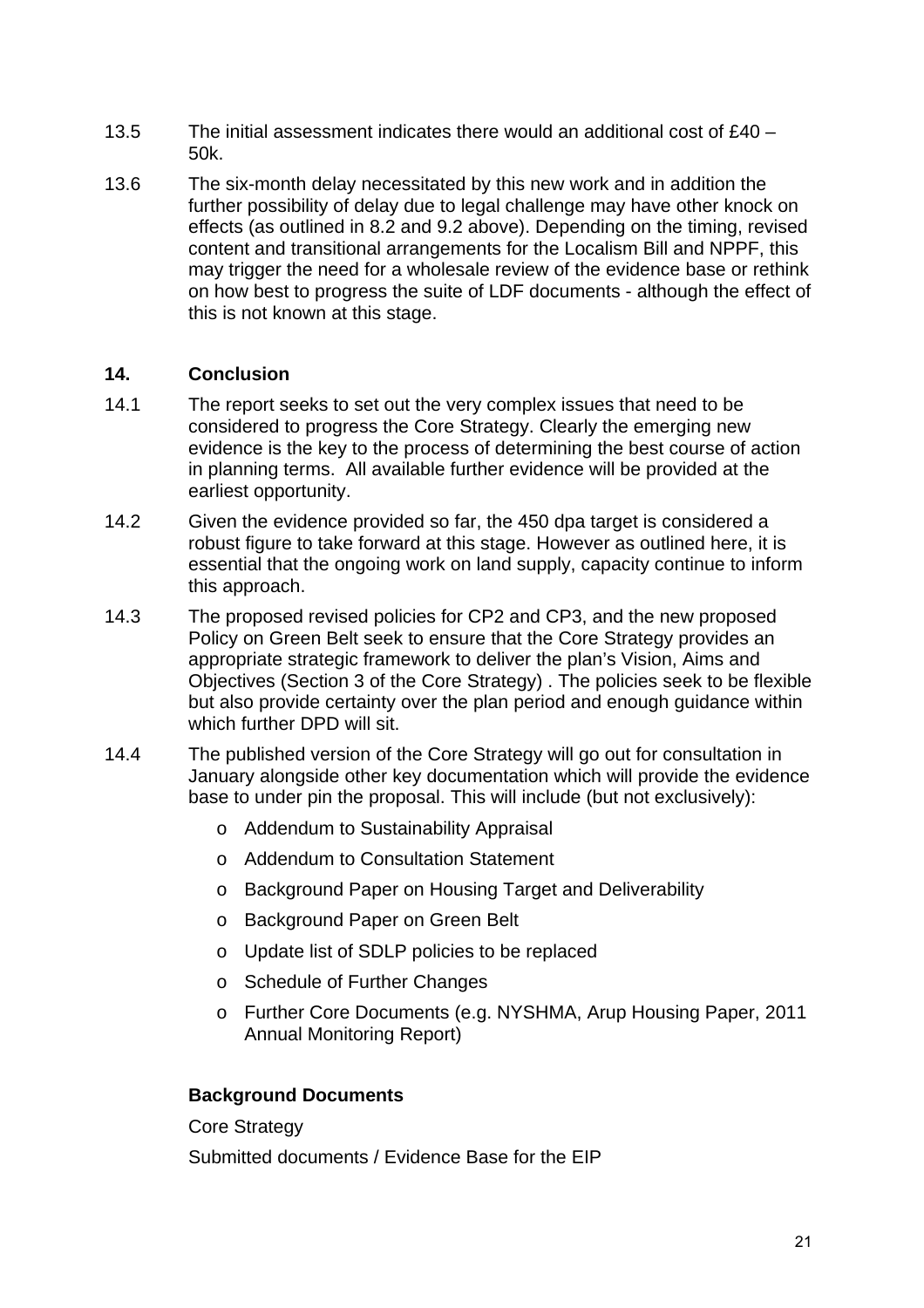Inspectors Decision Letter and Procedural Notes Composite Schedules of Proposed Amendments to the Core Strategy Previous Committee Reports

**Contact Details:** Helen Gregory, Policy Officer

**Appendices:** 

**Appendix 1 Revised Timetable** 

- **Appendix 2 Procedural Issues**
- **Appendix 3 Housing Paper Findings**
- **Appendix 4 Summary of Early SHLAA Findings**
- **Appendix 5 Updated SHLAA Results for Tadcaster**
- **Appendix 6 Options for Accommodating Housing Shortfall at Tadcaster**
- **Appendix 7 Draft Green Belt policy**
- **Appendix 8 Proposed Revised Policy CP2**
- **Appendix 9 Proposed Revised Policy CP3**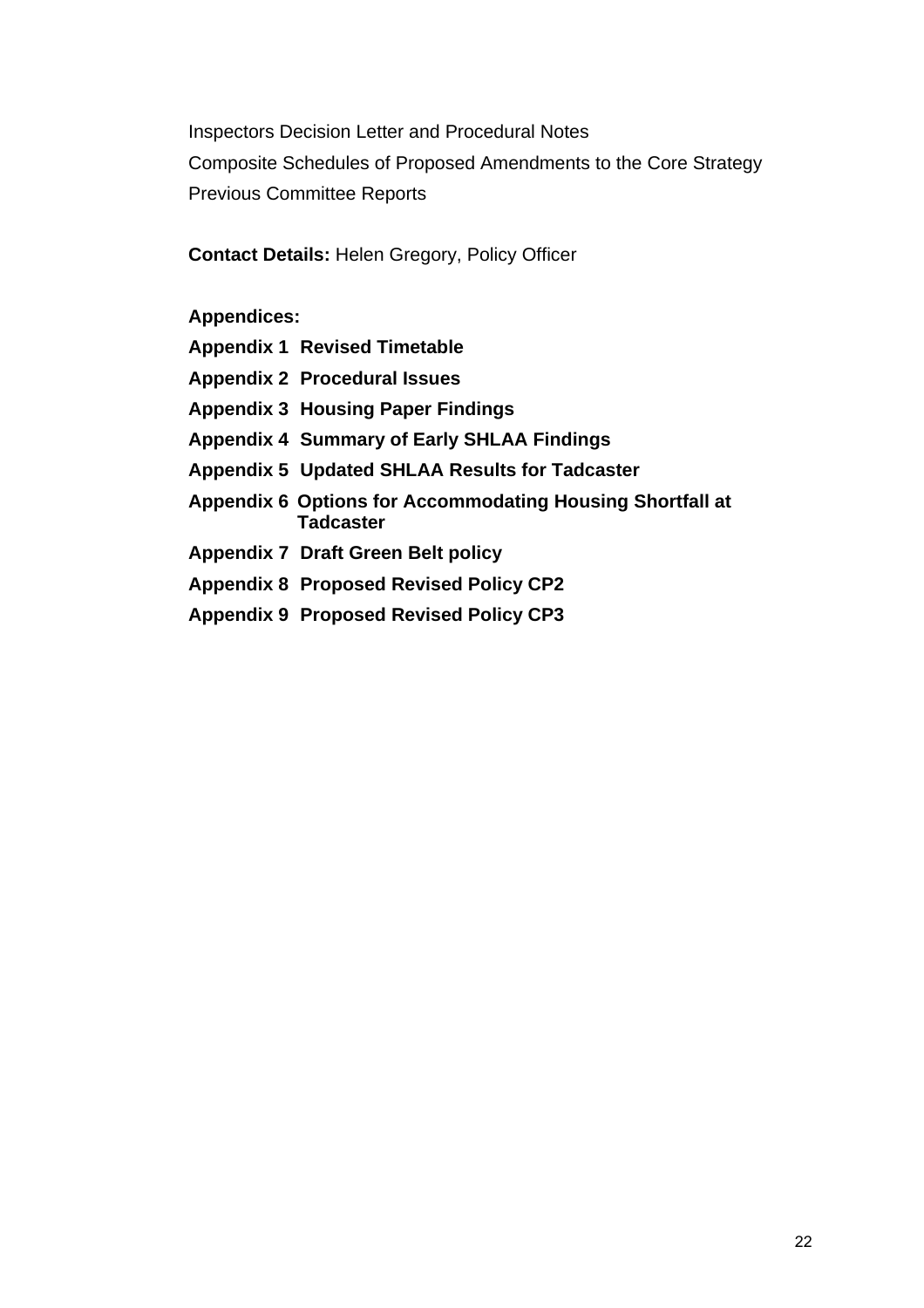#### **Revised Timetable**

| Evidence Gathering and<br><b>Sustainability Appraisal</b>          | October – November 2011      |
|--------------------------------------------------------------------|------------------------------|
| Draft Policy to be Considered /<br>Approved by Council             | 13 December 2011             |
| Published on website and sent to all<br>CS mailing list / informed | 19 December 2011             |
| 6 weeks Public Consultation                                        | 3 January - 13 February 2012 |
| <b>Consideration by Councillors</b>                                | 6 March 2012                 |
| <b>Reconvened EIP</b>                                              | <b>April 2012</b>            |
| Inspector's Report                                                 | May 2012                     |
| Council consider / approve<br>Inspector's Report / adopt CS        | 15 May / June 2012           |
| Adoption                                                           | June 2012                    |

# **Consideration by Councillors**

| 24 November 2011 | 9.30 a.m. Executive meeting<br>$1.30 - 2.30$ p.m. Policy Review |
|------------------|-----------------------------------------------------------------|
| 1 December 2011  | 4 p.m. Executive Meeting                                        |
| 13 December 2011 | 6 p.m. Full Council                                             |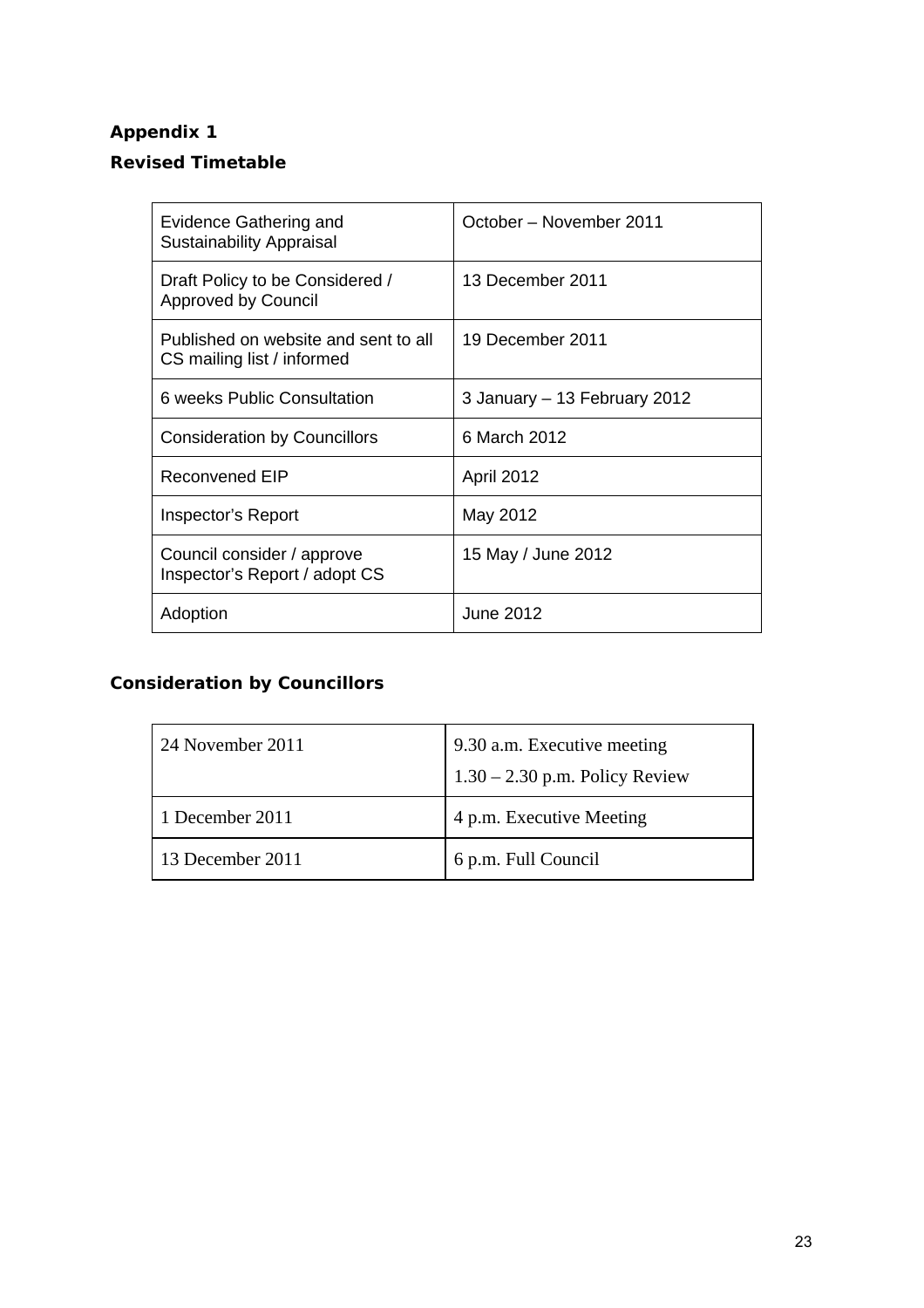#### **Procedural Issues**

#### **Procedures**

When the examination resumes, hearing sessions will be arranged which will focus solely on the matters referred to in the Inspector's decision. The suspension should not be used as an opportunity to revisit matters which have been fully considered during the September 2011 hearing sessions.

The Programme Officer will formally advise participants of the detailed programme for resumption of the Examination once the Council has formally approved its course of action – this will probably be in March 2012.

#### **Policy / Document Production**

Revised policies / further proposed amendments Schedule of SDLP superseded policies Consultation statement - addendum Sustainability Appraisal - addendum

#### **Practical /Admin Arrangements**

The Programme Officer is now left post . An existing council officer (separate from any planning functions) is currently performing the role of the Acting Programme Officer in the interim prior to the reconvening of the EIP. Nearer the time that role will need to be enhanced to a full time role which may have implications for back-filling within the Council.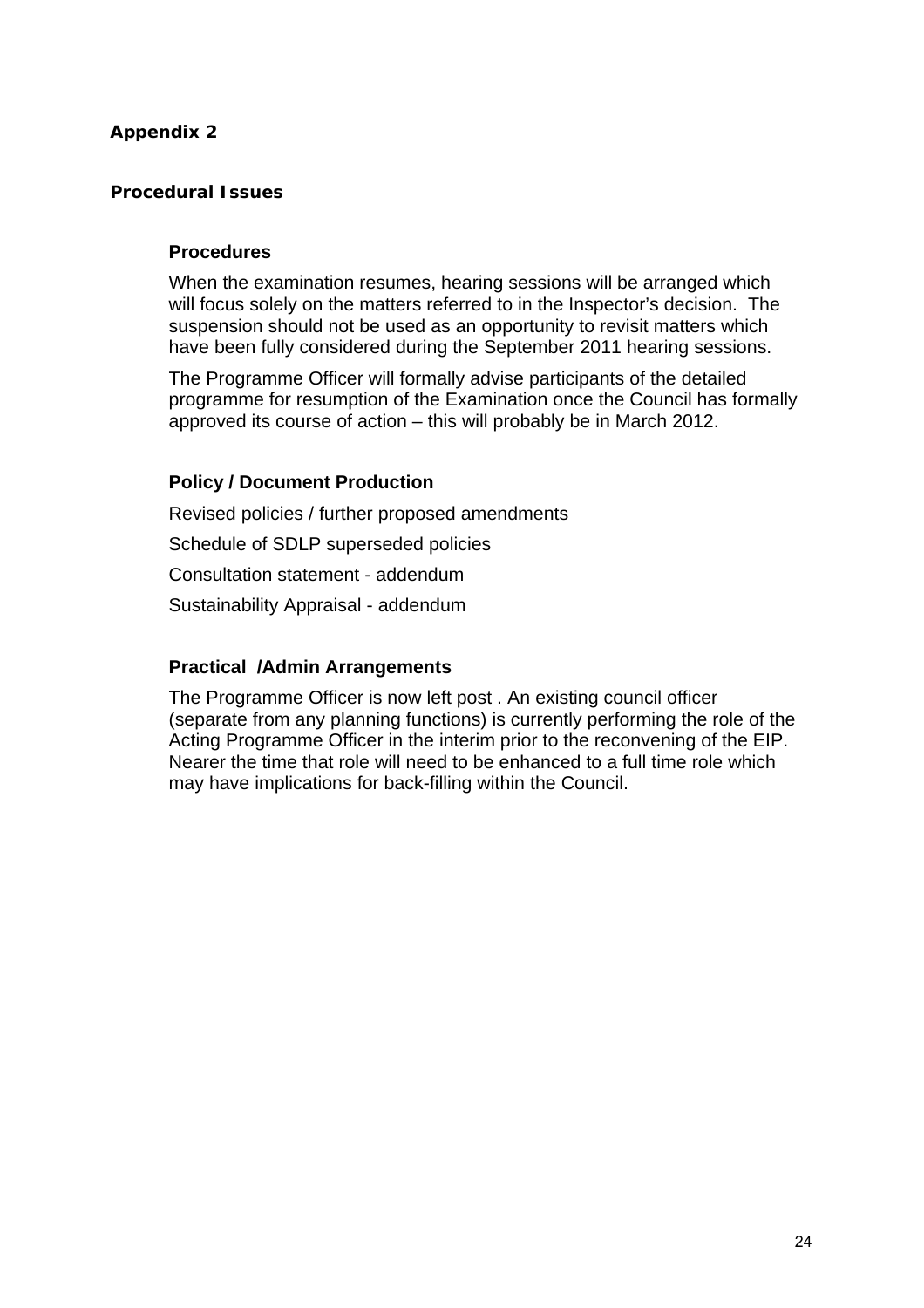#### *Scale of Housing Growth in Selby District*

#### *Summary of Main Conclusions of Arup Housing Paper*

#### **Introduction**

The Housing Paper report considers the evidence on the appropriate levels of population and housing growth that should be identified in the Selby Core Strategy. It assesses whether the housing growth requirements set out in the Regional Spatial Strategy (RSS) are still appropriate in light of the available evidence on population and household projections, housing markets, and the economy.

#### **Evidence**

Table 1 sets out the main sources of evidence on projected household growth in Selby District. The table includes our assessment of the robustness of each source of evidence as a basis for identifying housing growth requirements. In doing so, it takes into account, past, current and likely future economic, migration and housing market trends.

The CLG household projections reflect ONS population projections and projections on average household size. A major factor in the population projections are forecasts of future migration trends, which in turn are influenced by assumptions on the economy. Generally the CLG household projections reflect the trends over the five years previous to the base-year.

Other relevant evidence is providing by the Strategic Housing Market Assessments (SHMAs), information on housing land supply (including the Strategic Housing Land Availability Assessment), data on housing completions and on housing market trends.

#### **Conclusions**

We conclude that the 2004 based CLG household projections provides the most robust and appropriate basis for identifying future housing growth requirements in Selby District. The 2004 based household projections are for 450 net additional dwellings per annum. This conclusion is based on the recent evidence on economic and migration trends and forecasts, the housing market, and housing completions.

We conclude that the most recent (2008-based) CLG household projections do not provide the most robust basis for identifying future housing growth requirements in Selby District. The 2008 based projections are for 550 net additional dwellings per annum. The trends over the five years preceding 2008 were of strong economic growth and substantial net internal migration. More recent economic and migration trends have been very different and likely future trends are very different as a result of the recession and the likely slow recovery.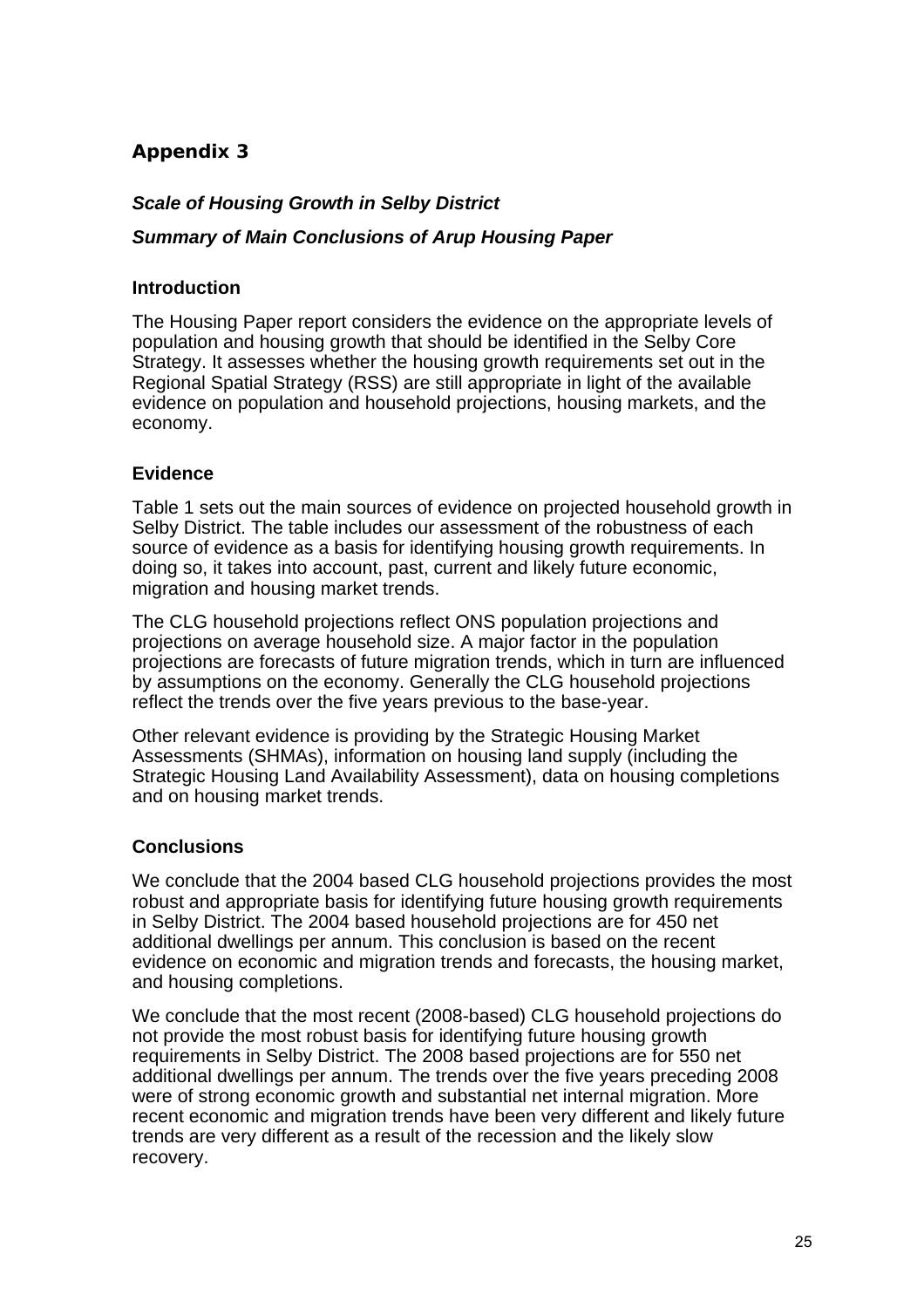In reaching this conclusion we are mindful that PPS3 states that Local Planning Authorities should take into account the *"Government's latest published household projections and the needs of the regional economy, having regard to economic growth forecasts."* Our view is that most recent economic forecasts, which indicate a slow recovery to pre-recession levels of employment and economic growth, mean there is a reasonable case for not using the 2008 based forecasts.

This view is supported by the fact that the North Yorkshire Strategic Market Assessment produced recently (September 2011) sets out a scenario for Selby based on up-to-date economic forecasts of only 403 net additional dwellings per annum.

Evidence on past housing completions provides further weight to the conclusion that the 2004 based household projections form the most appropriate basis for identifying future requirements. The average housing completion rate between 2003/4 and 2010/11 was 465 per anum, broadly in line with the 2004 based household projections of 450 net additional dwellings per annum. The 2008 based projections are for 550 net additional dwellings per annum, but annual completions only exceeded 500 the three years from 2005/6 to 2007/8 which were at the height of the housing market boom.

Evidence on cross-boundary trends is that there is likely to be under provision of housing against identified housing needs in some surrounding districts. However an important policy principle of the draft Core Strategy is to achieve a better housing-jobs alignment by increasing Selby's economic self containment, and reducing the already high levels of out commuting from the district.

The recent evidence on house prices is that housing market trends in Selby district that are broadly in line with neighbouring authorities. There is some evidence that there is a stronger market for market housing at the lower levels of the market. However average house prices in Selby District are still falling. The evidence is that any housing market recovery is likely to be weak in the next few years. Depending on the most recent evidence on the deliverability of housing land, there may be a case for planning for a slightly lower level of housing growth in the first five years of the plan, with this compensated for by slightly higher levels of housing growth thereafter.

**Therefore, we conclude that an appropriate level of planned housing growth for Selby District is 450 net additional dwellings per annum for the plan period.**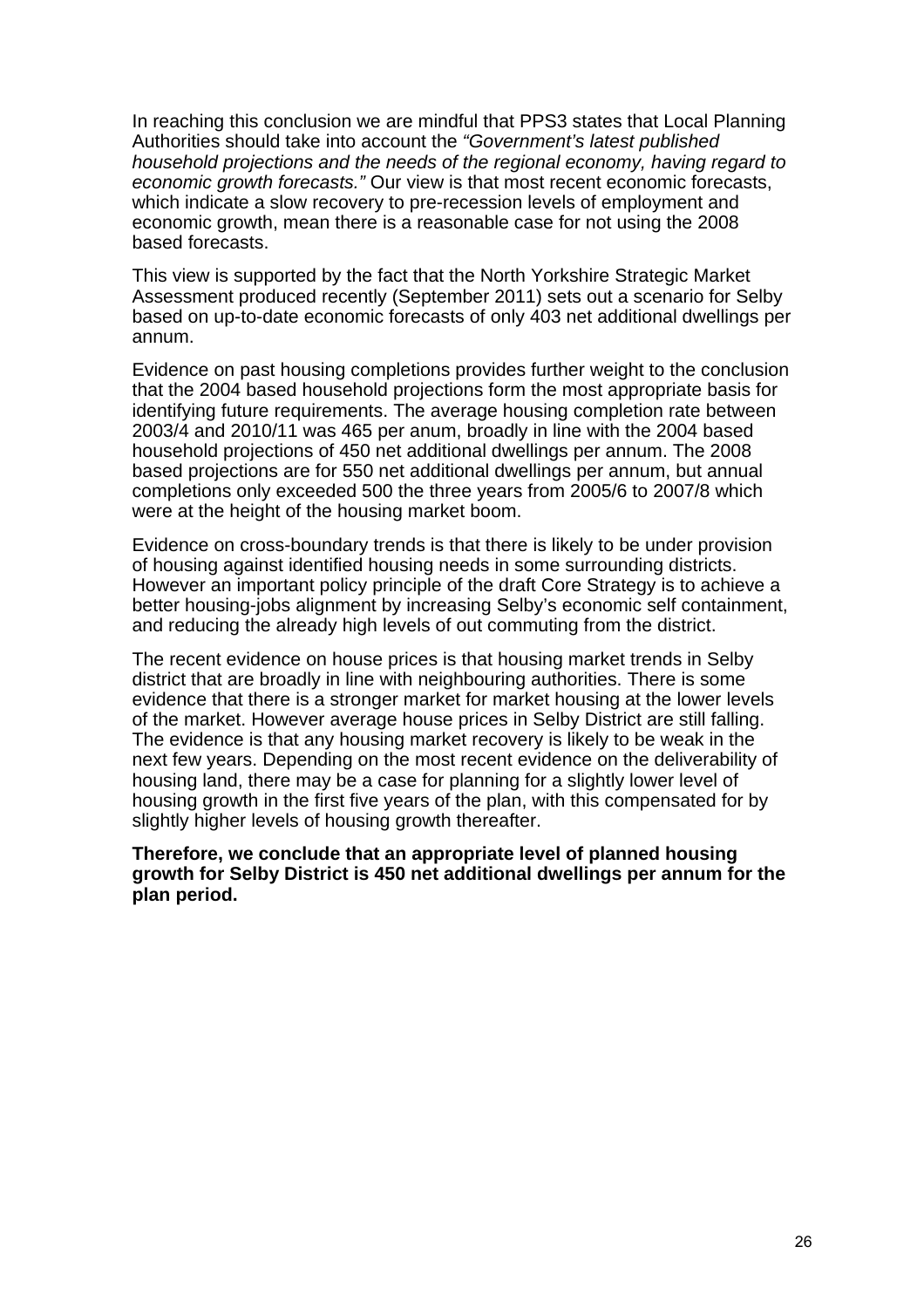#### **Table 1. Evidence sources on future household growth in Selby District, and assessment of their robustness**

| <b>Option</b>                                    | <b>Annual net</b><br>additional<br>dwellings* | <b>Assessment of Robustness</b>                                                                                                                                                                                                                                                                                                                                                                                                                                                                |
|--------------------------------------------------|-----------------------------------------------|------------------------------------------------------------------------------------------------------------------------------------------------------------------------------------------------------------------------------------------------------------------------------------------------------------------------------------------------------------------------------------------------------------------------------------------------------------------------------------------------|
| 2003 based<br>household<br>projections           | 356                                           | This projection was based on the a time of lower economic<br>$\bullet$<br>growth and therefore this lower figure was therefore produced<br>against a backdrop of economic conditions potentially more in-<br>line with those currently experienced than those in 2008.                                                                                                                                                                                                                         |
|                                                  |                                               | The relevance to recent market conditions is indicated by the<br>٠<br>fact that completions in 2008/09 and 2009/10 were below this<br>figure, whilst in 2010/11 360 net additional dwellings were<br>delivered.                                                                                                                                                                                                                                                                                |
|                                                  |                                               | As market conditions begin to improve the evidence is that this<br>٠<br>figure will be too low, as it is below the longer-term average for<br>completions in the district.                                                                                                                                                                                                                                                                                                                     |
|                                                  |                                               | The 2003 household projections were only produced at a<br>٠<br>regional level. Therefore a calculation based on the 2004<br>household projections has been carried out, this is based on<br>using the applying the proportional increase in the regional<br>figure between 2003 and 2004 to each district. For this reason<br>we believe that it may be appropriate to express this figure as<br>a range, such as 346-366 (plus or minus 10 homes per<br>annum) to take account of this issue. |
| <b>North</b><br>Yorkshire<br>SHMA-<br>Scenario 3 | 403                                           | This projection is based on the use of 2008 population and<br>$\bullet$<br>household projections which have been modelled to take into<br>consideration the impact of economic conditions and the most<br>recent economic forecasts on future growth and change.                                                                                                                                                                                                                               |
|                                                  |                                               | The relevance of this figure to market completions is<br>٠<br>evidenced by the level of completions in Selby between 2008<br>and 2010, which were both below this figure. Furthermore, the<br>decrease in the number of completions since the start of the<br>recession reflects the strength of the relationship between the<br>economy and housing growth.                                                                                                                                   |
|                                                  |                                               | However, this figure is below the long term completion rate in<br>٠<br>the district of 465 net additional dwellings between 2003 and<br>2010.                                                                                                                                                                                                                                                                                                                                                  |
| <b>RSS</b>                                       | 440                                           | The RSS figure was based on the 2004 based household<br>projections and additional modelling undertaken to inform the<br>development of these figures. This additional modelling (using<br>the Chelmer model) was discussed in section 2.1.2. Ultimately<br>this modelling meant that a housing target was produced for<br>2008-2026, which in Selby's case was midway between lower<br>Chelmer results and the 2004 based projection.                                                         |
|                                                  |                                               | The RSS figure is below the long term average for<br>٠<br>completions in the district of 465 net additional dwellings per<br>annum.                                                                                                                                                                                                                                                                                                                                                            |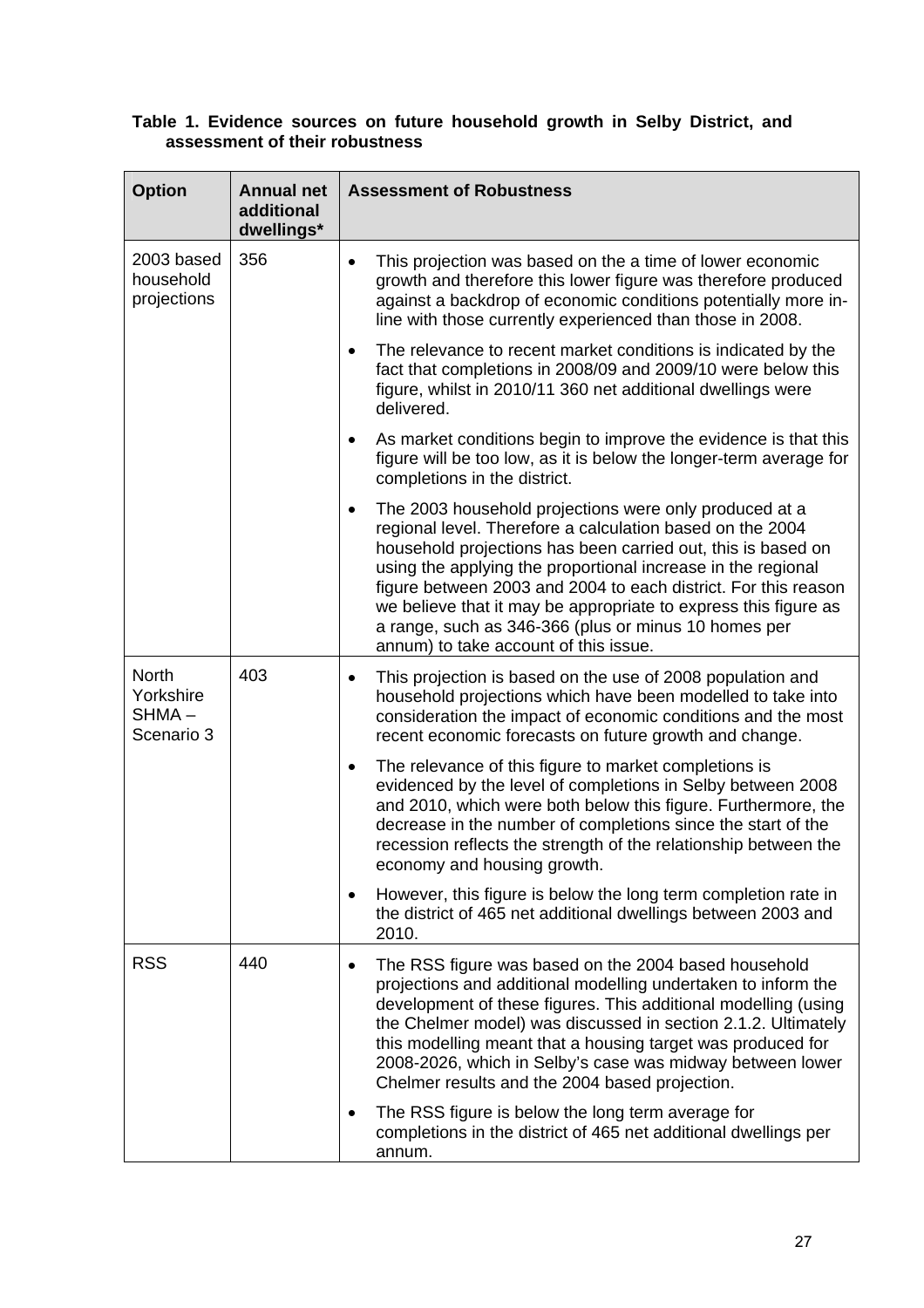| <b>Option</b>                          | <b>Annual net</b><br>additional<br>dwellings* | <b>Assessment of Robustness</b>                                                                                                                                                                                                                                                                                                                                                                                                                                                                                                                                                                                    |
|----------------------------------------|-----------------------------------------------|--------------------------------------------------------------------------------------------------------------------------------------------------------------------------------------------------------------------------------------------------------------------------------------------------------------------------------------------------------------------------------------------------------------------------------------------------------------------------------------------------------------------------------------------------------------------------------------------------------------------|
| 2004 based                             | 450                                           | This approach uses the 2004 based household projections<br>and as such is largely consistent with the target for housing<br>growth set out in the adopted RSS.                                                                                                                                                                                                                                                                                                                                                                                                                                                     |
|                                        |                                               | This target would be above the average achieved in the district<br>since the onset of the recession in 2008 (287 net additional<br>dwellings on average between 2008 and 2010), although this<br>would be below that of 465 net additional dwellings completed<br>between 2003/04 and 2010.                                                                                                                                                                                                                                                                                                                        |
|                                        |                                               | The economic and migration trends in the five years previous<br>to the base year of 2004 are more in line with those in the<br>period previous to late 2011 compared to the 2008 or 2006<br>based projections.                                                                                                                                                                                                                                                                                                                                                                                                     |
|                                        |                                               | Evidence on recent housing market trends and completions<br>٠<br>indicates that it could be challenging to deliver this level of<br>completions in the short term, and therefore it would be<br>appropriate to consider how this figure would be phased within<br>the plan period.                                                                                                                                                                                                                                                                                                                                 |
| 2006 based<br>household<br>projections | 500                                           | The 2006 based projections are based on a more buoyant<br>٠<br>economic climate than either the 2003 based or 2004 based<br>household projections. This would explain the increase in the<br>annual figure between the 2003, 2004 and 2006 figures.                                                                                                                                                                                                                                                                                                                                                                |
|                                        |                                               | A figure of 500 net additional dwellings in the short to medium<br>٠<br>term would appear to represent a significant increase on<br>completion levels between 2008 and 2010, which provide an<br>average of 287 net additional dwellings per annum. As this<br>represents only 57% of the 500 homes a year figure and in<br>light of the economic forecasts from the REM it would appear<br>unlikely to meet this requirement in the short to medium term.<br>Annual completions in excess of 500 were only achieved in<br>the three years between 2005/6 and 2007/8, at the height of<br>the housing market boom. |
|                                        |                                               | This figure is also above the long term average for<br>completions in the district. Furthermore, between 2003 and<br>2010 this target was only reached (and exceeded in all<br>instances) in three monitoring years), which may also raise<br>questions in regards to its applicability.                                                                                                                                                                                                                                                                                                                           |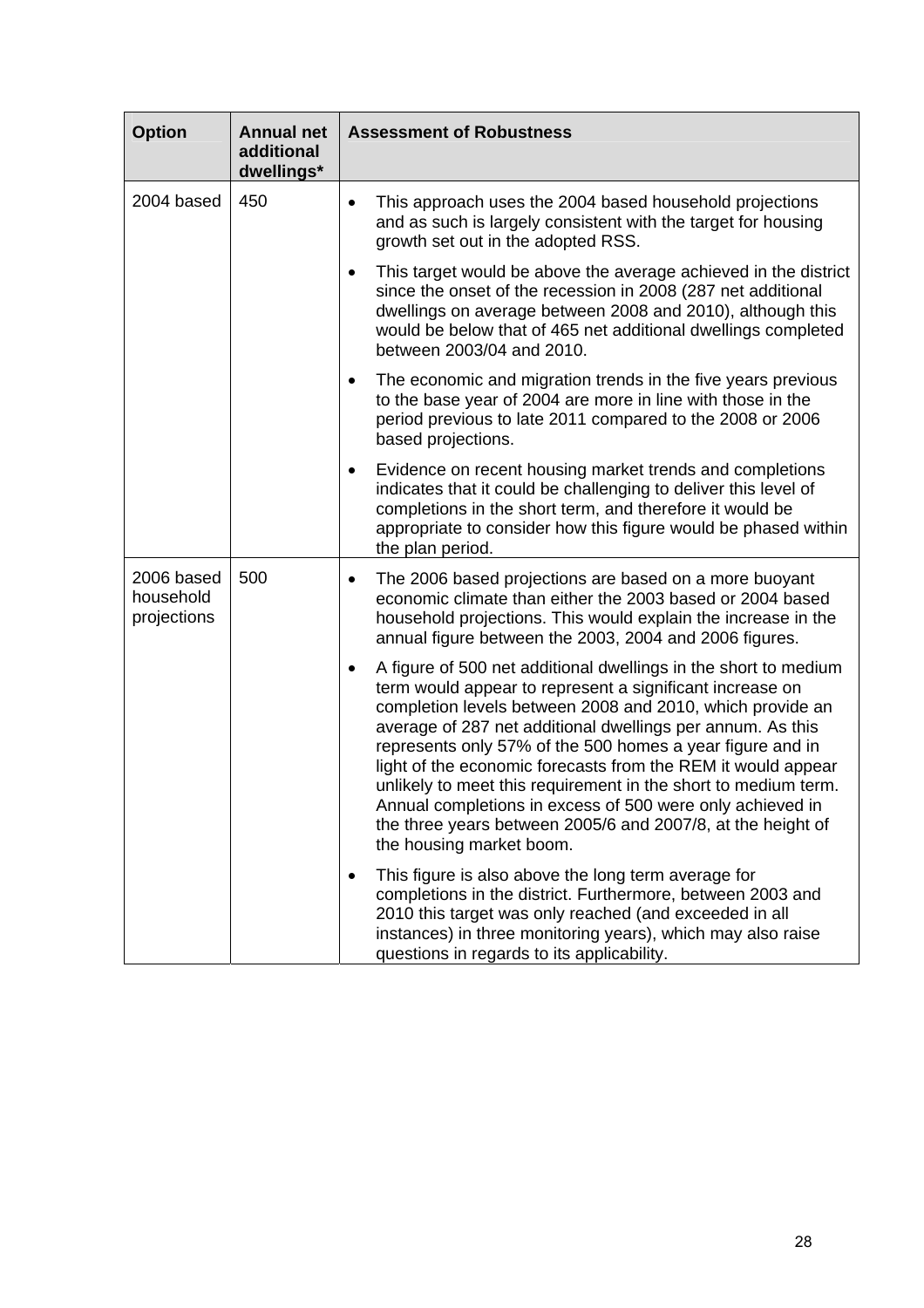| <b>Option</b>                                    | <b>Annual net</b><br>additional<br>dwellings* | <b>Assessment of Robustness</b>                                                                                                                                                                                                                                                                                                                                                                                                                                                                                                                                                                                          |  |                                                                                                                                                                                                                                                                                                                      |
|--------------------------------------------------|-----------------------------------------------|--------------------------------------------------------------------------------------------------------------------------------------------------------------------------------------------------------------------------------------------------------------------------------------------------------------------------------------------------------------------------------------------------------------------------------------------------------------------------------------------------------------------------------------------------------------------------------------------------------------------------|--|----------------------------------------------------------------------------------------------------------------------------------------------------------------------------------------------------------------------------------------------------------------------------------------------------------------------|
| <b>North</b><br>Yorkshire<br>SHMA-<br>scenario 1 | 519                                           |                                                                                                                                                                                                                                                                                                                                                                                                                                                                                                                                                                                                                          |  | This scenario has been developed in the North Yorkshire<br>$\bullet$<br>SHMA using the 2008 based household and population<br>projections for Selby. As they are based on the 2008 data they<br>have been developed on the basis of strong economic<br>performance, including high levels of public sector spending. |
|                                                  |                                               | Analysis of the recent economic performance and economic<br>$\bullet$<br>forecasts indicates that this scale of growth achieved during<br>this period is unlikely to be achieved in the plan period. This is<br>illustrated by the scale of growth projected to occur within<br>authorities such as Leeds, which has driven employment<br>growth in the City Region over the last decade.                                                                                                                                                                                                                                |  |                                                                                                                                                                                                                                                                                                                      |
|                                                  |                                               | A figure of 519 net additional dwellings is significantly greater<br>٠<br>than the long term average for the area of 365 net additional<br>dwellings between 2003 and 2010. It is also significantly<br>greater than the average between 2008 and 2010 when 287<br>net additional dwellings were completed. This would suggest<br>that that in the short term this is not deliverable in the district<br>as a result of market conditions.                                                                                                                                                                               |  |                                                                                                                                                                                                                                                                                                                      |
| 550<br>2008 based<br>household<br>projections    |                                               | The most recently published household projections would<br>٠<br>provide a higher housing growth target for Selby of 550<br>dwellings per annum when compared with the other housing<br>projections that have been produced.                                                                                                                                                                                                                                                                                                                                                                                              |  |                                                                                                                                                                                                                                                                                                                      |
|                                                  |                                               | When compared to past completion rates of 465 net additional<br>$\bullet$<br>dwellings between 2003 and 2010 it is clear that this 2008<br>based figure of 550 net additional dwellings per annum would<br>represent a significant step change in housing delivery for<br>Selby District.                                                                                                                                                                                                                                                                                                                                |  |                                                                                                                                                                                                                                                                                                                      |
|                                                  |                                               | In the short term based on an analysis of recent completions<br>and forecast economic growth from the REM it appears<br>unlikely that it will be possible to deliver this level of housing<br>growth in the district.                                                                                                                                                                                                                                                                                                                                                                                                    |  |                                                                                                                                                                                                                                                                                                                      |
|                                                  |                                               | By providing a higher housing target more land will need to be<br>$\bullet$<br>allocated for residential development through the Local Plan. If<br>this figure cannot be reached then this will potentially make it<br>more difficult to focus development in the desired locations.<br>This could have subsequent knock-on impacts for example in<br>making it difficult to create the appropriate critical mass of<br>development to make public transport services to new<br>development viable. As such this may make it difficult for the<br>council and stakeholders to realise their aspirations for the<br>area. |  |                                                                                                                                                                                                                                                                                                                      |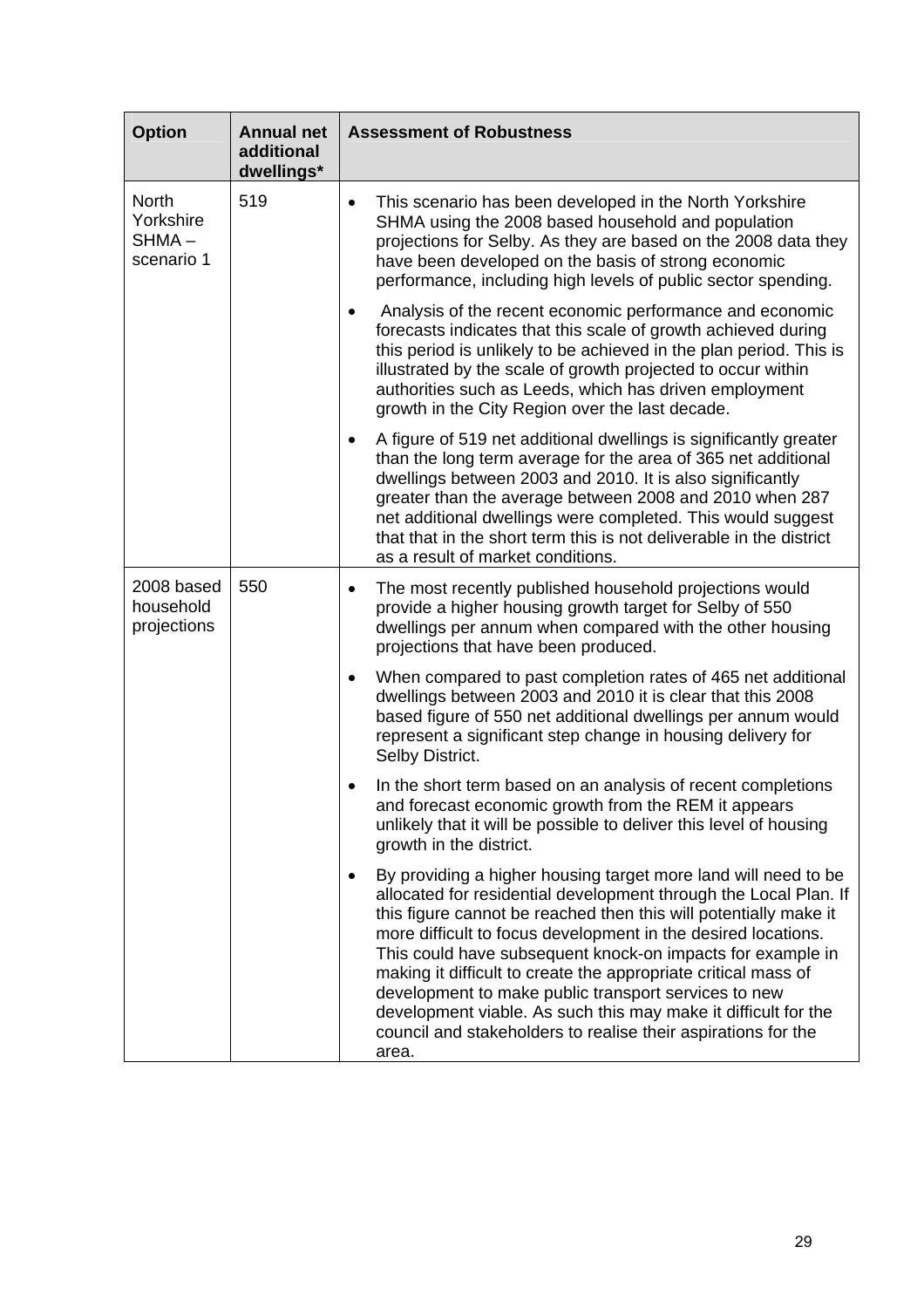| <b>Option</b>        | <b>Annual net</b><br>additional<br>dwellings* | <b>Assessment of Robustness</b>                                                                                                                                                                                                                                                                                                                                                                                                                                                 |
|----------------------|-----------------------------------------------|---------------------------------------------------------------------------------------------------------------------------------------------------------------------------------------------------------------------------------------------------------------------------------------------------------------------------------------------------------------------------------------------------------------------------------------------------------------------------------|
| Selby<br><b>SHMA</b> | 710                                           | This figure is taken from the Selby SHMA and represents the<br>$\bullet$<br>gross annual requirement for market housing in the district.<br>Furthermore, this document also set out a requirement for 409<br>affordable homes per annum during the plan period. This<br>study therefore concluded that there was an overall<br>requirement for 1,119 gross dwellings per annum in the<br>district.                                                                              |
|                      |                                               | In establishing the requirement affordable housing it seems<br>$\bullet$<br>appropriate to use gross figures it would appear less<br>appropriate in establishing the overall figure for housing<br>growth in the district in this context. This is because other<br>figures such as the RSS and household projections are based<br>on net requirements. Therefore these figures should not be<br>directly compared as they are providing/measuring different<br>information.    |
|                      |                                               | A figure such as 710 net additional dwellings would represent<br>$\bullet$<br>a significant step change in housing delivery within the<br>authority., Based on analysis of past completions this figure<br>has only been met/exceeded in a single monitoring year<br>between 2003 and 2010. Furthermore, this is also significantly<br>above the long term average of 465 net additional dwellings<br>per annum, achieved between 2003 and 2010.                                |
|                      |                                               | Such a step change in housing delivery appears particularly<br>$\bullet$<br>unlikely to be achieved in the short term; in light of average<br>completions between 2008 and 2010 (287 net additional<br>dwellings) and forecast economic growth.                                                                                                                                                                                                                                 |
|                      |                                               | This would require a significant increase in the amount of land<br>$\bullet$<br>allocated for housing growth. Based on the results of the<br>SHLAA there is sufficient available land to deliver 22,318<br>homes by 2026 in the district and therefore there would<br>appear to be sufficient land to meet this requirement (710 net<br>additional dwellings over a 15 year plan period would create a<br>requirement for 10,650 net additional dwellings over this<br>period). |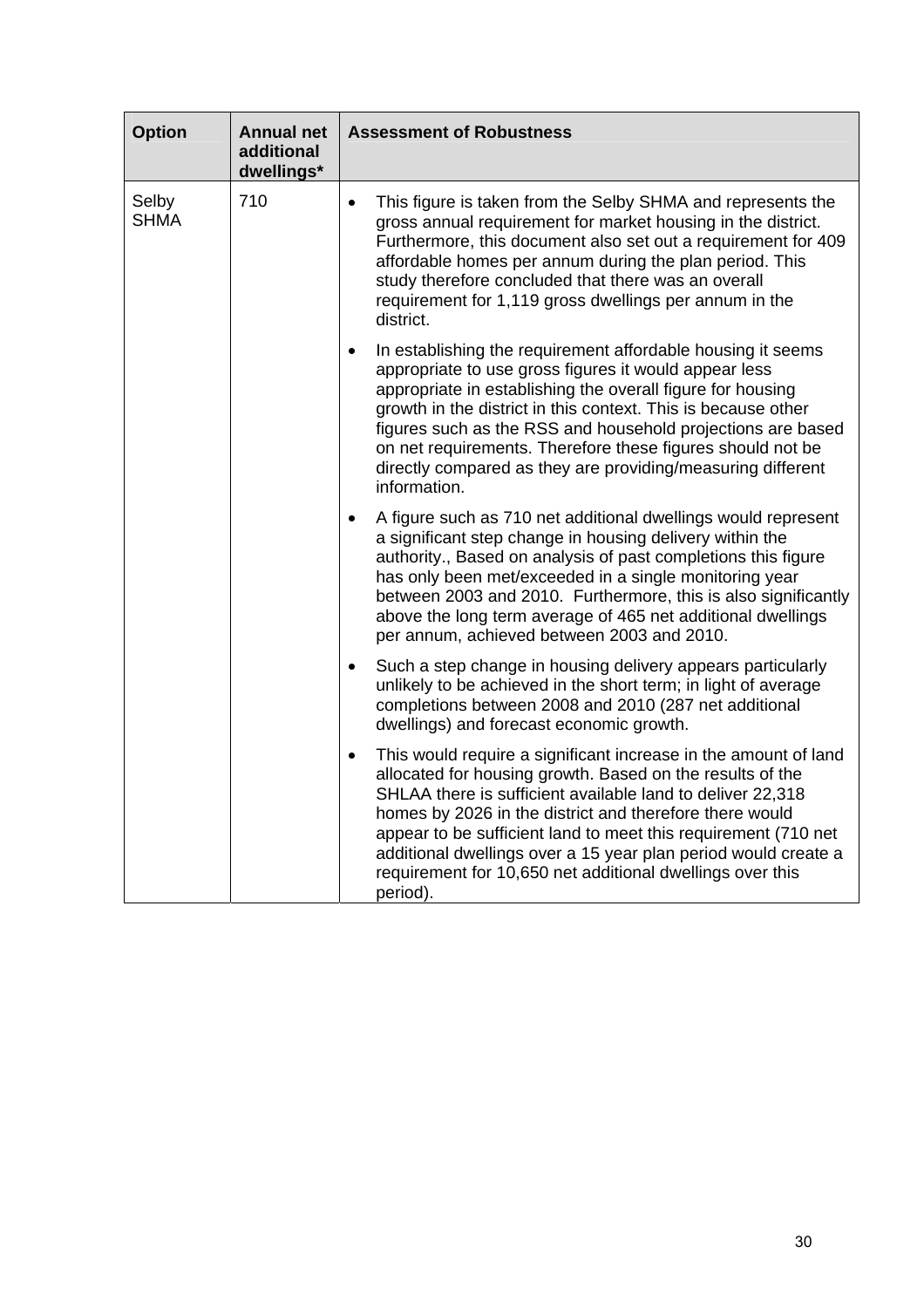#### **SHLAA Findings Summary**

Because work on the 20011 is ongoing, this summarises the results from the 2008 SHLAA.

The sites are all currently being re-assessed to check for example:

- o Flood risk areas
- o Landowners intentions (except Tadcaster which has been updated)
- o Builts
- o New permissions

The 2008 SHLAA database from which these results are taken contains 244 sites (not all are in the table below because some will be beyond the plan period/in abeyance).

In addition to the 2008 SHLAA sites there are another approximately 100 new sites being added from the previous interim call-for-sites and SADPD work. These are also being assessed to test suitability, deliverability and availability in accord with the SHLAA methodology.

There are also more sites yet to be added from the latest (November 2011) SHLAA call-for-sites. Current estimates are that there may be another 10 sites form this source.

| <b>2008 SHLAA</b>                       | <b>Time Period</b><br>$0 - 7$ Years | <b>Time Period</b><br>$8 - 17$ Years | <b>Total in Plan</b><br><b>Period</b><br>(dwellings) |
|-----------------------------------------|-------------------------------------|--------------------------------------|------------------------------------------------------|
| Selby                                   | 1109                                | 1973                                 | 3082                                                 |
| Rest Of Selby Area<br>Action Plan area* | 891                                 | 1733                                 | 2624                                                 |
| Sherburn In Elmet                       | 1447                                | 1117                                 | 2564                                                 |
| Tadcaster                               | 0                                   | $149 + 539$ (GB)                     | 688                                                  |
| <b>DSVs</b>                             | 2528                                | 6616                                 | 9144                                                 |
| Total                                   | 5975                                | 12 127                               | 18 102                                               |

• this category was used for the 2008 SHLAA and includes Barlby/Osgodby, Brayton and Thorpe Willoughby. Because the Council is no longer pursuing the SAAP, the 2011 SHLAA will not make this distinction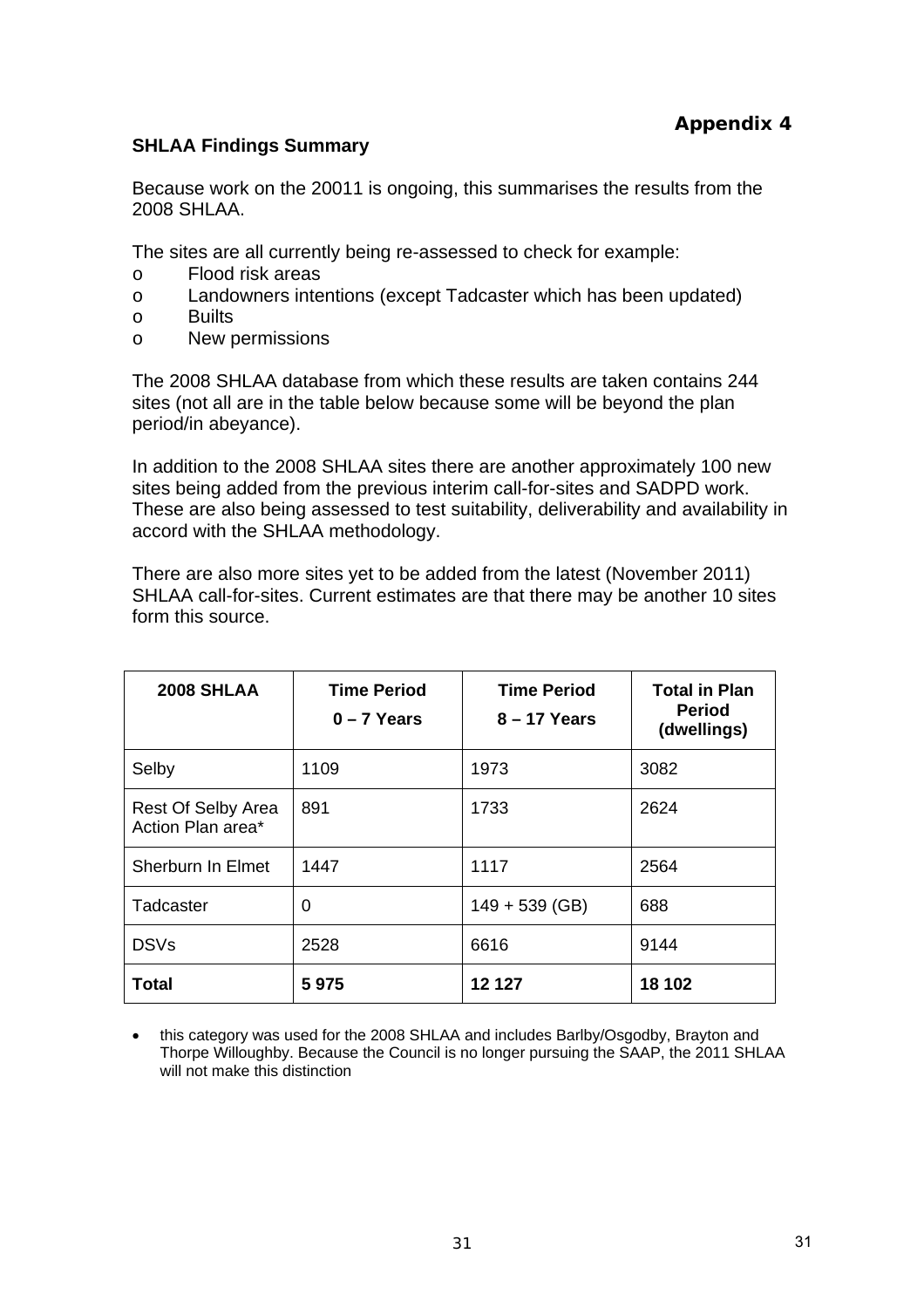### **Appendix 5 Update SHLAA Information for Tadcaster**

SHLAA sites Within Tadcaster Parish (8-17 Years / AMBER) Non - Green Belt Sites

| <b>Site Ref</b> | <b>Revised Time</b><br><b>Period</b> | <b>2008 SHLAA</b><br><b>Final Time</b><br><b>Period</b> | <b>Site Size</b><br>(ha) | <b>SDC Yield</b><br><b>Estimate</b> | Cunnane<br>suggested<br>Yield             | Green<br><b>Belt</b> | <b>Fresh information from EIP</b>                                                                                                                                                                                                                                                                                |
|-----------------|--------------------------------------|---------------------------------------------------------|--------------------------|-------------------------------------|-------------------------------------------|----------------------|------------------------------------------------------------------------------------------------------------------------------------------------------------------------------------------------------------------------------------------------------------------------------------------------------------------|
| PHS/73/005      | $8 - 17$ Years                       | $8 - 17$ Years                                          | 2.11                     | 74                                  | <b>Estimate</b><br>250<br>(inc. 010 site) | No.                  | SSOB(T) actively promoting site. Along with site<br>ref 010, capable of delivering 250 dwellings.<br>Negotiations have been ongoing regarding Flood<br>Alleviation Scheme and linking this site with 010<br>with density moved to this part of the site. Sites<br>joined together to overcome flood risk issues. |
| PHS/73/009      | $8 - 17$ Years                       | $8 - 17$ Years                                          | 0.52                     | 18                                  | 35                                        | No.                  | SSOB(T) owned. Can be brought forward in early<br>part of plan?? No details of timeframe. Capable<br>of providing 35 dwellings.                                                                                                                                                                                  |
| PHS/73/010      | $8 - 17$ Years                       | $8 - 17$ Years                                          | 1.62                     | 57                                  |                                           | No.                  | SSOB(T) actively promoting site. See ref 005.                                                                                                                                                                                                                                                                    |
|                 |                                      |                                                         |                          | 149                                 | 285                                       |                      |                                                                                                                                                                                                                                                                                                                  |

SHLAA sites Within Tadcaster Parish (8-17 Years / AMBER) Within Green Belt

| PHS/73/012 | $18 - 17$ Years | $8 - 17$ Years | 4.4 | 154 | <b>Yes</b> | Carter Jonas acting for owners - Grimston Park |
|------------|-----------------|----------------|-----|-----|------------|------------------------------------------------|
|            |                 |                |     |     |            | Estate – confirmed site is available and       |
|            |                 |                |     |     |            | developable within plan period subject to      |
|            |                 |                |     |     |            | increasing capacity at WWTW.                   |
| PHS/73/013 | 8 – 17 Years    | $8 - 17$ Years | 11  | 385 | Yes        | Carter Jonas acting for owners - Grimston Park |
|            |                 |                |     |     |            | Estate – confirmed site is available and       |
|            |                 |                |     |     |            | developable within plan period subject to      |
|            |                 |                |     |     |            | increasing capacity at WWTW.                   |
|            |                 |                |     | 539 |            |                                                |
|            |                 |                |     |     |            |                                                |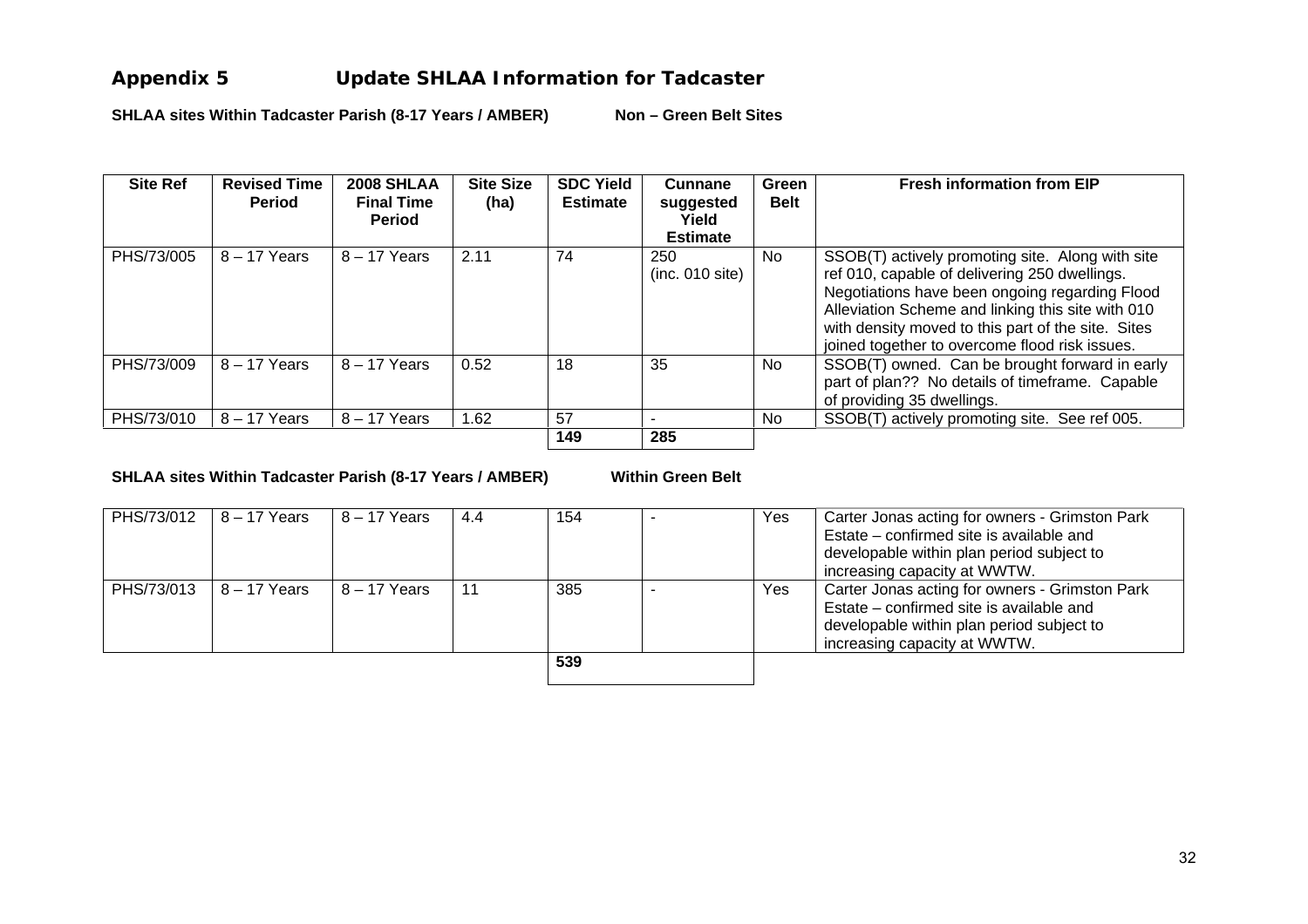#### SHLAA Sites within Tadcaster (18+ Years / RED) Non - Green Belt Sites

|            | <b>Revised Time</b><br><b>Period</b> | <b>2008 SHLAA</b><br><b>Final Time</b><br><b>Period</b> | <b>Site</b><br><b>Size</b><br>(ha) | <b>SDC</b><br>Yield<br><b>Estimate</b> | <b>Cunnane</b><br>suggested<br>Yield<br><b>Estimate</b> | Green<br><b>Belt</b> | <b>Fresh information from EIP</b>                                                                                                                                                                                                                              |
|------------|--------------------------------------|---------------------------------------------------------|------------------------------------|----------------------------------------|---------------------------------------------------------|----------------------|----------------------------------------------------------------------------------------------------------------------------------------------------------------------------------------------------------------------------------------------------------------|
| PHS/73/001 | 18+ Years                            | $8 - 17$ Years                                          | 2.46                               | 86                                     |                                                         | N <sub>o</sub>       | Has lapsed Planning Permission. Not available. Cunnanes<br>deal with agent (owner not known) - advised by agent land<br>will not be released within plan period.                                                                                               |
| PHS/73/002 | 18+ Years                            | 18+ Years                                               | 5.33                               | 187                                    |                                                         | <b>No</b>            | Not available. Cunnanes deal with agent (owner not known) -<br>advised by agent land will not be released within plan period.                                                                                                                                  |
| PHS/73/003 | 18+ Years                            | 18+ Years                                               | 1.9                                | 66                                     |                                                         | No.                  | Not available. Cunnanes deal with agent (owner not known) -<br>advised by agent land will not be released within plan period.                                                                                                                                  |
| PHS/73/004 | 18+ Years                            | 18+ Years                                               | 7.65                               | 268                                    | ٠                                                       | No.                  | Not available. Cunnanes deal with agent (owner not known) -<br>advised by agent land will not be released within plan period.                                                                                                                                  |
| PHS/73/006 | 18+ Years                            | $8 - 17$ Years                                          | 3.48                               | 120                                    |                                                         | No                   | Not available. Cunnanes deal with agent (owner not known) -<br>advised by agent land will not be released within plan period.                                                                                                                                  |
| PHS/73/007 | 18+ Years                            | $8 - 17$ Years                                          | 9                                  | 315                                    |                                                         | No                   | Not available. Cunnanes deal with agent (owner not known) -<br>advised by agent land will not be released within plan period.                                                                                                                                  |
| PHS/73/011 | 18+ Years                            | 18+ Years                                               | 0.79                               | 28                                     |                                                         | N <sub>o</sub>       | Submissions to SADPD state that the site is owned by<br>Grimston Park Estates but not available for housing as it<br>would conflict with uses at Willow Farm. It is therefore being<br>promoted for employment use. The site is Outside<br>Development Limits. |

**SHLAA Sites within Tadcaster (18+ Years / RED) Within Green Belt**

| PHS/73/008 | 18+ Years | 17 Vaare<br>.  —<br>. cai ∂ | 8.32 | 291 | No | Landowner not known. |
|------------|-----------|-----------------------------|------|-----|----|----------------------|
|            |           |                             |      | 291 |    |                      |
|            |           |                             |      |     |    |                      |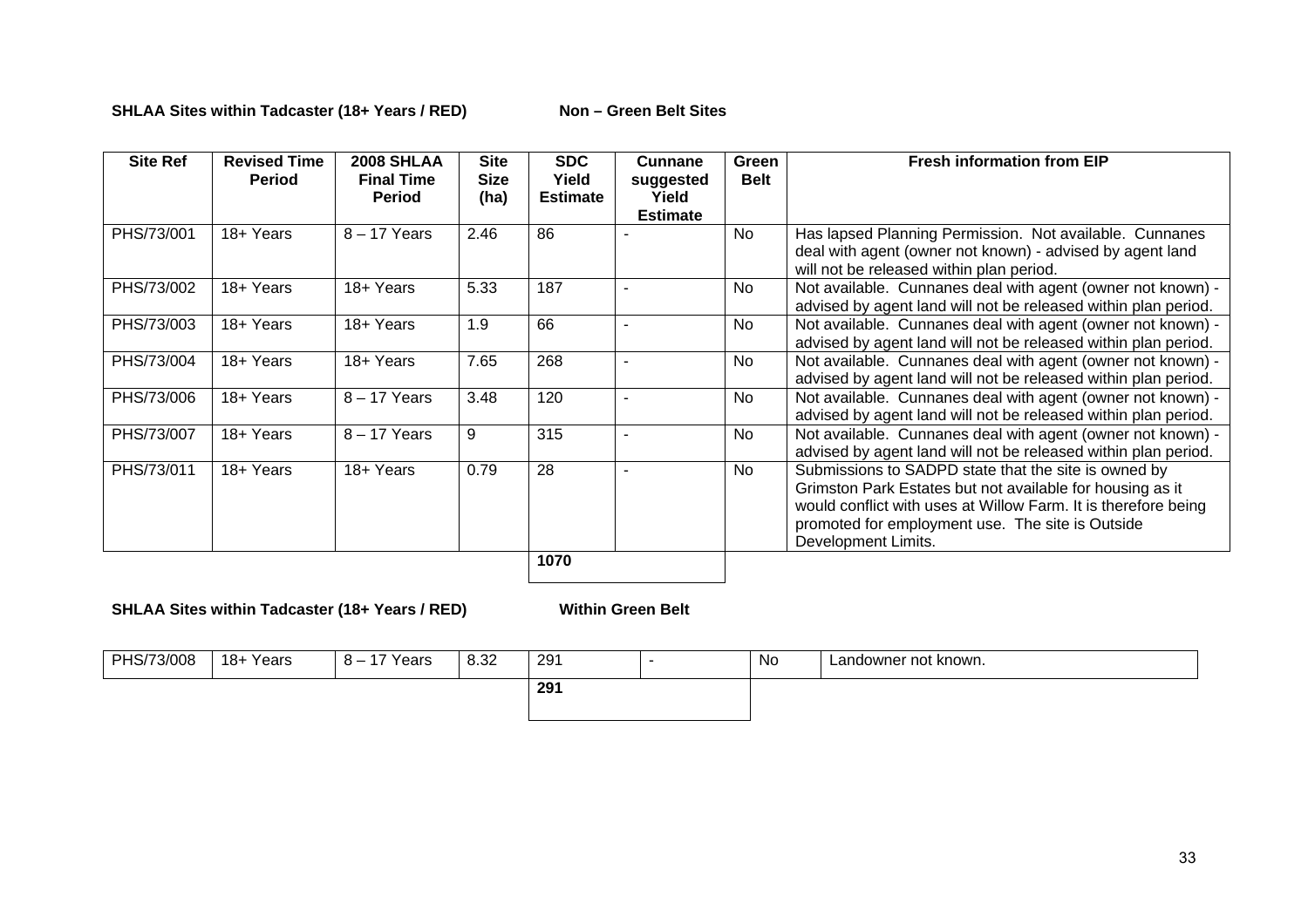#### **Tadcaster Map**

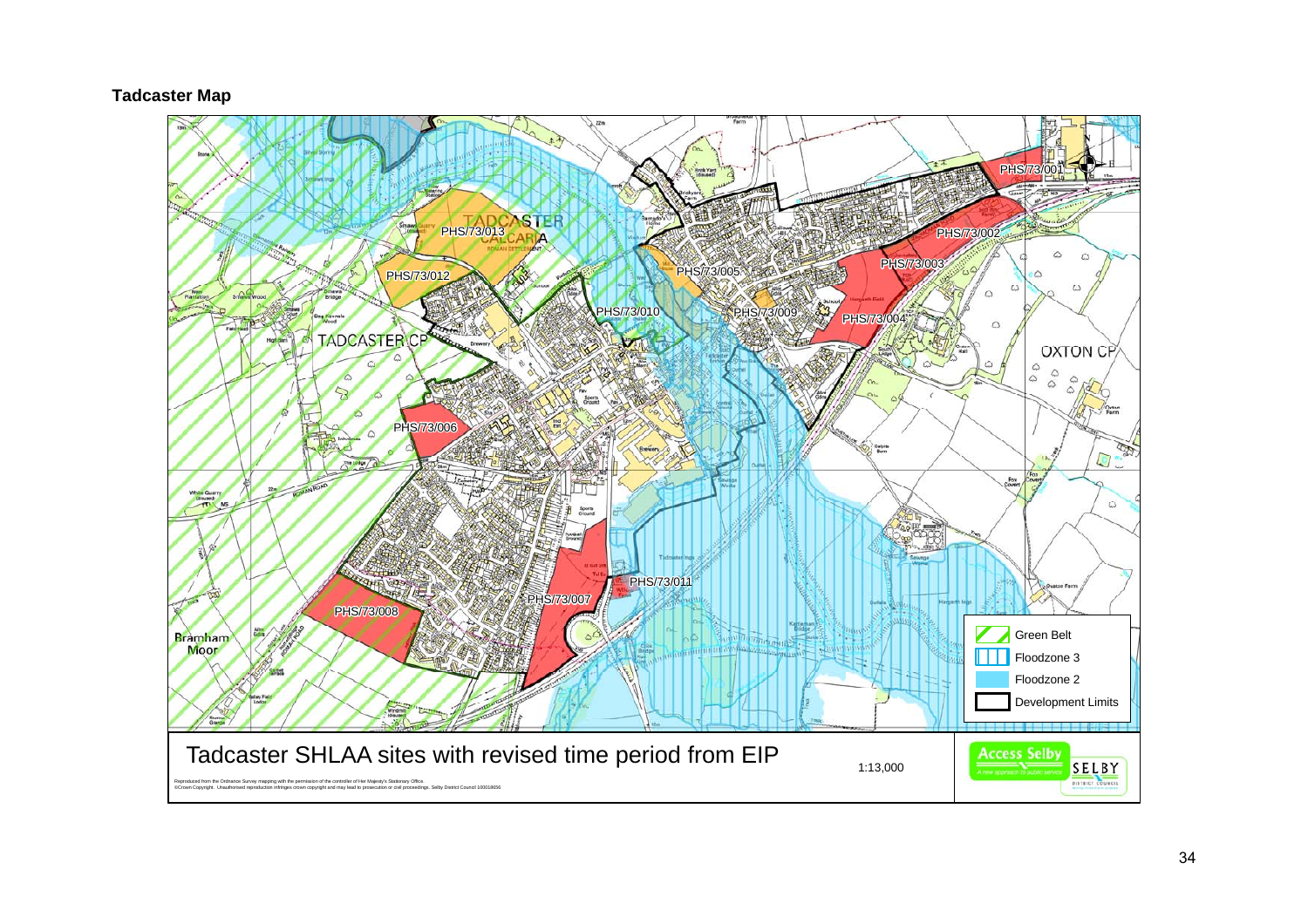# **Appendix 6 Analysis of Options for accommodating the shortfall at Tadcaster**

| <b>RANK</b>    | <b>Scenario</b>                                                                  | <b>Benefits</b>                                                                                                                                                                                                                | <b>Challenges</b>                                                                                                                                                                                                                                  | <b>Implications</b>                                                                                                                                                                                     | <b>Issues</b>                                                                                                                                                                                                                                                                       |
|----------------|----------------------------------------------------------------------------------|--------------------------------------------------------------------------------------------------------------------------------------------------------------------------------------------------------------------------------|----------------------------------------------------------------------------------------------------------------------------------------------------------------------------------------------------------------------------------------------------|---------------------------------------------------------------------------------------------------------------------------------------------------------------------------------------------------------|-------------------------------------------------------------------------------------------------------------------------------------------------------------------------------------------------------------------------------------------------------------------------------------|
| 1a             | No change to distribution<br>Keep figures as proposed<br><b>NEW SITES</b>        | Would retain<br>settlement hierarchy<br>as in Submitted Core<br>Strategy.<br>Tadcaster as an LSC<br>would accommodate<br>its own identified<br>needs.<br>Would support<br>regeneration of the<br>town and need in<br>Tadcaster | The most sustainable<br>sites within and on edge<br>of Tadcaster are not being<br>released by the<br>landowners.<br>There is not enough other<br>land available to meet the<br>364 dw requirement.<br>There is a shortfall of<br>about 215 dwditto | Identify alternative sites<br>on non-Green belt land<br>which are available and<br>deliverable in the plan<br>period                                                                                    | Potential way forward<br>only if sites come<br>forward as part of<br>SHLAA and/or<br>SADPD prior to<br>agreement at Full<br>Council on 13<br>December                                                                                                                               |
| 1 <sub>b</sub> | No change to distribution<br>Keep figures as proposed<br><b>ALTER GREEN BELT</b> | Ditto<br>Sites in Tadcaster<br>Green Belt already<br>being promoted for<br>development.                                                                                                                                        | Ditto                                                                                                                                                                                                                                              | <b>Consideration of Green</b><br><b>Belt alterations</b><br>Evidence base required<br>to establish<br>'exceptional<br>circumstances' under<br>PPG <sub>2</sub> .<br>Review to be<br>undertaken in SADPD | <b>Potential that SADPD</b><br>and GB review would<br>take longer than 15<br>year period if legally<br>challenged.<br>Cannot guarantee<br>that any land released<br>from the GB would be<br>any more deliverable<br>(especially if land<br>banked by the local<br>major land owner) |
| 1 <sub>c</sub> | No change to distribution                                                        | Ditto                                                                                                                                                                                                                          | Ditto                                                                                                                                                                                                                                              | a) Working positively                                                                                                                                                                                   | Need to be able to                                                                                                                                                                                                                                                                  |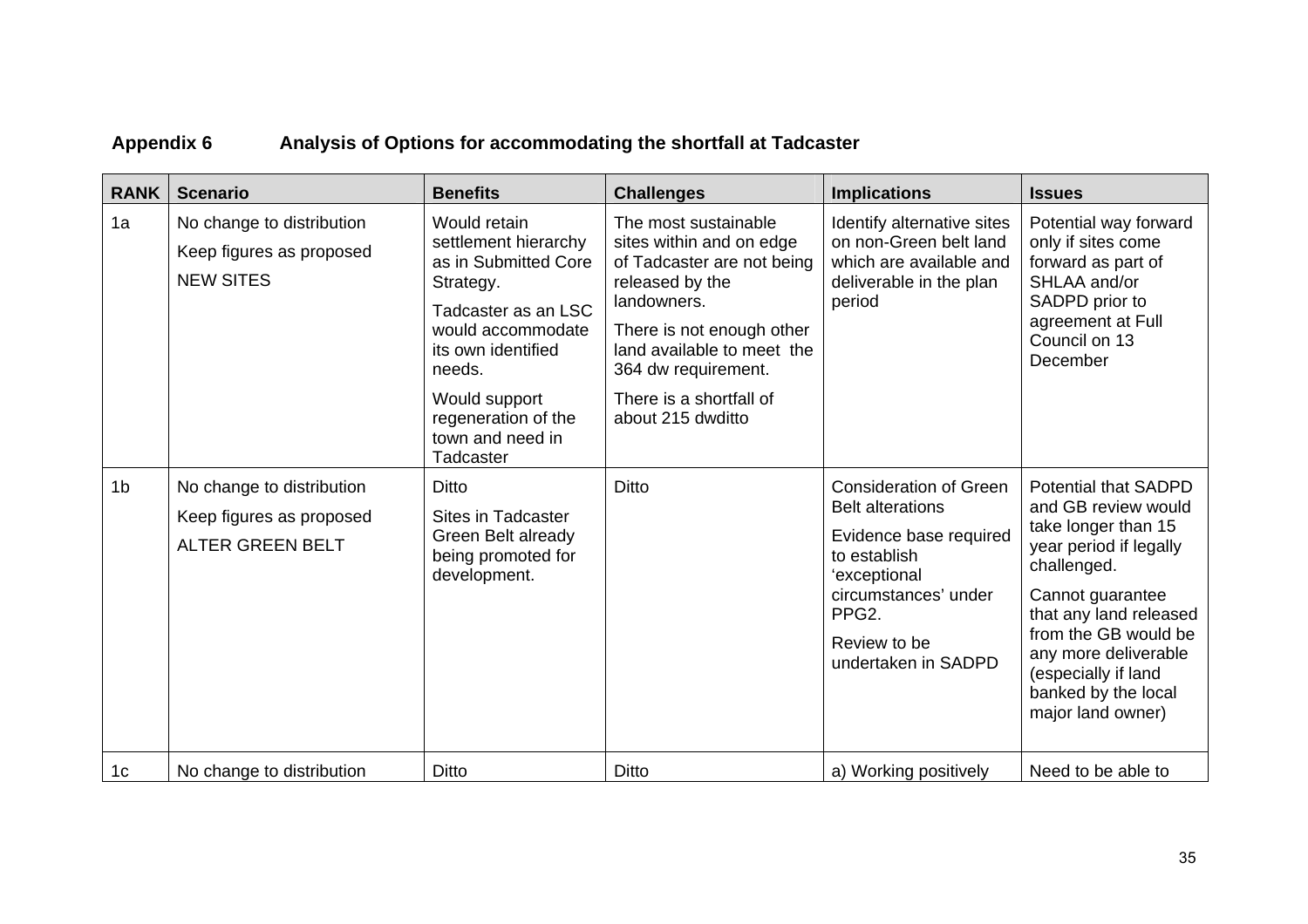| <b>RANK</b> | <b>Scenario</b>                                  | <b>Benefits</b> | <b>Challenges</b> | <b>Implications</b>                                                 | <b>Issues</b>                                                                  |
|-------------|--------------------------------------------------|-----------------|-------------------|---------------------------------------------------------------------|--------------------------------------------------------------------------------|
|             | Keep figures as proposed<br><b>CURRENT SITES</b> |                 |                   | with landowners to<br>bring land forward.                           | convince the<br>Inspector that the<br>sites will come<br>forward within the 15 |
|             |                                                  |                 |                   | b) Consideration of<br>alternative action if<br>unsuccessful (CPO). | year plan period<br>through working with<br>landowner and or<br><b>CPO</b>     |

|   | Alternative Options if 1a to 1c not achievable                                      |                                                                                                                                                            |                                                                                                                         |                                                                                           |  |
|---|-------------------------------------------------------------------------------------|------------------------------------------------------------------------------------------------------------------------------------------------------------|-------------------------------------------------------------------------------------------------------------------------|-------------------------------------------------------------------------------------------|--|
| 2 | Increase figures at Selby (up<br>the settlement hierarchy as the<br>Principal Town) | Would accord with<br>strategy to focus the<br>majority of growth in<br>the Principal Town<br>No effect on Green<br>Belt.<br>Linked to<br>employment growth | Land availability due to<br>flood risk constraints.<br>Highway infrastructure<br>capacity.<br>Ignores need in Tadcaster | Need SHLAA results<br>before can determine if<br>this option is possible /<br>deliverable |  |
| 3 | Share the increase between<br>Selby and Sherburn                                    | As above                                                                                                                                                   | As above                                                                                                                | Need SHLAA results<br>before can determine if<br>this option is possible /<br>deliverable |  |
| 4 | Increase figures at Sherburn in<br>Elmet (across to the other                       | Increased scale of<br>development could                                                                                                                    | West side constrained by<br>Green Belt.                                                                                 | <b>Need SHLAA results</b><br>before can determine if                                      |  |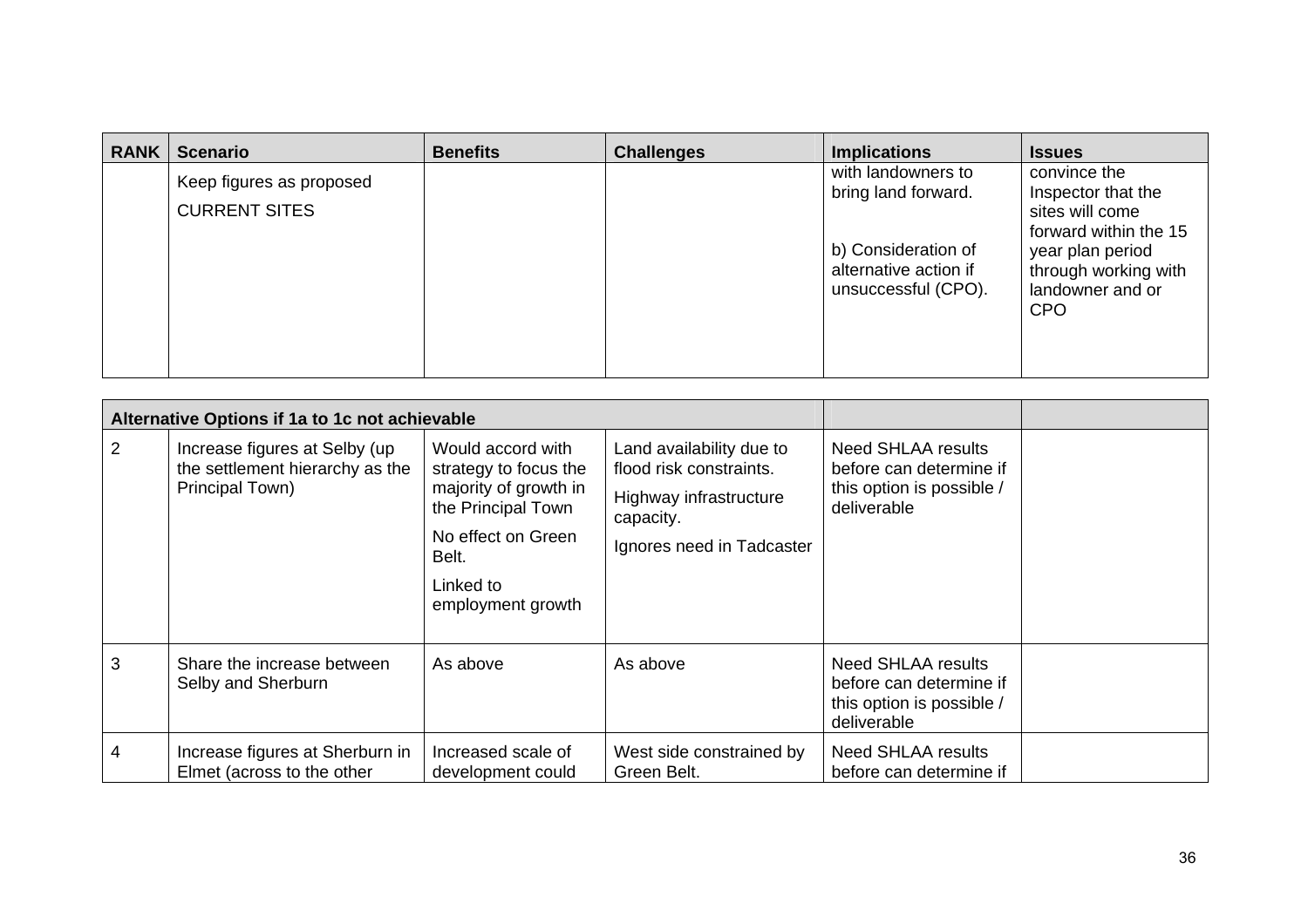|   | <b>Local Service Centre)</b>                                                                                            | bring improvements<br>to local services and<br>facilities.<br>Close link with<br>employment growth.<br>Sustainable location<br>public transport. | Strain on local services.<br>Town centre highways<br>capacity.<br>Increase out-commuting.<br>Ignores need in Tadcaster                          | this option is possible /<br>deliverable                                                         |                                                                                                                                                                                                                                                                    |
|---|-------------------------------------------------------------------------------------------------------------------------|--------------------------------------------------------------------------------------------------------------------------------------------------|-------------------------------------------------------------------------------------------------------------------------------------------------|--------------------------------------------------------------------------------------------------|--------------------------------------------------------------------------------------------------------------------------------------------------------------------------------------------------------------------------------------------------------------------|
| 5 | Increasing figures for the 3<br>settlements closest to Selby<br>town (Barlby/Osgodby, Brayton<br>and Thorpe Willoughby) | Focus development<br>in most sustainable<br>locations<br>Benefits from close<br>association with<br>services and facilities<br>in Selby town.    | May increase<br>development in these<br>villages above that<br>proposed in the LSCs<br>which is out of scale with<br>the hierarchy              | <b>Need SHLAA results</b><br>before can determine if<br>this option is possible /<br>deliverable | Negative<br>Would tip the balance<br>of development<br>towards villages and<br>away from the focus<br>on higher order<br>settlements<br>Positive?<br>Inspector did seem to<br>recognise this option<br>had merit when<br>suggested by third<br>party participants? |
| 6 | Increasing figures in the<br><b>Designated Service Villages</b>                                                         | Provide opportunities<br>to deliver affordable<br>housing more locally                                                                           | Capacity in some DSVs to<br>accommodate increased<br>amount of housing.<br>Affect on form and<br>character?<br>Flood risk in some<br>locations. | <b>Need SHLAA results</b><br>before can determine if<br>this option is possible /<br>deliverable | <b>Strong Negative</b><br>Would tip the balance<br>of development<br>towards villages and<br>away for the focus on<br>higher order<br>settlements<br>(see also SDC/5<br>paper submitted to                                                                         |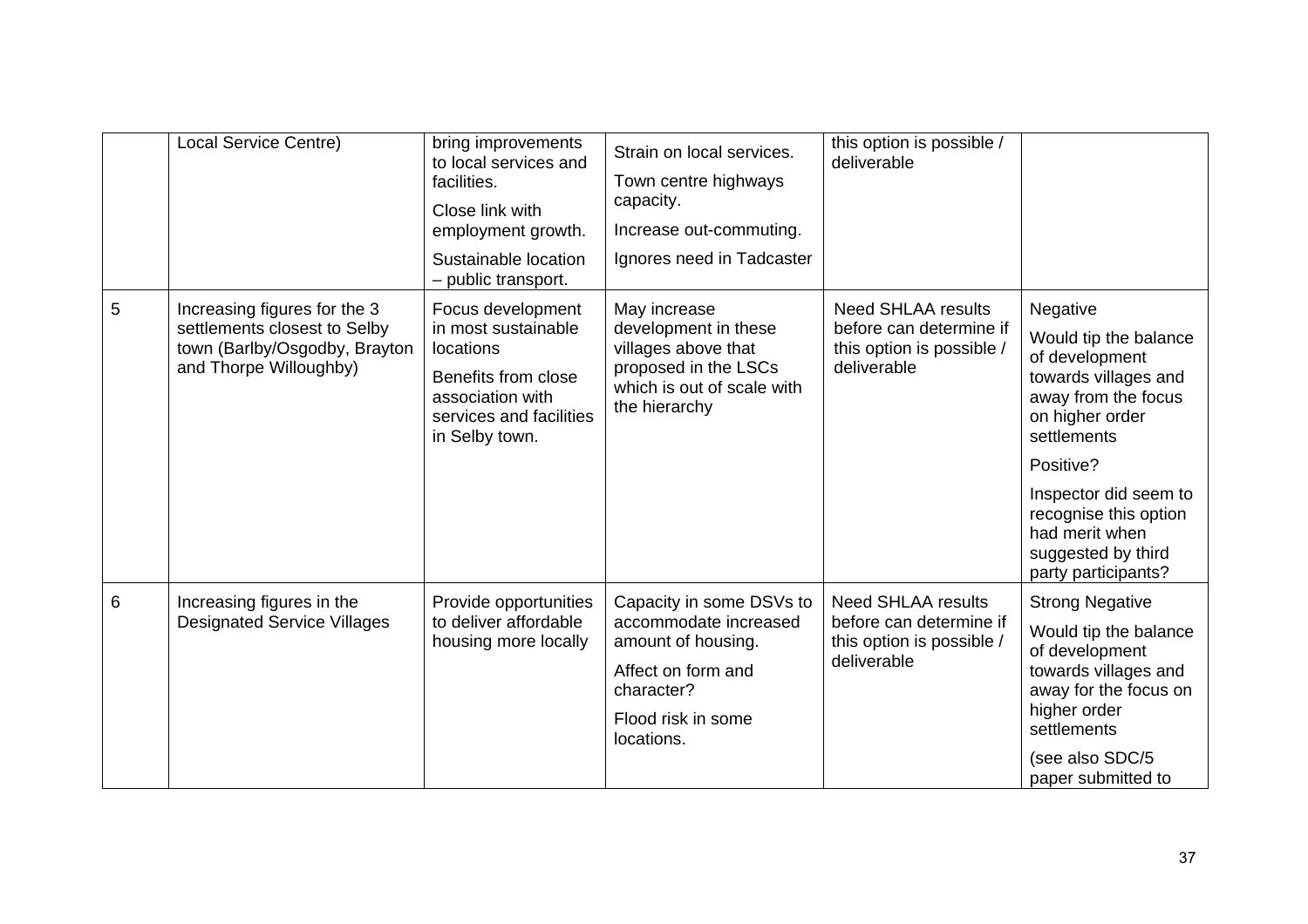|  |  | EIP                                  |
|--|--|--------------------------------------|
|  |  | A significant<br>departure from Core |
|  |  |                                      |
|  |  | Strategy                             |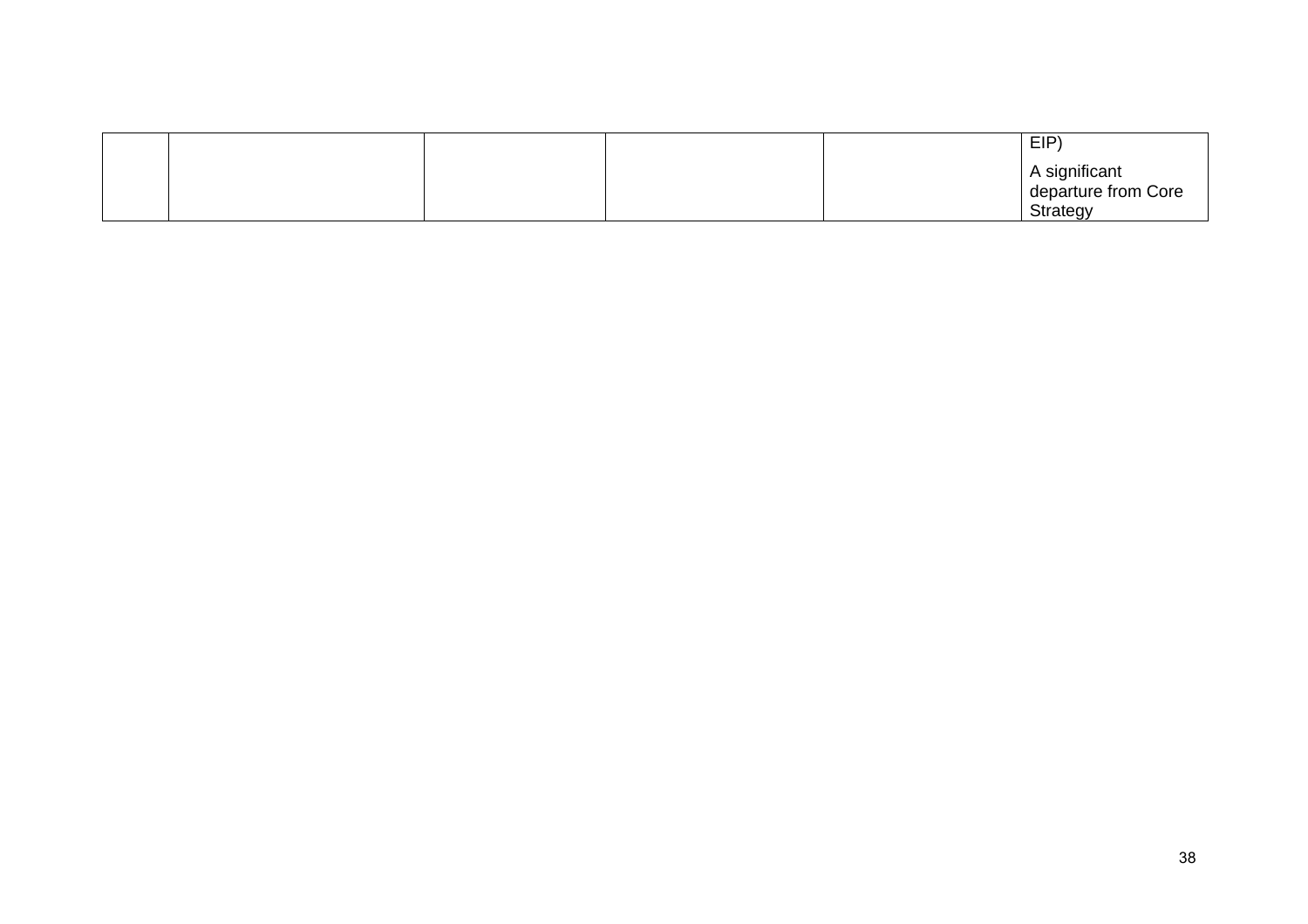### **Draft Green Belt Policy**

To follow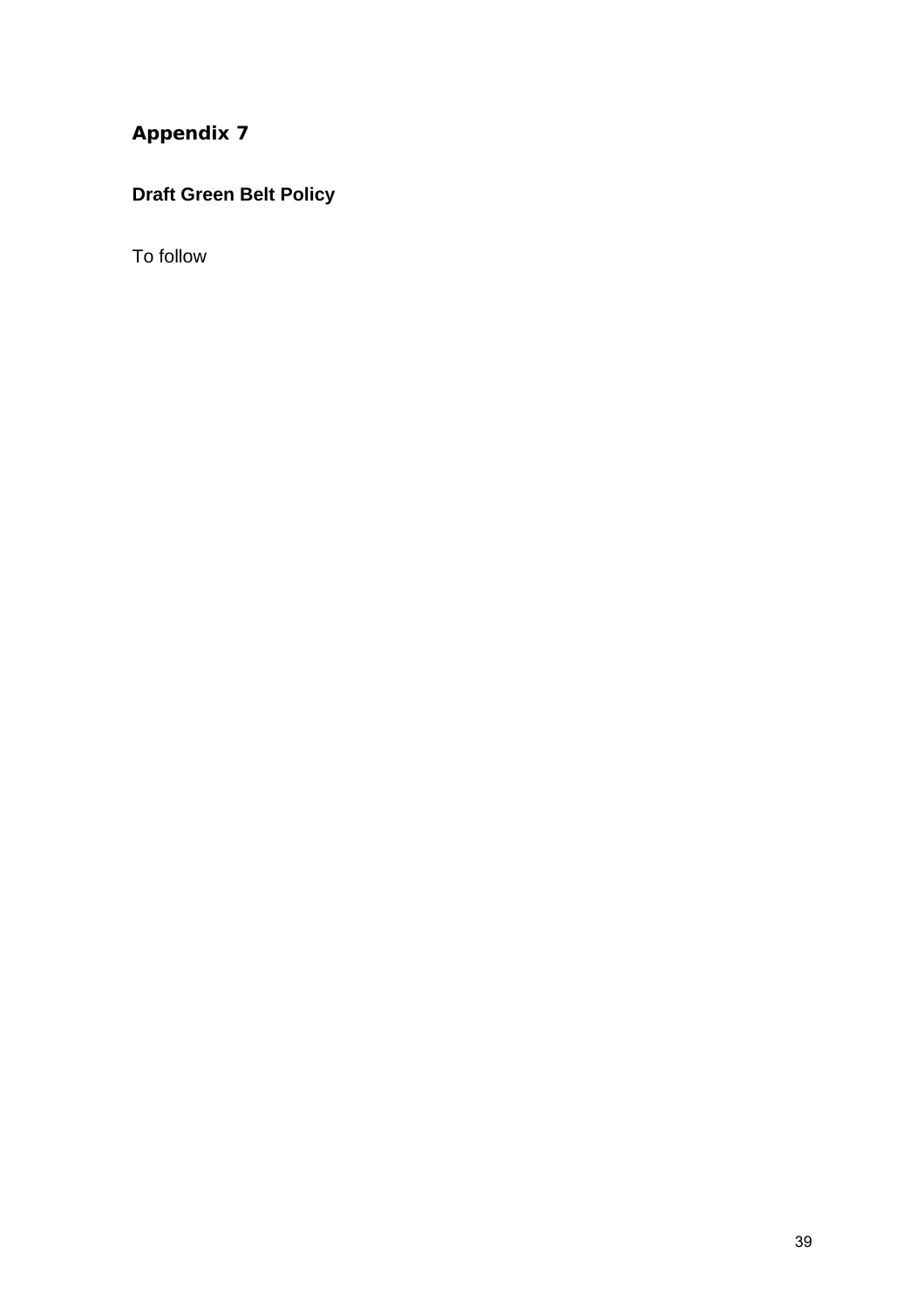**Policy CP2 The Scale and Distribution of Housing**

**A. Provision will be made for the delivery of 450 dwellings per annum and associated infrastructure in the period up to 2027. After taking account of current commitments, housing land allocations will be required to provide for a target of 5385 dwellings between 2011 and 2027, distributed as follows:** 

| (Rounded<br>Figures)              | %              | <b>Minimum</b><br>require't<br>16 yrs<br>total<br>2011-2027 | dpa | <b>Existing</b><br><b>PPs</b><br>31.03.11* | <b>New</b><br><b>Allocations</b><br>needed<br>(dw) | % of new<br><b>allocations</b> |
|-----------------------------------|----------------|-------------------------------------------------------------|-----|--------------------------------------------|----------------------------------------------------|--------------------------------|
| Selby**                           | 51             | 3700                                                        | 230 | 1150                                       | 2500                                               | 47                             |
| Sherburn                          | 11             | 790                                                         | 50  | 70                                         | 700                                                | 13                             |
| Tadcaster                         | $\overline{7}$ | 500                                                         | 30  | 140                                        | 360                                                | $\overline{7}$                 |
| Designated<br>Service<br>Villages | 29             | 2000                                                        | 130 | 290                                        | 1780                                               | 33                             |
| Secondary<br>Villages***          | $\overline{2}$ | 170                                                         | 10  | 170                                        | -                                                  | $\overline{\phantom{a}}$       |
|                                   |                |                                                             |     |                                            |                                                    |                                |
| <b>Total</b>                      | 100            | 7200***                                                     | 450 | 1820                                       | 5340                                               | 100                            |

Commitments have been reduced by 10% to allow for non-delivery.

\*\* Corresponds with the Contiguous Selby Urban Area and does not include the adjacent villages of Barlby, Osgodby, Brayton and Thorpe Willoughby.

\*\*\* Contribution from existing commitments only.

\*\*\*\* Target Land Supply Provision (450 dwellings per annum x 16 years)

**B. In order to accommodate the scale of growth required at Selby 1000 dwellings will be delivered through a mixed use urban extension to the east of the town, in the period up to 2027, in accordance with Policy CP2A. Smaller scale sites within and/or adjacent to the boundary of the Contiguous Urban Area of Selby to accommodate a further 1500 dwellings will be identified through a Site Allocations DPD.** 

**C. Options for meeting the more limited housing requirement in**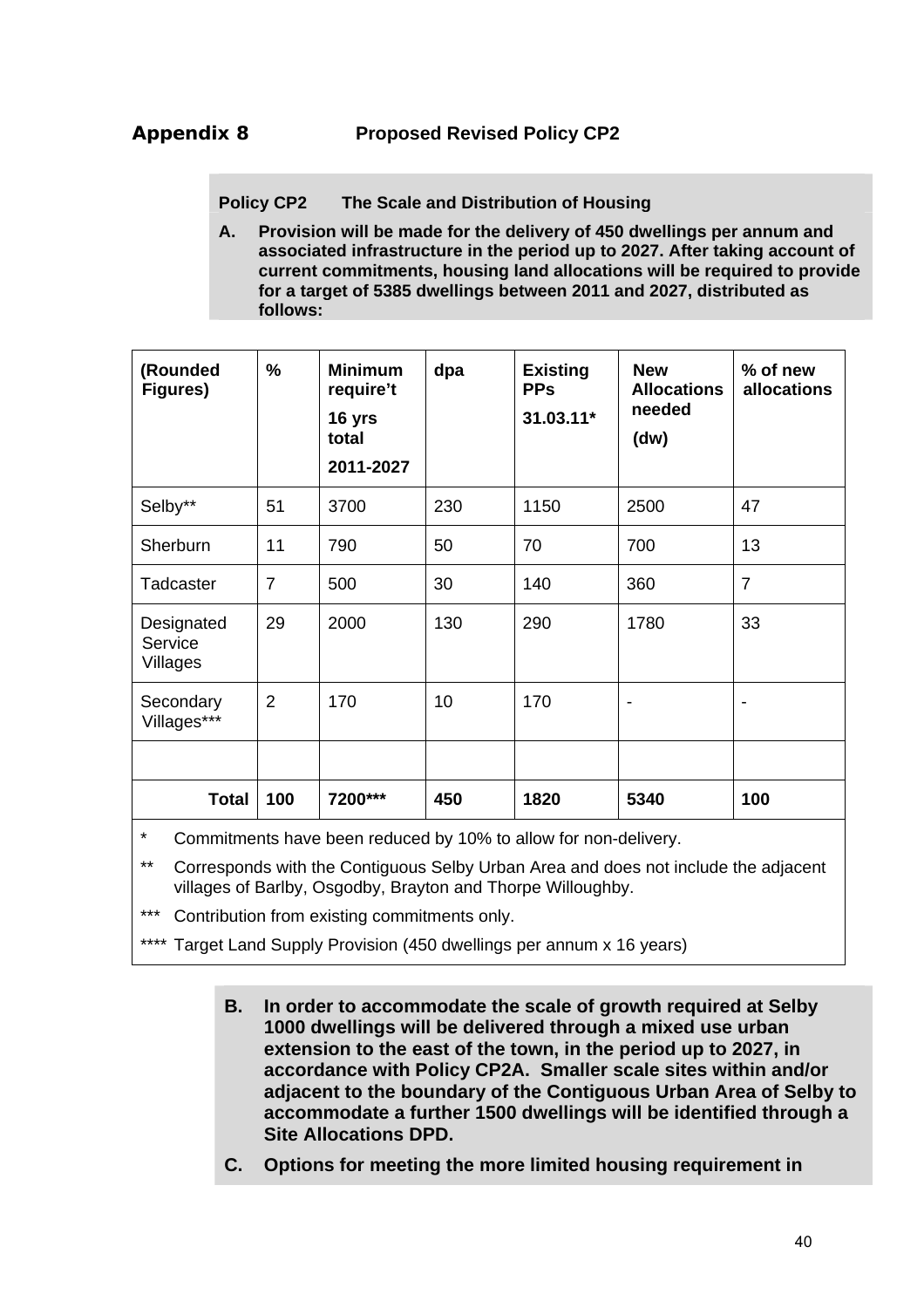**Sherburn in Elmet and Tadcaster will be considered in Site Allocations DPD.** 

**D. Allocations will be sought in the most sustainable villages (Designated Service Villages) where local need is established through a Strategic Housing Market Assessment and/or other local information. Specific sites will be identified through Site Allocations DPD.**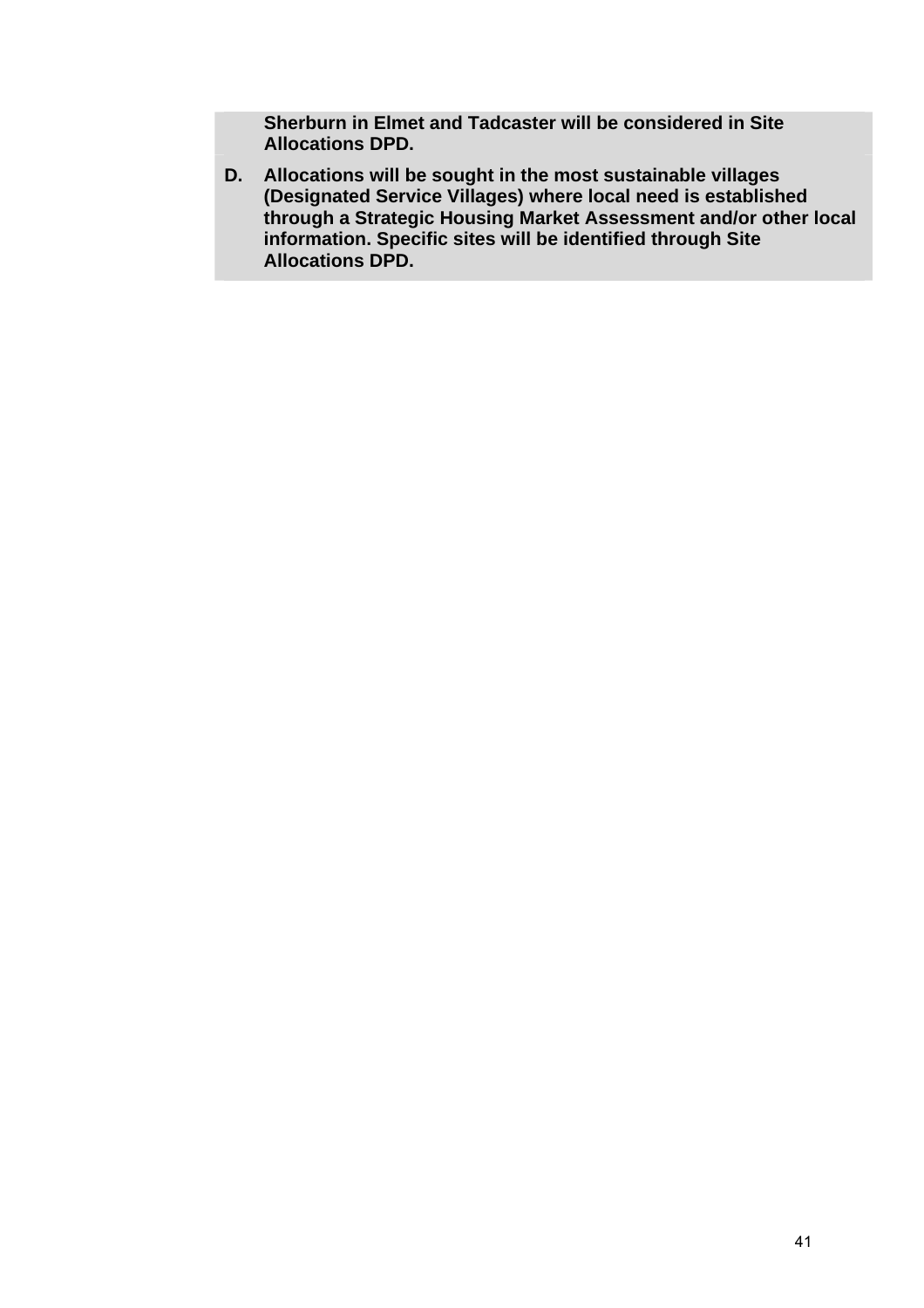To follow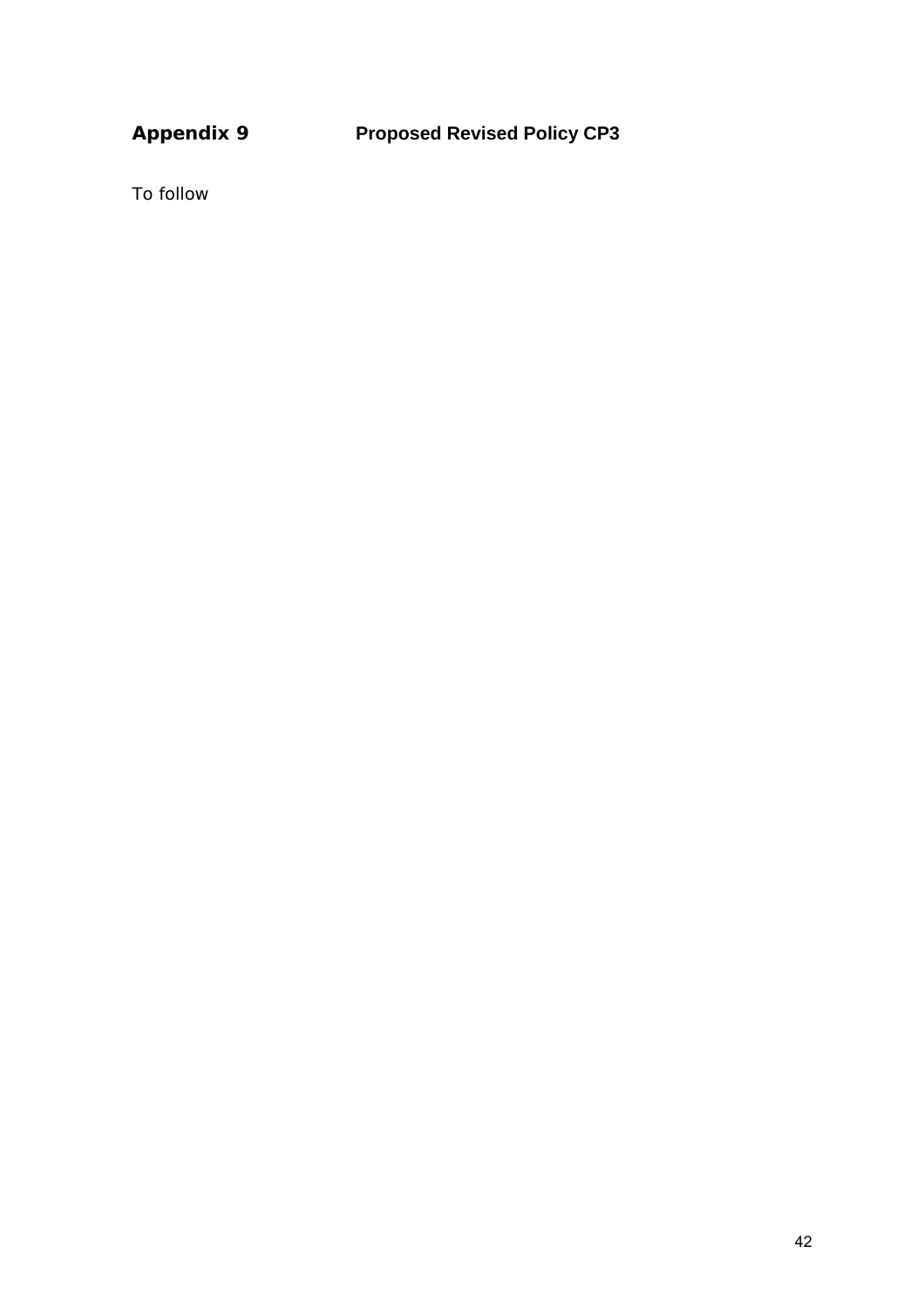# **Appendix 7 Draft Green Belt Policy**

|    | <b>Policy CPXX Green Belt</b>                                                                                                                                                                                                                                                                                                                                                                                                                                                                                                                          |
|----|--------------------------------------------------------------------------------------------------------------------------------------------------------------------------------------------------------------------------------------------------------------------------------------------------------------------------------------------------------------------------------------------------------------------------------------------------------------------------------------------------------------------------------------------------------|
| А. | Those areas covered by Green Belt are defined on the<br>Proposals Map.                                                                                                                                                                                                                                                                                                                                                                                                                                                                                 |
| В. | In accordance with higher order policies, within the defined<br>Green Belt planning permission will not be granted for<br>inappropriate development unless the applicant has<br>demonstrated very special circumstances to justify why<br>permission should be granted.                                                                                                                                                                                                                                                                                |
| C. | Within Major Developed Sites in the Green Belt (as defined on<br>the Proposals Map), some limited infilling and/or,<br>redevelopment to support economic development of existing<br>uses will be permitted in line with higher order policies.                                                                                                                                                                                                                                                                                                         |
| D. | To ensure the Green Belt boundaries endure in the long term,<br>a review of the Green Belt will be undertaken through a lower<br>order DPD. The purposes of the review will be to:<br>1. Address anomalies.<br>2. Review washed over villages.<br>3. Establish boundaries along strong physical features.<br>4. Ensure that there is sufficient land available to meet<br>development requirements throughout the Plan period<br>for allocations, and the need for growth beyond the<br>Plan period by identifying Safeguarded Land.                   |
| Е. | Under Criterion D4 (above), land may be taken out of the<br>Green Belt only in exceptional circumstances, where:<br>1. There is an over-riding need to deliver the Vision, Aims<br>and Objectives of the Core Strategy by accommodating<br>the housing development identified in the established<br>settlement hierarchy as set out in CP2, and/or<br>employment development identified in CP9, and<br>2. Where such need cannot be met on non-Green Belt<br>land, or where Green Belt land offers a significantly<br>more sustainable option overall. |